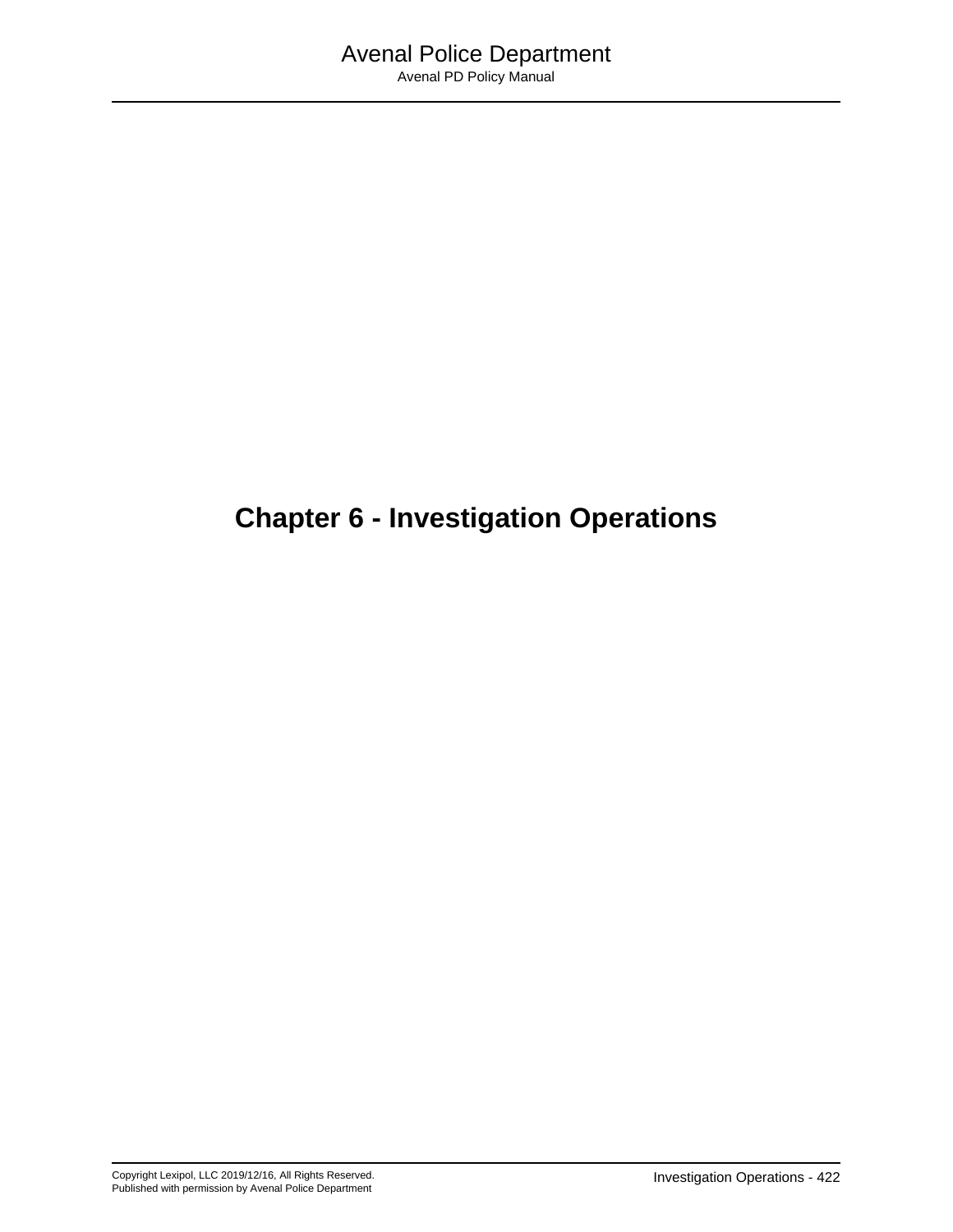# **Investigation and Prosecution**

## **600.1 PURPOSE AND SCOPE**

The purpose of this policy is to set guidelines and requirements pertaining to the handling and disposition of criminal investigations.

## **600.2 POLICY**

It is the policy of the Avenal Police Department to investigate crimes thoroughly and with due diligence, and to evaluate and prepare criminal cases for appropriate clearance or submission to a prosecutor.

## **600.3 CUSTODIAL INTERROGATION REQUIREMENTS**

Suspects who are in custody and subjected to an interrogation shall be given the *Miranda* warning, unless an exception applies. Interview or interrogation of a juvenile shall be in accordance with the Temporary Custody of Juveniles Policy.

## 600.3.1 AUDIO/VIDEO RECORDINGS

Any custodial interrogation of an individual who is suspected of having committed any violent felony offense should be recorded (audio or video with audio as available) in its entirety. Regardless of where the interrogation occurs, every reasonable effort should be made to secure functional recording equipment to accomplish such recordings.

Consideration should also be given to recording a custodial interrogation, or any investigative interview, for any other offense when it is reasonable to believe it would be appropriate and beneficial to the investigation and is otherwise allowed by law.

No recording of a custodial interrogation should be destroyed or altered without written authorization from the prosecuting attorney and the Detective Unit supervisor. Copies of recorded interrogations or interviews may be made in the same or a different format as the original recording, provided the copies are true, accurate and complete and are made only for authorized and legitimate law enforcement purposes.

Recordings should not take the place of a thorough report and investigative interviews. Written statements from suspects should continue to be obtained when applicable.

## 600.3.2 MANDATORY RECORDING OF ADULTS

Any custodial interrogation of an adult who is suspected of having committed any murder shall be recorded in its entirety. The recording should be video with audio if reasonably feasible (Penal Code § 859.5).

This recording is not mandatory when (Penal Code § 859.5):

(a) Recording is not feasible because of exigent circumstances that are later documented in a report.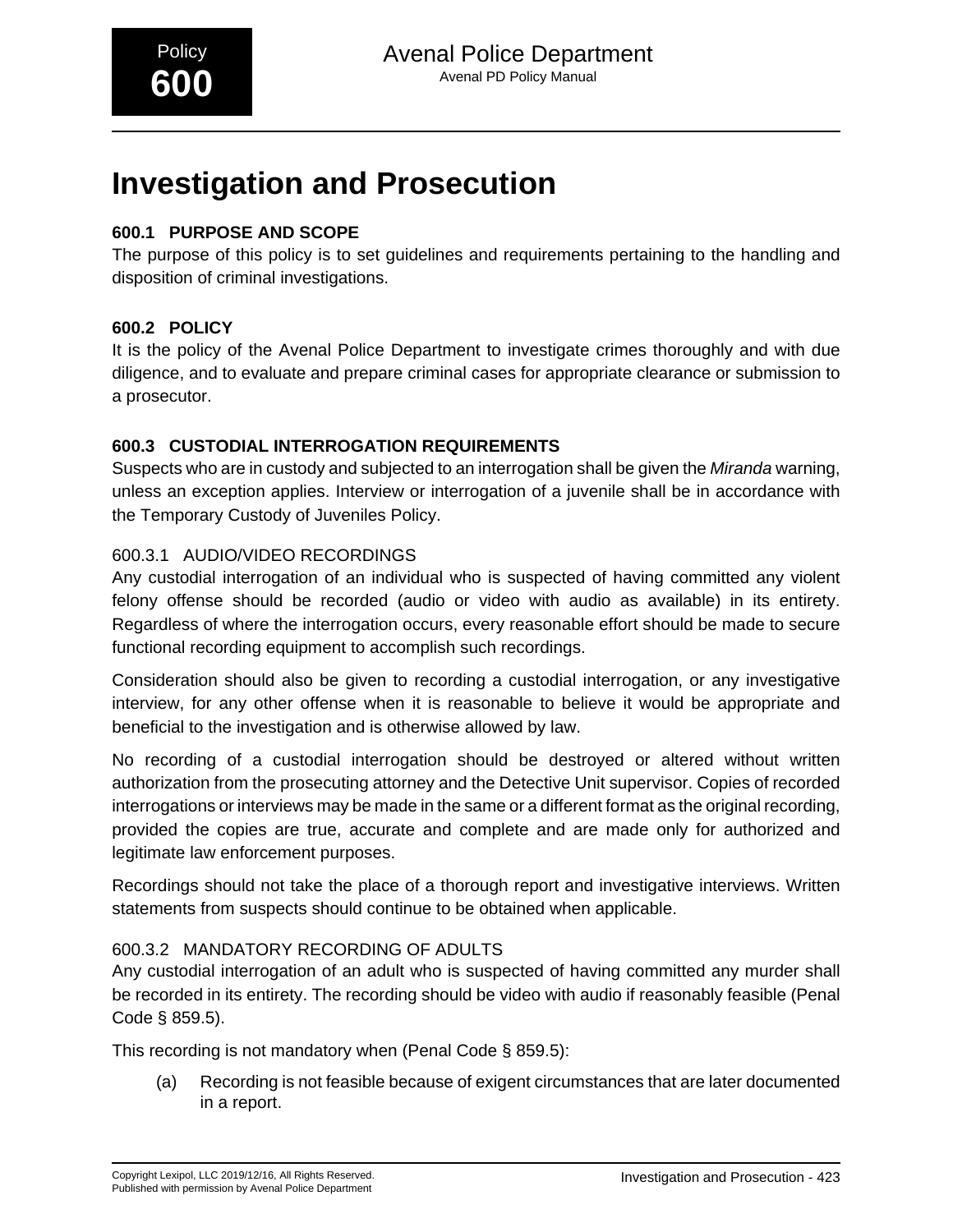- (b) The suspect refuses to have the interrogation recorded, including a refusal any time during the interrogation, and the refusal is documented in a report. If feasible, the refusal shall be electronically recorded.
- (c) The custodial interrogation occurred in another state by law enforcement officers of that state, unless the interrogation was conducted with the intent to avoid the requirements of Penal Code § 859.5.
- (d) The interrogation occurs when no member conducting the interrogation has a reason to believe that the individual may have committed murder. Continued custodial interrogation concerning that offense shall be electronically recorded if the interrogating member develops a reason to believe the individual committed murder.
- (e) The interrogation would disclose the identity of a confidential informant or would jeopardize the safety of an officer, the individual being interrogated or another individual. Such circumstances shall be documented in a report.
- (f) A recording device fails despite reasonable maintenance and the timely repair or replacement is not feasible.
- (g) The questions are part of a routine processing or booking, and are not an interrogation.
- (h) The suspect is in custody for murder and the interrogation is unrelated to a murder. However, if any information concerning a murder is mentioned during the interrogation, the remainder of the interrogation shall be recorded.

The Department shall maintain an original or an exact copy of the recording until a conviction relating to the interrogation is final and all appeals are exhausted or prosecution is barred by law (Penal Code § 859.5).

#### **600.4 INITIAL INVESTIGATION**

#### 600.4.1 OFFICER RESPONSIBILITIES

An officer responsible for an initial investigation shall complete no less than the following:

- (a) Make a preliminary determination of whether a crime has been committed by completing, at a minimum:
	- 1. An initial statement from any witnesses or complainants.
	- 2. A cursory examination for evidence.
- (b) If information indicates a crime has occurred, the officer shall:
	- 1. Preserve the scene and any evidence as required to complete the initial and follow-up investigation.
	- 2. Determine if additional investigative resources (e.g., investigators or scene processing) are necessary and request assistance as required.
	- 3. If assistance is warranted, or if the incident is not routine, notify a supervisor or the Watch Commander.
	- 4. Make reasonable attempts to locate, identify and interview all available victims, complainants, witnesses and suspects.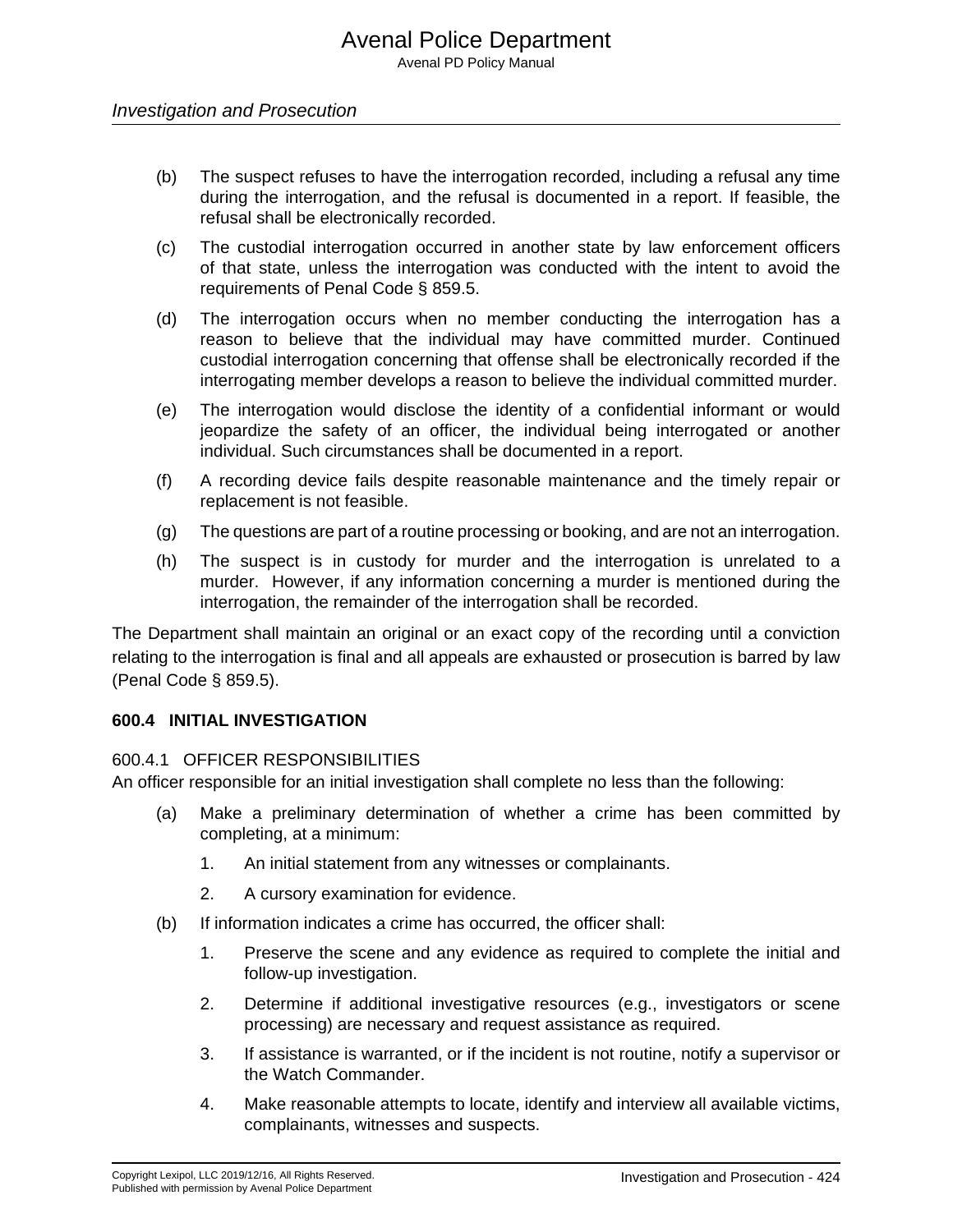- 5. Collect any evidence.
- 6. Take any appropriate law enforcement action.
- 7. Complete and submit the appropriate reports and documentation.
- (c) If the preliminary determination is that no crime occurred, determine what other action may be necessary, what other resources may be available, and advise the informant or complainant of this information.

#### 600.4.2 CIVILIAN MEMBER RESPONSIBILITIES

A civilian member assigned to any preliminary investigation is responsible for all investigative steps, except making any attempt to locate, contact or interview a suspect face-to-face or take any enforcement action. Should an initial investigation indicate that those steps are required, the assistance of an officer shall be requested.

#### **600.5 DISCONTINUATION OF INVESTIGATIONS**

The investigation of a criminal case or efforts to seek prosecution should only be discontinued if one of the following applies:

- (a) All reasonable investigative efforts have been exhausted, no reasonable belief that the person who committed the crime can be identified, and the incident has been documented appropriately.
- (b) The perpetrator of a misdemeanor has been identified and a warning is the most appropriate disposition.
	- 1. In these cases, the investigator shall document that the person was warned and why prosecution was not sought.
	- 2. Warnings shall not be given for felony offenses or other offenses identified in this policy or by law that require an arrest or submission of a case to a prosecutor.
- (c) The case has been submitted to the appropriate prosecutor but no charges have been filed. Further investigation is not reasonable nor has the prosecutor requested further investigation.
- (d) The case has been submitted to the appropriate prosecutor, charges have been filed, and further investigation is not reasonable, warranted or requested, and there is no need to take the suspect into custody.
- (e) Suspects have been arrested, there are no other suspects, and further investigation is either not warranted or requested.
- (f) Investigation has proven that a crime was not committed (see the Sexual Assault Investigations Policy for special considerations in these cases).

The Domestic Violence, Child Abuse Sexual Assault Investigations and Adult Abuse policies may also require an arrest or submittal of a case to a prosecutor.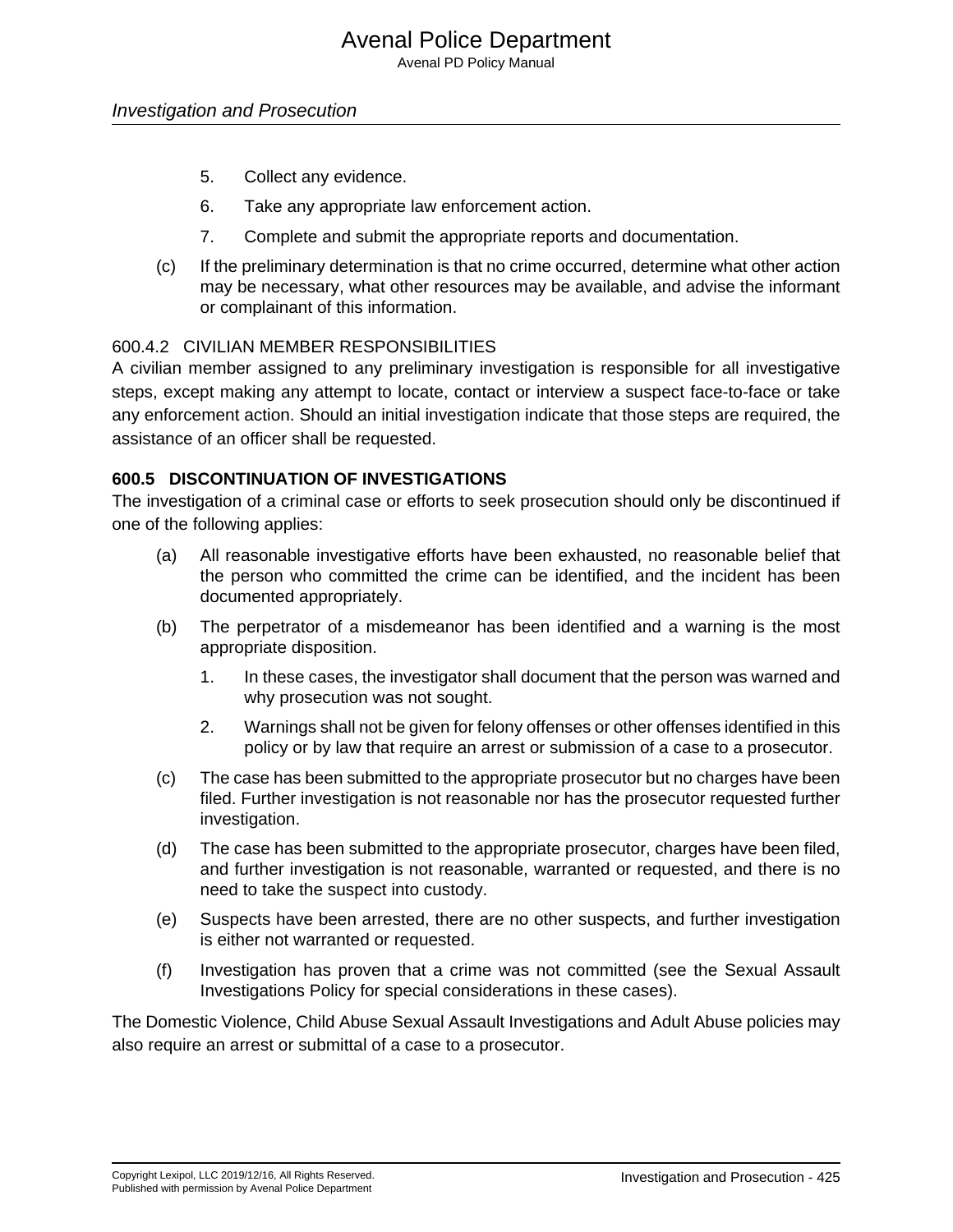#### **600.6 COMPUTERS AND DIGITAL EVIDENCE**

The collection, preservation, transportation and storage of computers, cell phones and other digital devices may require specialized handling to preserve the value of the related evidence. If it is anticipated that computers or similar equipment will be seized, officers should request that computer forensic examiners assist with seizing computers and related evidence. If a forensic examiner is unavailable, officers should take reasonable steps to prepare for such seizure and use the resources that are available.

#### **600.7 INVESTIGATIVE USE OF SOCIAL MEDIA AND INTERNET SOURCES**

Use of social media and any other Internet source to access information for the purpose of criminal investigation shall comply with applicable laws and policies regarding privacy, civil rights and civil liberties. Information gathered via the Internet should only be accessed by members while on-duty and for purposes related to the mission of this department. If a member encounters information relevant to a criminal investigation while off-duty or while using his/her own equipment, the member should note the dates, times and locations of the information and report the discovery to his/her supervisor as soon as practicable. The member, or others who have been assigned to do so, should attempt to replicate the finding when on-duty and using department equipment. Information obtained via the Internet should not be archived or stored in any manner other than department-established record keeping systems (see the Records Maintenance and Release and the Criminal Organizations policies).

#### 600.7.1 ACCESS RESTRICTIONS

Information that can be accessed from any department computer, without the need of an account, password, email address, alias or other identifier (unrestricted websites), may be accessed and used for legitimate investigative purposes without supervisory approval.

Accessing information from any Internet source that requires the use or creation of an account, password, email address, alias or other identifier, or the use of nongovernment IP addresses, requires supervisor approval prior to access. The supervisor will review the justification for accessing the information and consult with legal counsel as necessary to identify any policy or legal restrictions. Any such access and the supervisor approval shall be documented in the related investigative report.

Accessing information that requires the use of a third party's account or online identifier requires supervisor approval and the consent of the third party. The consent must be voluntary and shall be documented in the related investigative report.

Information gathered from any Internet source should be evaluated for its validity, authenticity, accuracy and reliability. Corroborative evidence should be sought and documented in the related investigative report.

Any information collected in furtherance of an investigation through an Internet source should be documented in the related report. Documentation should include the source of information and the dates and times that the information was gathered.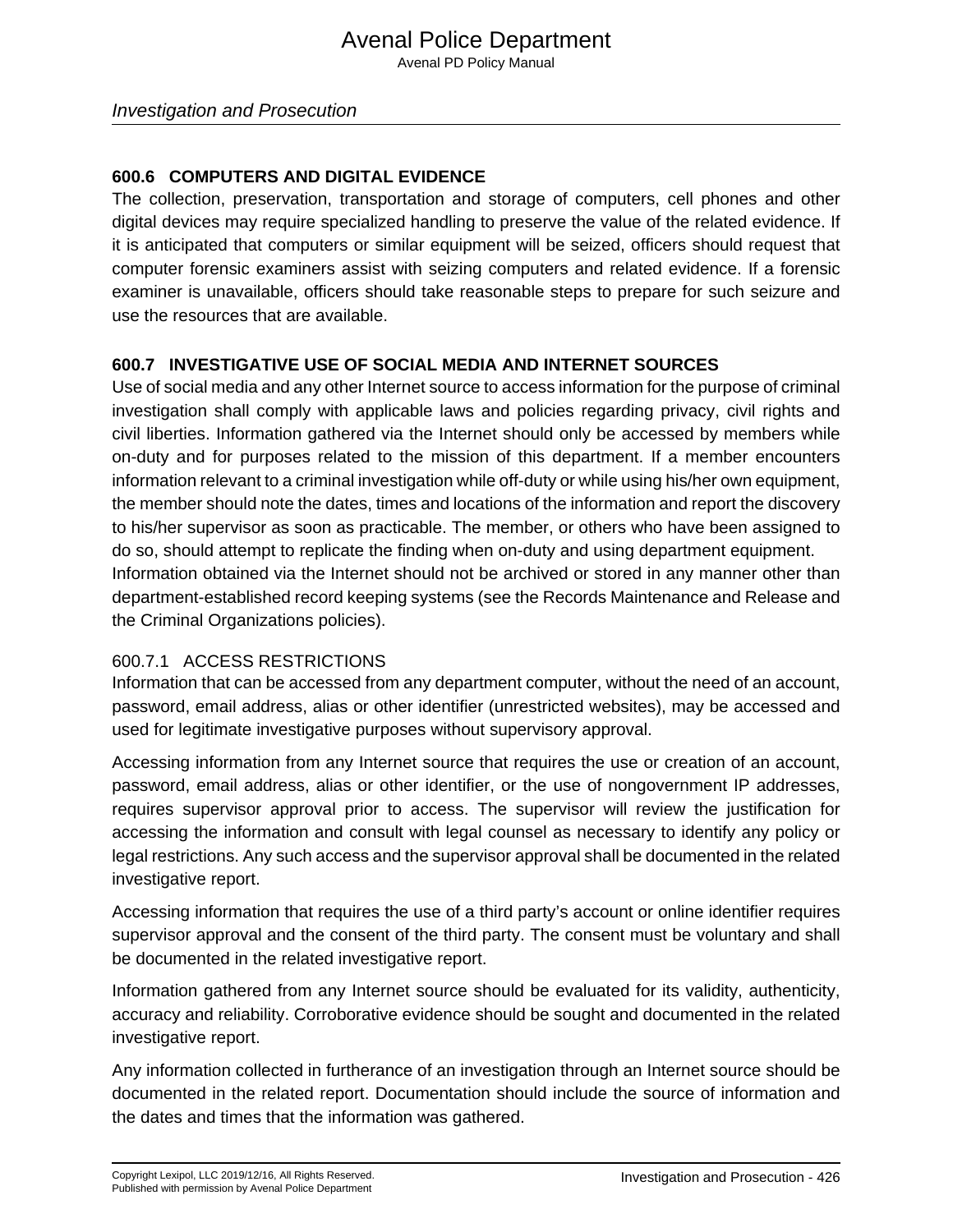Avenal PD Policy Manual

#### 600.7.2 INTERCEPTING ELECTRONIC COMMUNICATION

Intercepting social media communications in real time may be subject to federal and state wiretap laws. Officers should seek legal counsel before any such interception.

#### **600.8 MODIFICATION OF CHARGES FILED**

Members are not authorized to recommend to the prosecutor or to any other official of the court that charges on a pending case be amended or dismissed without the authorization of a Assistant Chief of Police or the Chief of Police. Any authorized request to modify the charges or to recommend dismissal of charges shall be made to the prosecutor.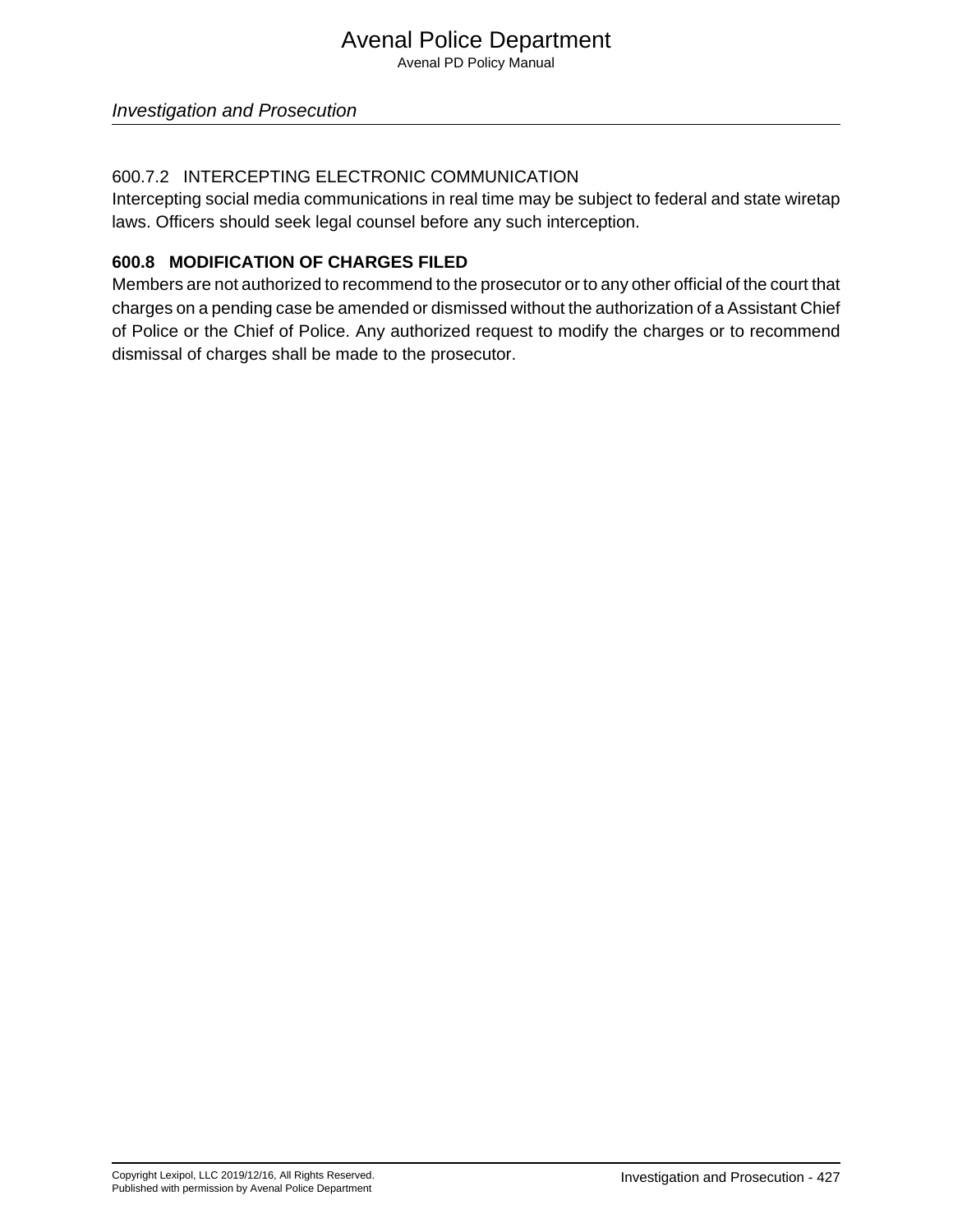# **Sexual Assault Investigations**

## **602.1 PURPOSE AND SCOPE**

The purpose of this policy is to establish guidelines for the investigation of sexual assaults. These guidelines will address some of the unique aspects of such cases and the effects that these crimes have on the victims.

Mandatory notifications requirements are addressed in the Child Abuse and Adult Abuse policies.

#### 602.1.1 DEFINITIONS

Definitions related to this policy include:

**Sexual assault** - Any crime or attempted crime of a sexual nature, to include but not limited to offenses defined in Penal Code § 243.4, Penal Code § 261 et seq., and Penal Code § 285 et seq.

**Sexual Assault Response Team (SART)** - A multidisciplinary team generally comprised of advocates; law enforcement officers; forensic medical examiners, including sexual assault forensic examiners (SAFEs) or sexual assault nurse examiners (SANEs) if possible; forensic laboratory personnel; and prosecutors. The team is designed to coordinate a broad response to sexual assault victims.

## **602.2 POLICY**

It is the policy of the Avenal Police Department that its members, when responding to reports of sexual assaults, will strive to minimize the trauma experienced by the victims, and will aggressively investigate sexual assaults, pursue expeditious apprehension and conviction of perpetrators, and protect the safety of the victims and the community.

## **602.3 QUALIFIED INVESTIGATORS**

Qualified investigators should be available for assignment of sexual assault investigations. These investigators should:

- (a) Have specialized training in, and be familiar with, interview techniques and the medical and legal issues that are specific to sexual assault investigations.
- (b) Conduct follow-up interviews and investigation.
- (c) Present appropriate cases of alleged sexual assault to the prosecutor for review.
- (d) Coordinate with other enforcement agencies, social service agencies and medical personnel as needed.
- (e) Provide referrals to therapy services, victim advocates and support for the victim.
- (f) Participate in or coordinate with SART.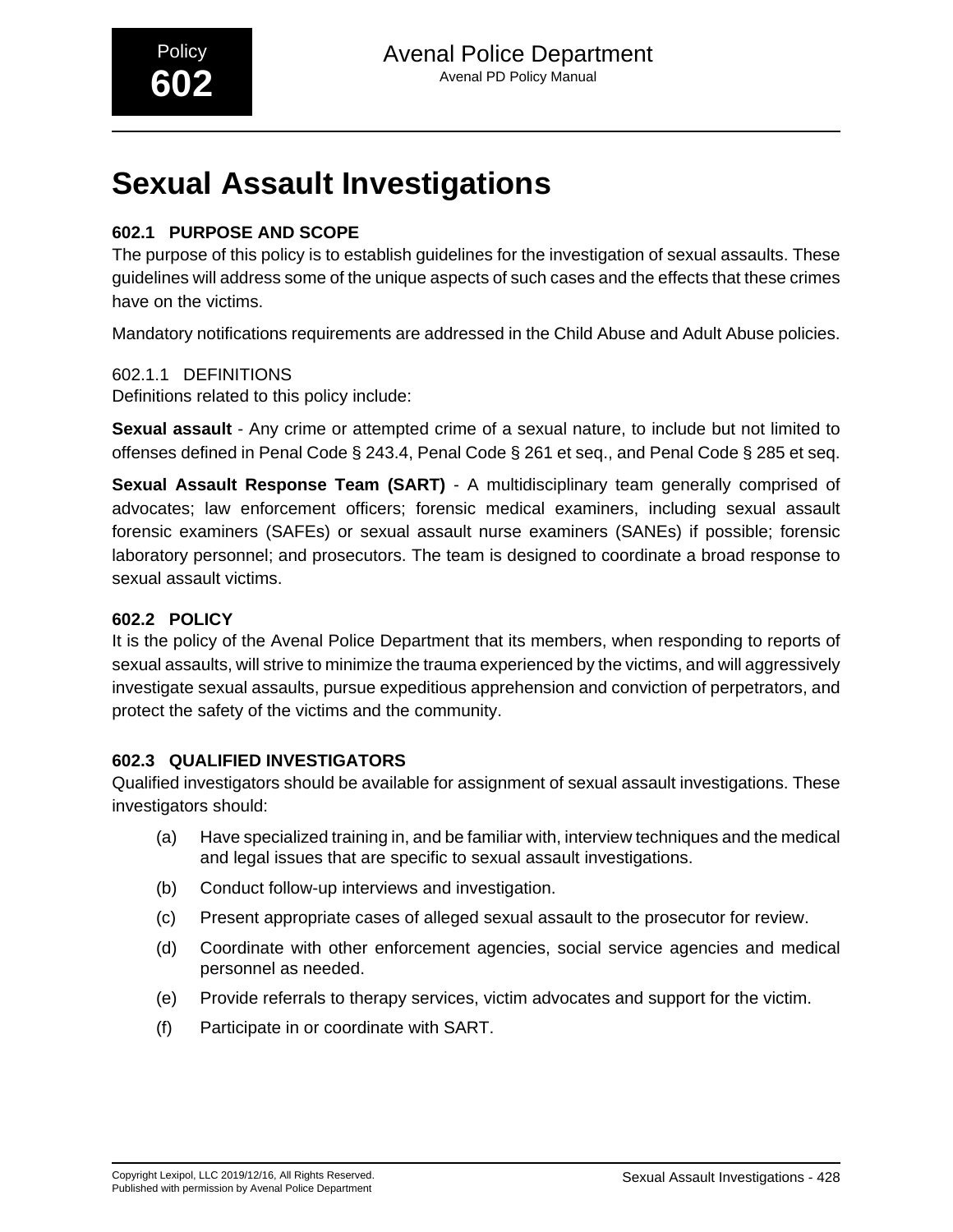Avenal PD Policy Manual

#### Sexual Assault Investigations

#### **602.4 REPORTING**

In all reported or suspected cases of sexual assault, a report should be written and assigned for follow-up investigation. This includes incidents in which the allegations appear unfounded or unsubstantiated.

#### **602.5 RELEASING INFORMATION TO THE PUBLIC**

In cases where the perpetrator is not known to the victim, and especially if there are multiple crimes where more than one appear to be related, consideration should be given to releasing information to the public whenever there is a reasonable likelihood that doing so may result in developing helpful investigative leads. The Detective Unit supervisor should weigh the risk of alerting the suspect to the investigation with the need to protect the victim and the public, and to prevent more crimes.

#### **602.6 TRAINING**

Subject to available resources, periodic training will be provided to:

- (a) Members who are first responders. Training should include:
	- 1. Initial response to sexual assaults.
	- 2. Legal issues.
	- 3. Victim advocacy.
	- 4. Victim's response to trauma.
	- 5. Proper use and handling of the California standardized SAFE kit (Penal Code § 13823.14).
- (b) Qualified investigators who should receive advanced training on additional topics. Advanced training should include:
	- 1. Interviewing sexual assault victims.
	- 2. SART.
	- 3. Medical and legal aspects of sexual assault investigations.
	- 4. Serial crimes investigations.
	- 5. Use of community and other federal and state investigative resources, such as the Violent Criminal Apprehension Program (ViCAP).
	- 6. Techniques for communicating with victims to minimize trauma.

#### **602.7 VICTIM INTERVIEWS**

The primary considerations in sexual assault investigations, which begin with the initial call to Kings County Emergency Dispatch, should be the health and safety of the victim, the preservation of evidence, and preliminary interviews to determine if a crime has been committed and to attempt to identify the suspect.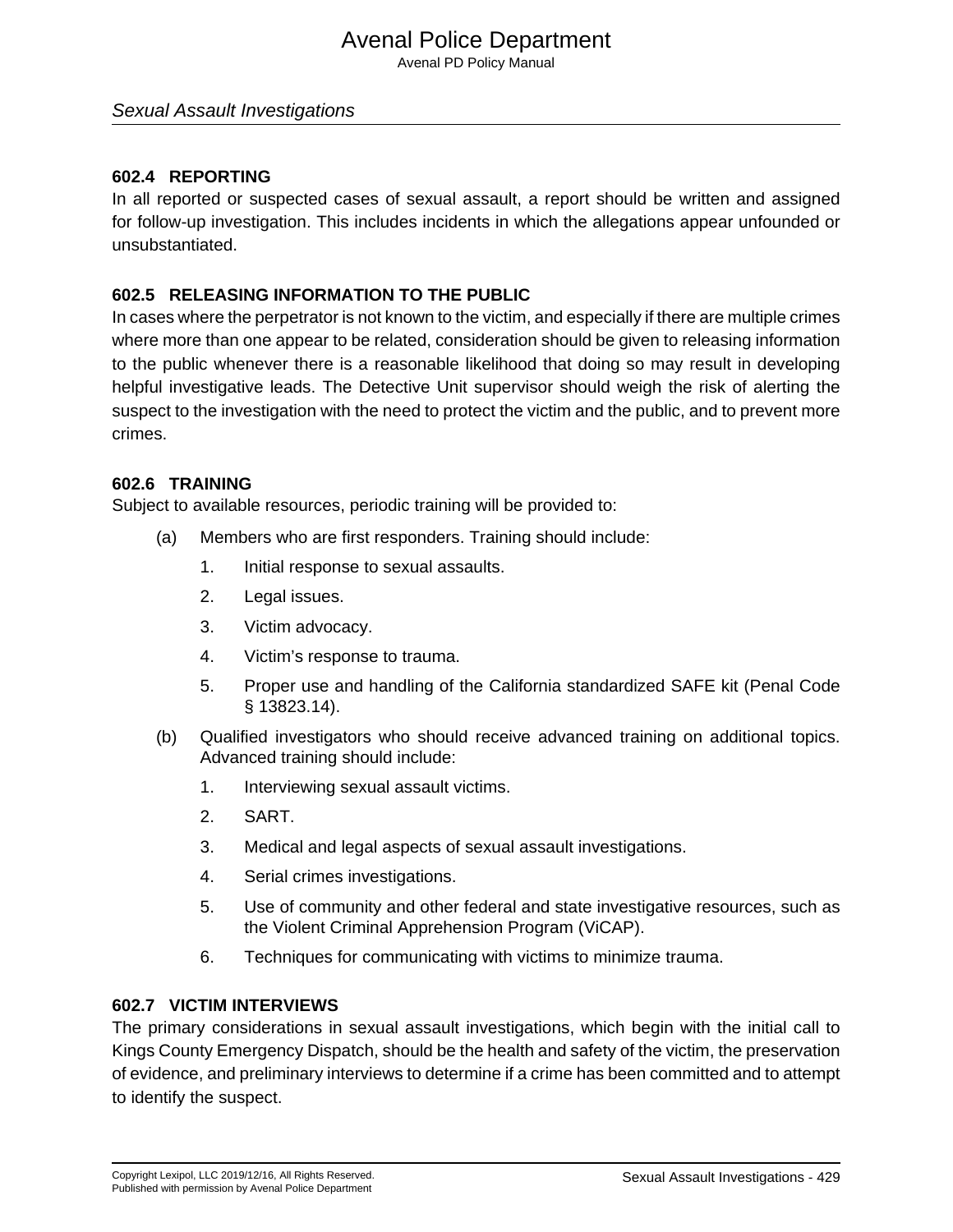Avenal PD Policy Manual

#### Sexual Assault Investigations

Whenever possible, a member of SART should be included in the initial victim interviews. An in-depth follow-up interview should not be conducted until after the medical and forensic examinations are completed and the personal needs of the victim have been met (e.g., change of clothes, bathing). The follow-up interview may be delayed to the following day based upon the circumstances. Whenever practicable, the follow-up interview should be conducted by a qualified investigator.

No opinion of whether the case is unfounded shall be included in the report.

Victims shall not be asked or required to take a polygraph examination (34 USC § 10451; Penal Code § 637.4).

Victims should be apprised of applicable victim's rights provisions, as outlined in the Victim and Witness Assistance Policy.

#### 602.7.1 VICTIM RIGHTS

Whenever there is an alleged sexual assault, the assigned officer shall accomplish the following:

- (a) Advise the victim in writing of the right to have a victim advocate and a support person of the victim's choosing present at any interview or contact by law enforcement, any other rights of a sexual assault victim pursuant to Penal Code § 680.2, and the right to have a person of the same or opposite gender present in the room during any interview with a law enforcement official unless no such person is reasonably available (Penal Code § 679.04).
- (b) If the victim is transported to a hospital for any medical evidentiary or physical examination, the officer shall immediately cause the local rape victim counseling center to be notified (Penal Code § 264.2).
	- 1. The officer shall not discourage a victim from receiving a medical evidentiary or physical examination (Penal Code § 679.04).
	- 2. A support person may be excluded from the examination by the officer or the medical provider if his/her presence would be detrimental to the purpose of the examination (Penal Code § 264.2).

#### 602.7.2 VICTIM CONFIDENTIALITY

Officers investigating or receiving a report of an alleged sex offense shall inform the victim, or the victim's parent or guardian if the victim is a minor, that his/her name will become a matter of public record unless the victim requests that his/her name not be made public. The reporting officer shall document in his/her report that the victim was properly informed and shall include any related response made by the victim, or if a minor, any response made by the victim's parent or guardian (Penal Code § 293).

Except as authorized by law, members of this [department/office] shall not publicly disclose the name of any victim of a sex crime who has exercised his/her right to confidentiality (Penal Code § 293).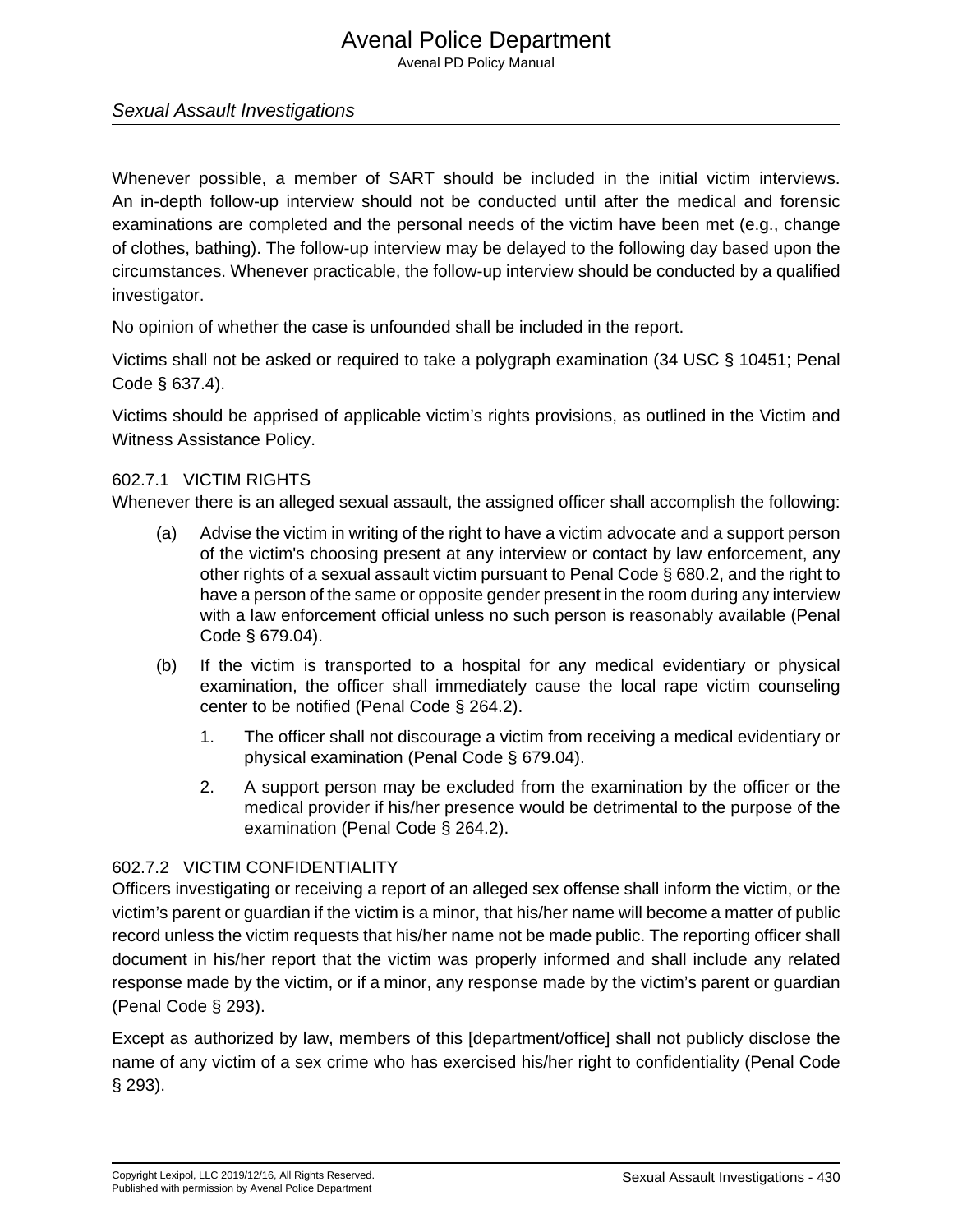#### Sexual Assault Investigations

### **602.8 COLLECTION AND TESTING OF BIOLOGICAL EVIDENCE**

Whenever possible, a SART member should be involved in the collection of forensic evidence from the victim.

When the facts of the case indicate that collection of biological evidence is warranted, it should be collected regardless of how much time has elapsed since the reported assault.

If a drug-facilitated sexual assault is suspected, urine and blood samples should be collected from the victim as soon as practicable.

Subject to requirements set forth in this policy, biological evidence from all sexual assault cases, including cases where the suspect is known by the victim, should be submitted for testing.

Victims who choose not to assist with an investigation, do not desire that the matter be investigated, or wish to remain anonymous may still consent to the collection of evidence under their control. In these circumstances, the evidence should be collected and stored appropriately.

#### 602.8.1 COLLECTION AND TESTING REQUIREMENTS

Members investigating a sexual assault offense should take every reasonable step to ensure that DNA testing of such evidence is performed in a timely manner and within the time periods prescribed by Penal Code § 803(g). Generally, SAFE kits should be submitted to the crime lab within 20 days after being booked into evidence (Penal Code § 680).

In order to maximize the effectiveness of such testing and identify the perpetrator of any sexual assault, the assigned officer shall ensure that an information profile for the SAFE kit evidence has been created in the California Department of Justice (DOJ) SAFE-T database within 120 days of collection and should further ensure that the results of any such test have been timely entered into and checked against both the DOJ Cal-DNA database and the Combined DNA Index System (CODIS) (Penal Code § 680.3).

If the assigned officer determines that a SAFE kit submitted to a private laboratory for analysis has not been tested within 120 days after submission, the officer shall update the SAFE-T database to reflect the reason for the delay in testing. The assigned officer shall continue to update the status every 120 days thereafter until the evidence has been analyzed or the statute of limitations has run (Penal Code § 680.3).

If, for any reason, DNA evidence in a sexual assault case in which the identity of the perpetrator is in issue and is not going to be analyzed within 18 months of the crime, the assigned officer shall notify the victim of such fact in writing no less than 60 days prior to the expiration of the 18 month period (Penal Code § 680(d)).

Additional guidance regarding evidence retention and destruction is found in the Property and Evidence Policy.

#### 602.8.2 DNA TEST RESULTS

A SART member should be consulted regarding the best way to deliver biological testing results to a victim so as to minimize victim trauma, especially in cases where there has been a significant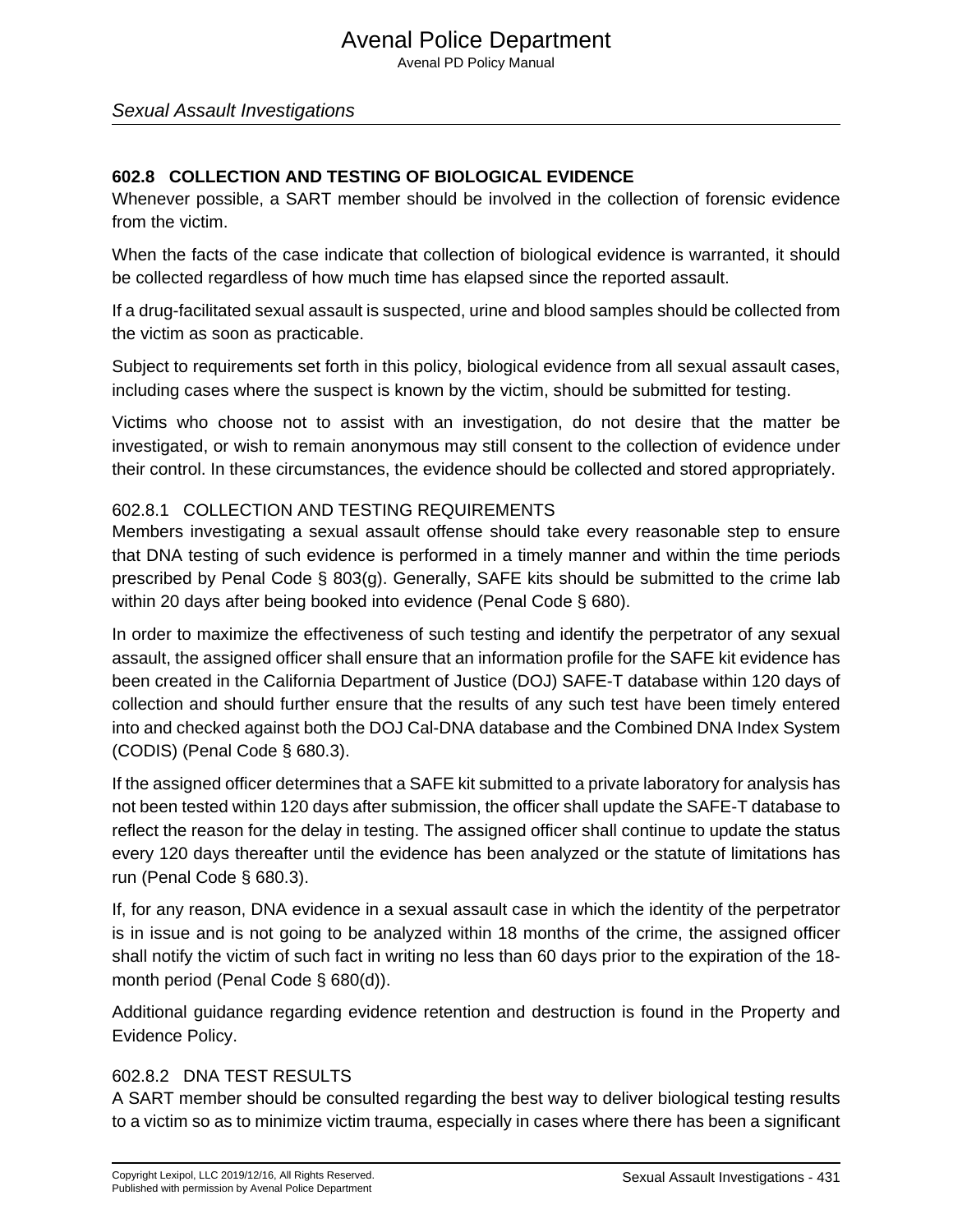#### Sexual Assault Investigations

delay in getting biological testing results (e.g., delays in testing the evidence or delayed DNA databank hits). Members should make reasonable efforts to assist the victim by providing available information on local assistance programs and organizations as provided in the Victim and Witness Assistance Policy.

- (a) Upon receipt of a written request from a sexual assault victim or the victim's authorized designee, members investigating sexual assault cases shall inform the victim of the status of the DNA testing of any evidence from the victim's case (Penal Code § 680).
	- 1. Although such information may be communicated orally, the assigned officer should thereafter follow-up with and retain a copy of confirmation by either written or electronic mail.
	- 2. Absent a written request, no member of this [department/office] is required to, but may, communicate with the victim or the victim's authorized designee regarding the status of any DNA testing.
- (b) Subject to the commitment of sufficient resources to respond to requests for information, sexual assault victims shall further have the following rights (Penal Code § 680):
	- 1. To be informed if a DNA profile of the assailant was obtained from the testing of the SAFE kit or other crime scene evidence from their case.
	- 2. To be informed if there is a match between the DNA profile of the assailant developed from the evidence and a DNA profile contained in the DOJ Convicted Offender DNA Database, providing that disclosure would not impede or compromise an ongoing investigation.
	- 3. To be informed if the DNA profile of the assailant developed from the evidence has been entered into the DOJ Databank of case evidence.
- (c) Provided that the sexual assault victim or the victim's authorized designee has kept the assigned officer informed with regard to current address, telephone number, and email address (if available), any victim or the victim's authorized designee shall, upon request, be advised of any known significant changes regarding the victim's case (Penal Code § 680).
	- 1. Although such information may be communicated orally, the assigned officer should thereafter follow-up with and retain a copy of confirmation by either written or electronic mail.
	- 2. No officer shall be required or expected to release any information which might impede or compromise any ongoing investigation.

#### 602.8.3 STANDARDIZED SEXUAL ASSAULT FORENSIC MEDICAL EVIDENCE KIT

The Evidence Room supervisor should make California standardized sexual assault forensic medical evidence (SAFE) kits available to members who may investigate sexual assault cases. Members investigating a sexual assault should use these SAFE kits when appropriate and follow related usage guidelines issued by the California Clinical Forensic Medical Training Center (Penal Code § 13823.14).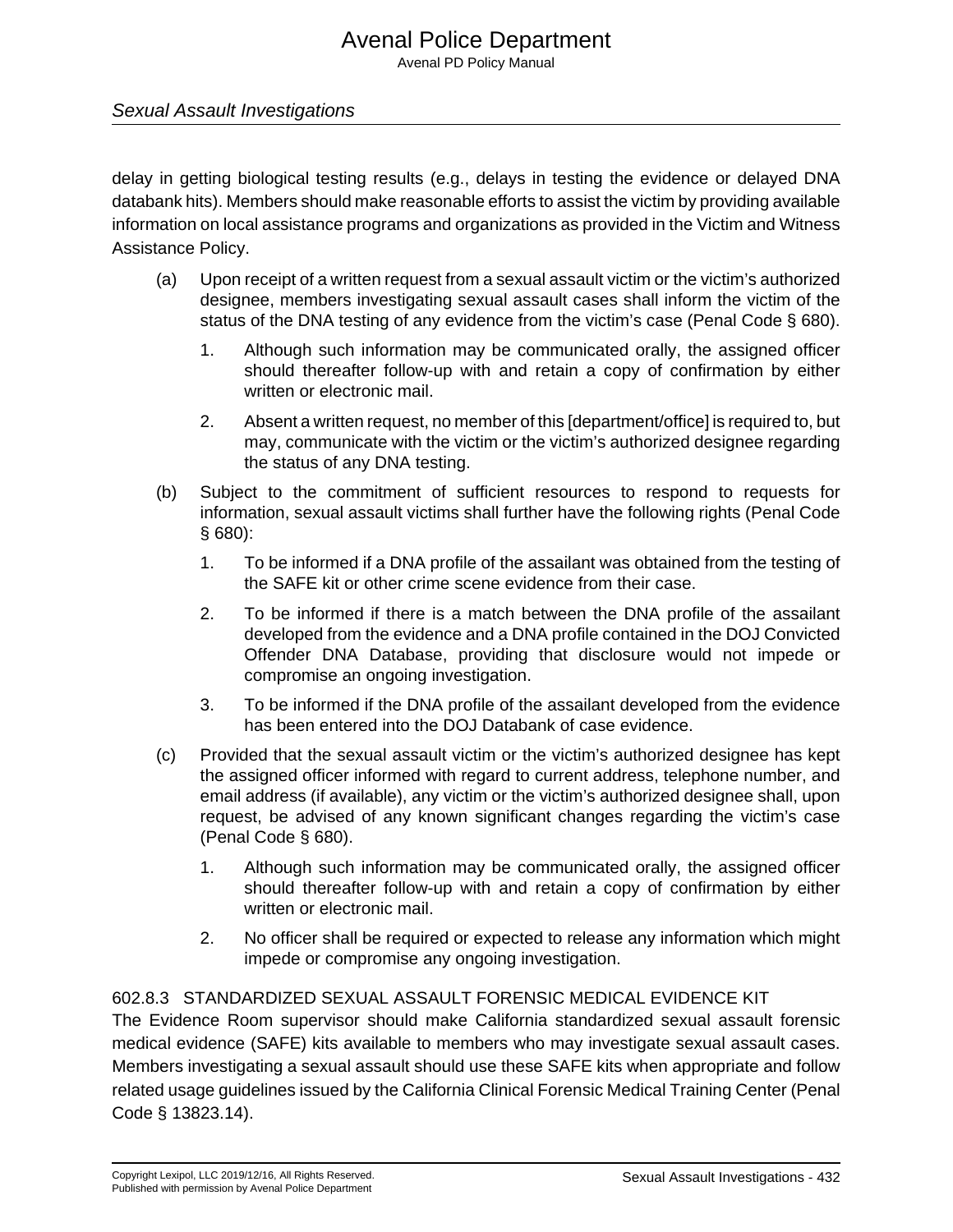Avenal PD Policy Manual

#### Sexual Assault Investigations

#### **602.9 DISPOSITION OF CASES**

If the assigned investigator has reason to believe the case is without merit, the case may be classified as unfounded only upon review and approval of the Detective Unit supervisor.

Classification of a sexual assault case as unfounded requires the Detective Unit supervisor to determine that the facts have significant irregularities with reported information and that the incident could not have happened as it was reported. When a victim has recanted his/her original statement, there must be corroborating evidence that the allegations were false or baseless (i.e., no crime occurred) before the case should be determined as unfounded.

#### **602.10 CASE REVIEW**

The Detective Unit supervisor should ensure case dispositions are reviewed on a periodic basis, at least annually, using an identified group that is independent of the investigation process. The reviews should include an analysis of:

- Case dispositions.
- Decisions to collect biological evidence.
- Submissions of biological evidence for lab testing.

The SART and/or victim advocates should be considered for involvement in this audit. Summary reports on these reviews should be forwarded through the chain of command to the Chief of Police.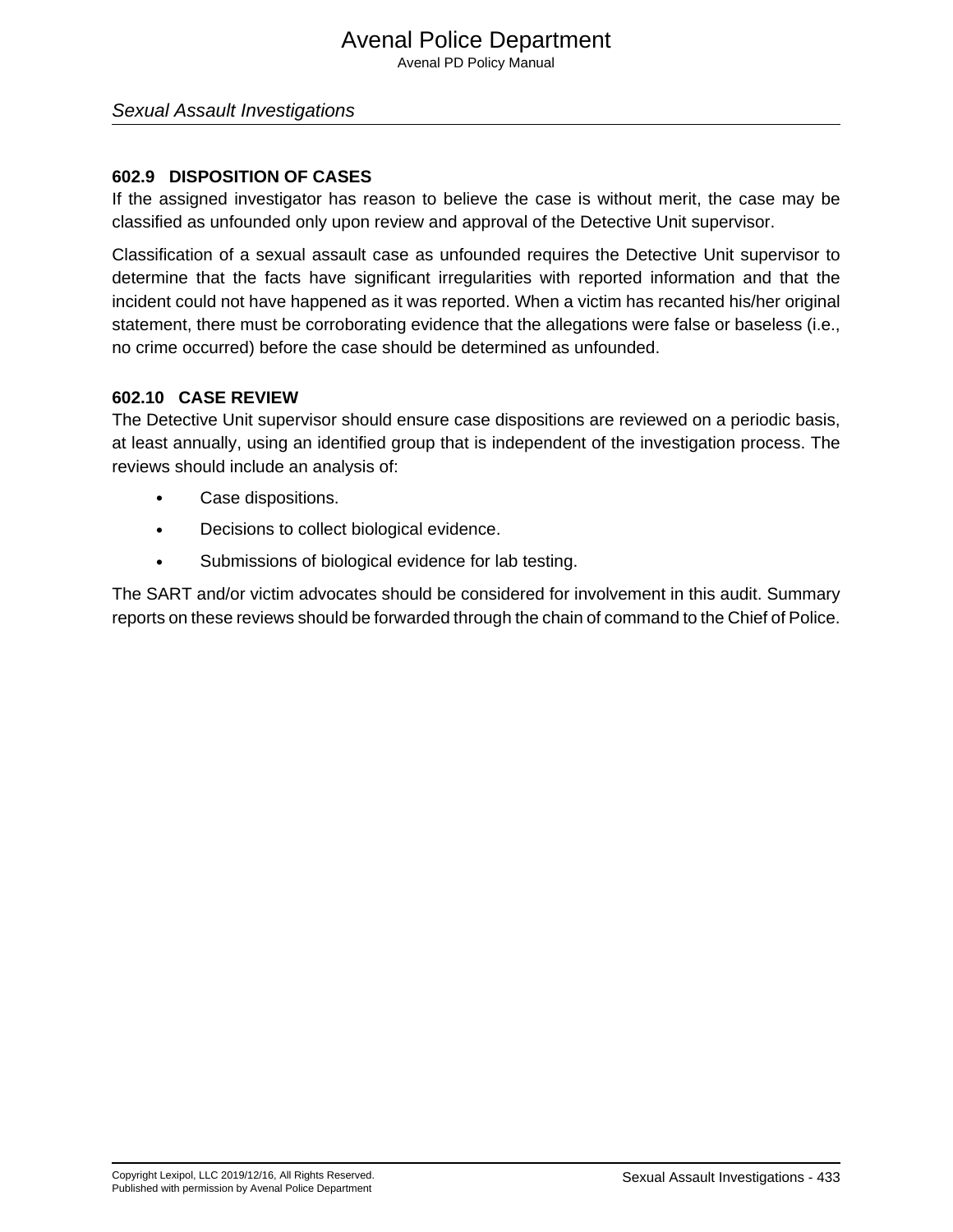# **Asset Forfeiture**

## **606.1 PURPOSE AND SCOPE**

This policy describes the authority and procedure for the seizure, forfeiture and liquidation of property associated with designated offenses.

## 606.1.1 DEFINITIONS

Definitions related to this policy include:

**Fiscal agent** - The person designated by the Chief of Police to be responsible for securing and maintaining seized assets and distributing any proceeds realized from any forfeiture proceedings. This includes any time the Avenal Police Department seizes property for forfeiture or when the Avenal Police Department is acting as the fiscal agent pursuant to a multi-agency agreement.

**Forfeiture** - The process by which legal ownership of an asset is transferred to a government or other authority.

**Forfeiture reviewer** - The department member assigned by the Chief of Police who is responsible for reviewing all forfeiture cases and for acting as the liaison between the Department and the assigned attorney.

**Property subject to forfeiture** - The following may be subject to forfeiture:

- (a) Property related to a narcotics offense, which includes (Heath and Safety Code § 11470; Health and Safety Code § 11470.1):
	- 1. Property (not including real property or vehicles) used, or intended for use, as a container for controlled substances, materials to manufacture controlled substances, etc.
	- 2. Interest in a vehicle (car, boat, airplane, other vehicle) used to facilitate the manufacture, possession for sale or sale of specified quantities of controlled substances.
	- 3. Money, negotiable instruments, securities or other things of value furnished or intended to be furnished by any person in exchange for a controlled substance, proceeds traceable to an exchange, etc.
	- 4. Real property when the owner is convicted of violating Health and Safety Code § 11366, Health and Safety Code § 11366.5 or Health and Safety Code § 11366.6 (drug houses) when the property was not used as a family residence or for other lawful purposes, or property owned by two or more persons, one of whom had no knowledge of its unlawful use.
	- 5. The expenses of seizing, eradicating, destroying or taking remedial action with respect to any controlled substance or its precursors upon conviction for the unlawful manufacture or cultivation of any controlled substance or its precursors.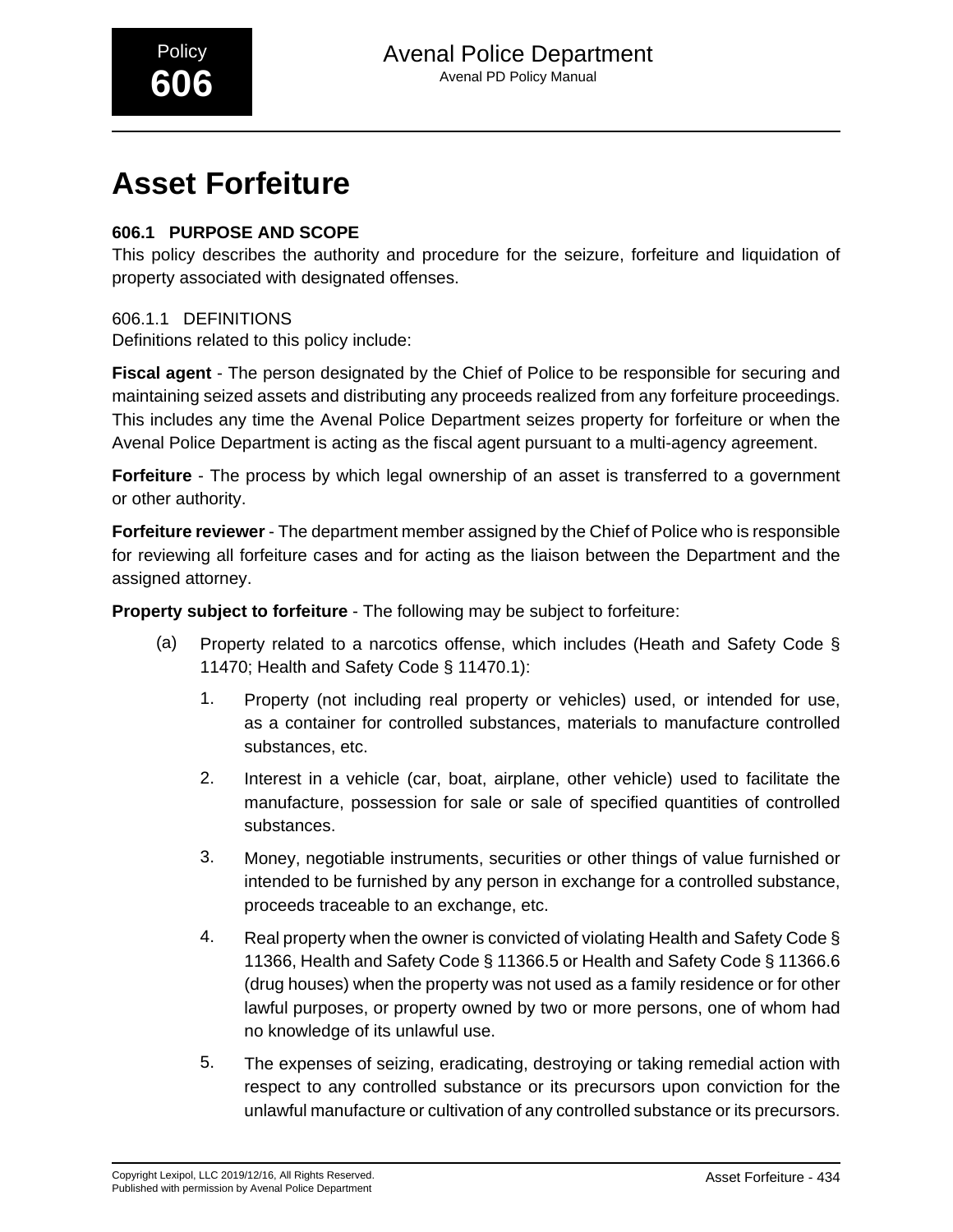- (b) Property related to criminal profiteering (may include gang crimes), to include (Penal Code § 186.2; Penal Code § 186.3):
	- 1. Any property interest, whether tangible or intangible, acquired through a pattern of criminal profiteering activity.
	- 2. All proceeds acquired through a pattern of criminal profiteering activity, including all things of value that may have been received in exchange for the proceeds immediately derived from the pattern of criminal profiteering activity.

**Seizure** - The act of law enforcement officials taking property, cash or assets that have been used in connection with or acquired by specified illegal activities.

#### **606.2 POLICY**

The Avenal Police Department recognizes that appropriately applied forfeiture laws are helpful to enforce the law, deter crime and reduce the economic incentive of crime. However, the potential for revenue should never compromise the effective investigation of criminal offenses, officer safety or any person's due process rights.

It is the policy of the Avenal Police Department that all members, including those assigned to internal or external law enforcement task force operations, shall comply with all state and federal laws pertaining to forfeiture.

#### **606.3 ASSET SEIZURE**

Property may be seized for forfeiture as provided in this policy.

## 606.3.1 PROPERTY SUBJECT TO SEIZURE

The following may be seized upon review and approval of a supervisor and in coordination with the forfeiture reviewer:

- (a) Property subject to forfeiture authorized for seizure under the authority of a search warrant or court order.
- (b) Property subject to forfeiture not authorized for seizure under the authority of a search warrant or court order when any of the following apply (Health and Safety Code § 11471; Health and Safety Code § 11488):
	- 1. The property subject to forfeiture is legally seized incident to an arrest.
	- 2. There is probable cause to believe that the property was used or is intended to be used in a violation of the Uniform Controlled Substances Act and the seizing officer can articulate a nexus between the property and the controlled substance offense that would lead to the item being property subject for forfeiture.

Officers aware of assets that may be forfeitable as a result of criminal profiteering or human trafficking should consider contacting the district attorney regarding a court order to protect the assets (Penal Code § 186.6; Penal Code § 236.6).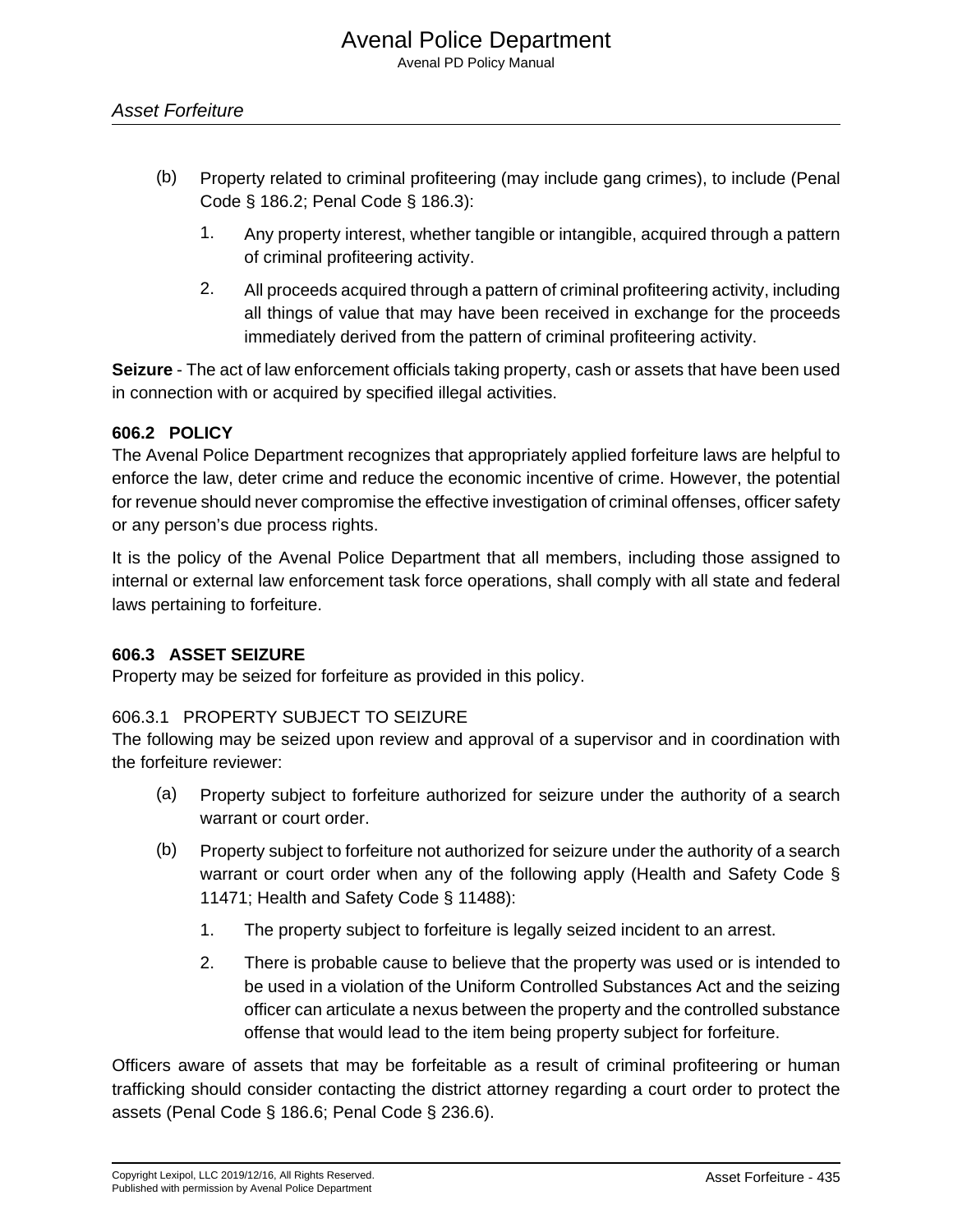Avenal PD Policy Manual

#### Asset Forfeiture

Whenever practicable, a search warrant or court order for seizure prior to making a seizure is the preferred method.

A large amount of money standing alone is insufficient to establish the probable cause required to make a seizure.

#### 606.3.2 PROPERTY NOT SUBJECT TO SEIZURE

The following property should not be seized for forfeiture:

- (a) Cash and property that does not meet the forfeiture counsel's current minimum forfeiture thresholds should not be seized.
- (b) Real property is not subject to seizure, absent exigent circumstances, without a court order (Health and Safety Code § 11471).
- (c) A vehicle which may be lawfully driven on the highway if there is a community property interest in the vehicle by a person other than the suspect and the vehicle is the sole vehicle available to the suspect's immediate family (Health and Safety Code § 11470).
- (d) Vehicles, boats or airplanes owned by an "innocent owner," such as a common carrier with no knowledge of the suspected offense (Health and Safety Code § 11490).
- (e) Any property when the associated activity involves the possession of marijuana or related paraphernalia that is permissible under the Control, Regulate and Tax Adult Use of Marijuana Act (Health and Safety Code § 11362.1).

#### **606.4 PROCESSING SEIZED PROPERTY FOR FORFEITURE PROCEEDINGS**

When property or cash subject to this policy is seized, the officer making the seizure should ensure compliance with the following:

- (a) Complete applicable seizure forms and present the appropriate copy to the person from whom the property is seized. If cash or property is seized from more than one person, a separate copy must be provided to each person, specifying the items seized. When property is seized and no one claims an interest in the property, the officer must leave the copy in the place where the property was found, if it is reasonable to do so.
- (b) Complete and submit a report and original seizure forms within 24 hours of the seizure, if practicable.
- (c) Forward the original seizure forms and related reports to the forfeiture reviewer within two days of seizure.

The officer will book seized property as evidence with the notation in the comment section of the property form, "Seized Subject to Forfeiture." Property seized subject to forfeiture should be booked on a separate property form. No other evidence from the case should be booked on this form.

Photographs should be taken of items seized, particularly cash, jewelry and other valuable items.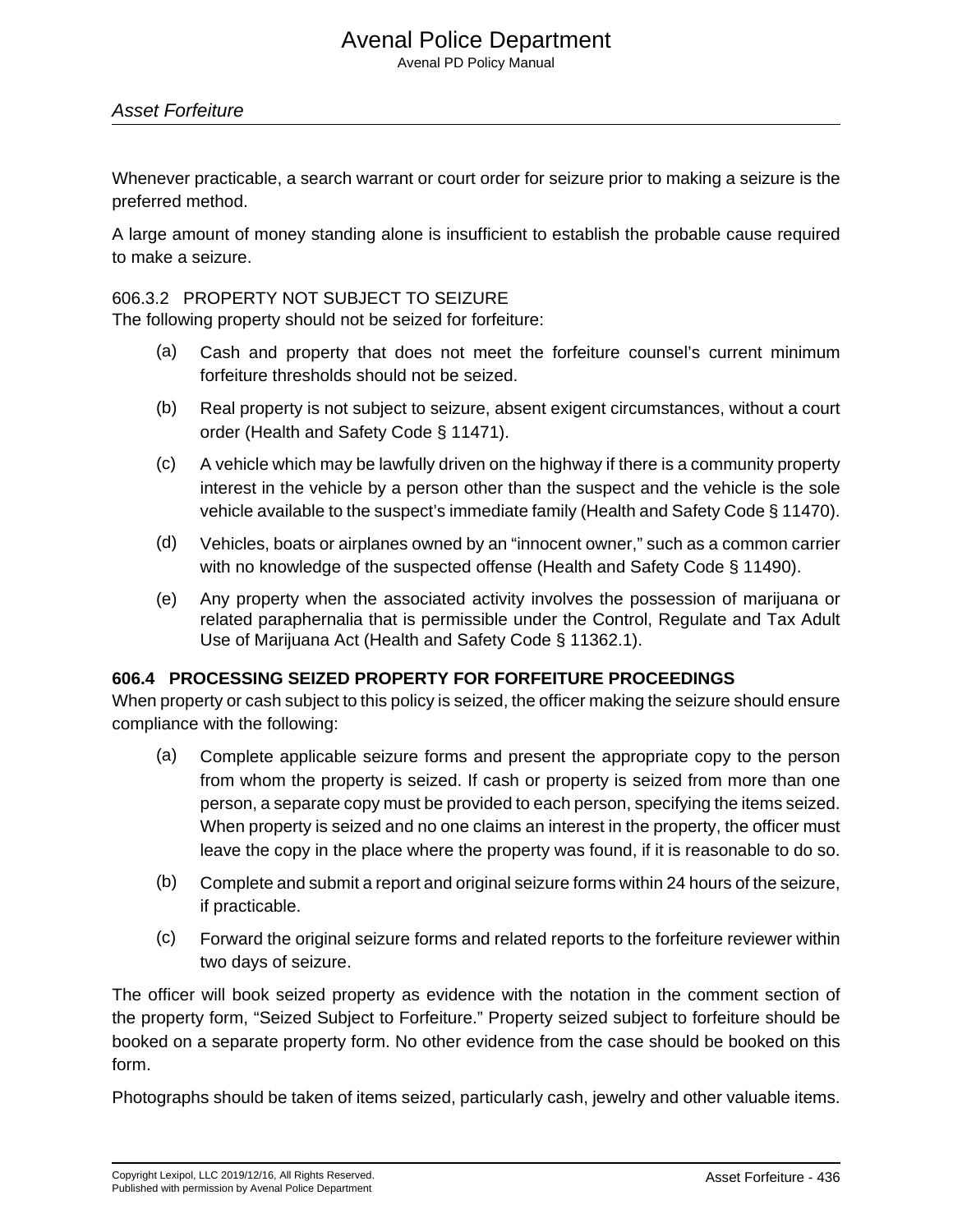Avenal PD Policy Manual

Officers who suspect property may be subject to seizure but are not able to seize the property (e.g., the property is located elsewhere, the whereabouts of the property is unknown, it is real estate, bank accounts, non-tangible assets) should document and forward the information in the appropriate report to the forfeiture reviewer.

#### **606.5 MAINTAINING SEIZED PROPERTY**

The Evidence Room Supervisor is responsible for ensuring compliance with the following:

- (a) All property received for forfeiture is reasonably secured and properly stored to prevent waste and preserve its condition.
- (b) All property received for forfeiture is checked to determine if the property has been stolen.
- (c) All property received for forfeiture is retained in the same manner as evidence until forfeiture is finalized or the property is returned to the claimant or the person with an ownership interest.
- (d) Property received for forfeiture is not used unless the forfeiture action has been completed.

#### **606.6 FORFEITURE REVIEWER**

The Chief of Police will appoint an officer as the forfeiture reviewer. Prior to assuming duties, or as soon as practicable thereafter, the forfeiture reviewer should attend a department-approved course on asset forfeiture.

The responsibilities of the forfeiture reviewer include:

- (a) Remaining familiar with forfeiture laws, particularly Health and Safety Code § 11469 et seq. and Penal Code § 186.2 et seq. and the forfeiture policies of the forfeiture counsel.
- (b) Serving as the liaison between the Department and the forfeiture counsel and ensuring prompt legal review of all seizures.
- (c) Making reasonable efforts to obtain annual training that includes best practices in pursuing, seizing and tracking forfeitures.
- (d) Ensuring that property seized under state law is not referred or otherwise transferred to a federal agency seeking the property for federal forfeiture as prohibited by Health and Safety Code § 11471.2.
- (e) Ensuring that responsibilities, including the designation of a fiscal agent, are clearly established whenever multiple agencies are cooperating in a forfeiture case.
- (f) Ensuring that seizure forms are available and appropriate for department use. These should include notice forms, a receipt form and a checklist that provides relevant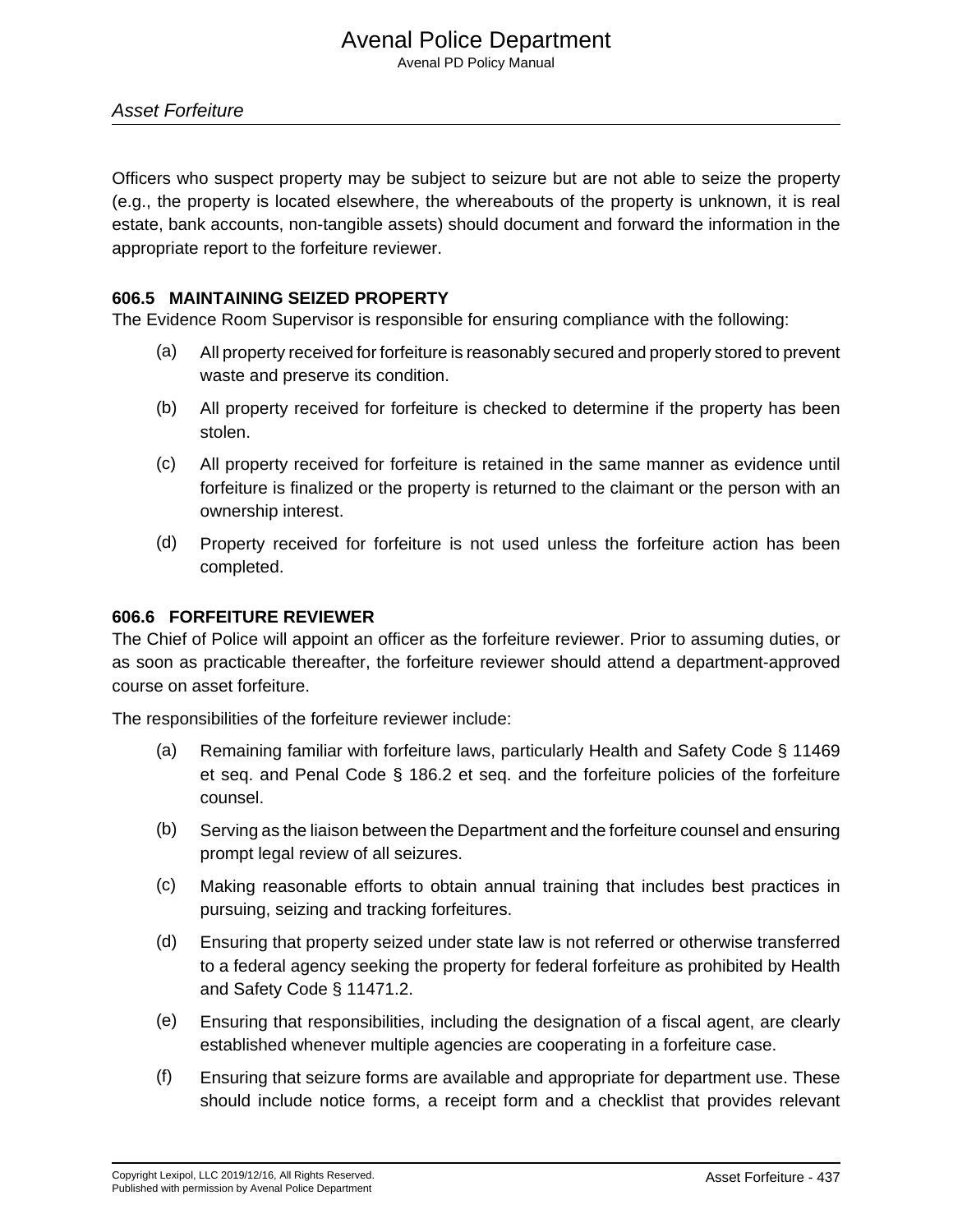guidance to officers. The forms should be available in languages appropriate for the region and should contain spaces for:

- 1. Names and contact information for all relevant persons and law enforcement officers involved.
- 2. Information as to how ownership or other property interests may have been determined (e.g., verbal claims of ownership, titles, public records).
- 3. A space for the signature of the person from whom cash or property is being seized.
- 4. A tear-off portion or copy, which should be given to the person from whom cash or property is being seized, that includes the legal authority for the seizure, information regarding the process to contest the seizure and a detailed description of the items seized.
- (g) Ensuring that officers who may be involved in asset forfeiture receive training in the proper use of the seizure forms and the forfeiture process. The training should be developed in consultation with the appropriate legal counsel and may be accomplished through traditional classroom education, electronic media, Daily Training Bulletins (DTBs) or Department Directives. The training should cover this policy and address any relevant statutory changes and court decisions.
- (h) Reviewing each asset forfeiture case to ensure that:
	- 1. Written documentation of the seizure and the items seized is in the case file.
	- 2. Independent legal review of the circumstances and propriety of the seizure is made in a timely manner.
	- 3. Notice of seizure has been given in a timely manner to those who hold an interest in the seized property (Health and Safety Code § 11488.4).
	- 4. Property is promptly released to those entitled to its return (Health and Safety Code § 11488.2).
	- 5. All changes to forfeiture status are forwarded to any supervisor who initiates a forfeiture case.
	- 6. Any cash received is deposited with the fiscal agent.
	- 7. Assistance with the resolution of ownership claims and the release of property to those entitled is provided.
	- 8. Current minimum forfeiture thresholds are communicated appropriately to officers.
	- 9. This policy and any related policies are periodically reviewed and updated to reflect current federal and state statutes and case law.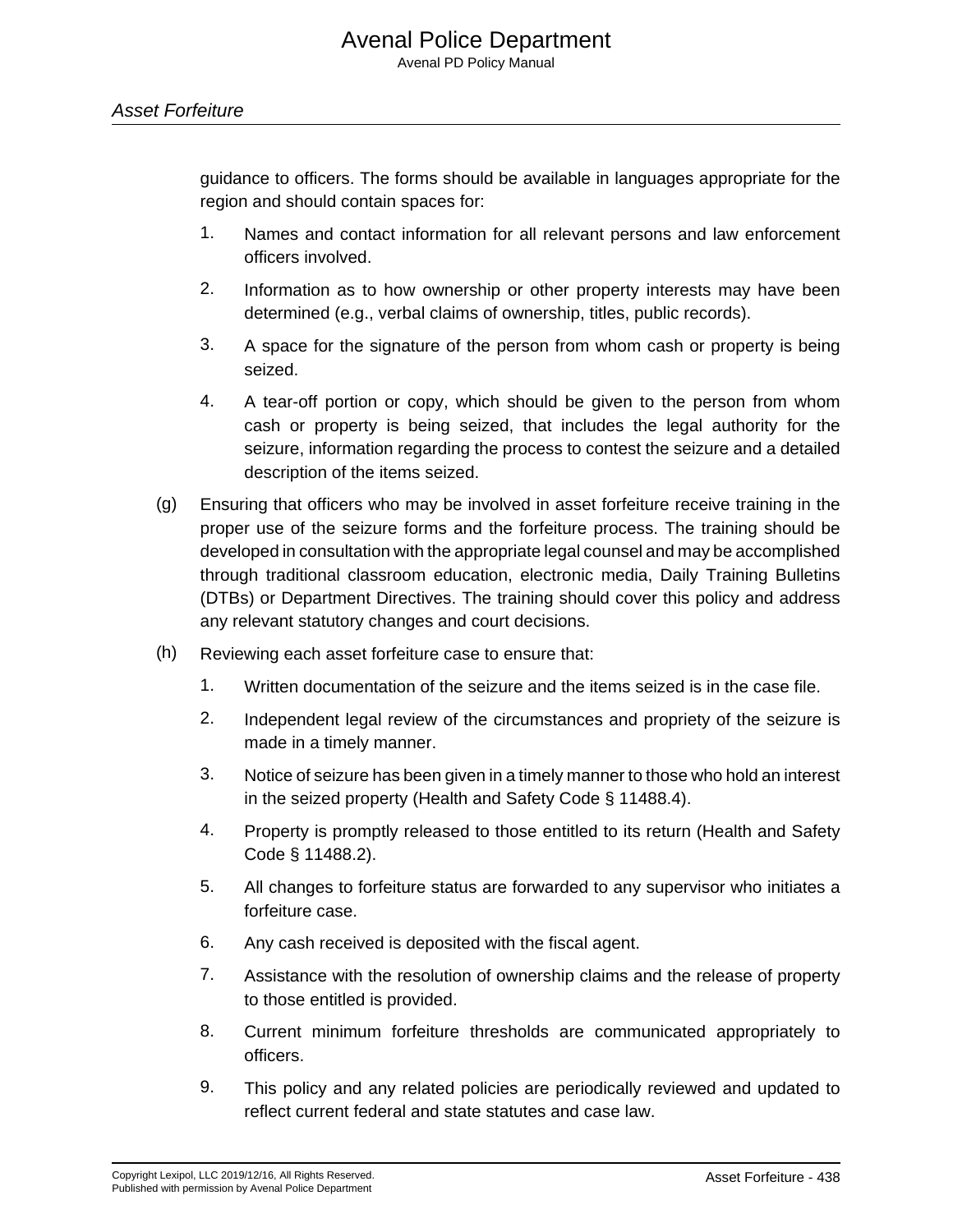- (i) Ensuring that a written plan that enables the Chief of Police to address any extended absence of the forfeiture reviewer, thereby ensuring that contact information for other law enforcement officers and attorneys who may assist in these matters is available.
- (j) Ensuring that the process of selling or adding forfeited property to the department's regular inventory is in accordance with all applicable laws and consistent with the department's use and disposition of similar property.
- (k) Keeping a manual that details the statutory grounds for forfeitures and department procedures related to asset forfeiture, including procedures for prompt notice to interest holders, the expeditious release of seized property, where appropriate, and the prompt resolution of claims of innocent ownership (Heath and Safety Code § 11469).
- (l) Providing copies of seized business records to the person or business from whom such records were seized, when requested (Heath and Safety Code §11471).
- (m) Notifying the California Franchise Tax Board when there is reasonable cause to believe that the value of seized property exceeds \$5,000.00 (Health and Safety Code § 11471.5).

Forfeiture proceeds should be maintained in a separate fund or account subject to appropriate accounting control, with regular reviews or audits of all deposits and expenditures.

Forfeiture reporting and expenditures should be completed in the manner prescribed by the law and City financial directives (Health and Safety Code § 11495).

## **606.7 DISPOSITION OF FORFEITED PROPERTY**

Forfeited funds distributed under Health and Safety Code § 11489 et seq. shall only be used for purposes allowed by law, but in no case shall a peace officer's employment or salary depend upon the level of seizures or forfeitures he/she achieves (Heath and Safety Code § 11469).

The Department may request a court order so that certain uncontaminated science equipment is relinquished to a school or school district for science classroom education in lieu of destruction (Health and Safety Code § 11473; Health and Safety Code § 11473.5).

#### 606.7.1 RECEIVING EQUITABLE SHARES

When participating in a joint investigation with a federal agency, the Avenal Police Department shall not receive an equitable share from the federal agency of all or a portion of the forfeiture proceeds absent either a required conviction under Health and Safety Code § 11471.2 or the flight, death or willful failure to appear of the defendant. This does not apply to forfeited cash or negotiable instruments of \$40,000 or more.

#### **606.8 CLAIM INVESTIGATIONS**

An investigation shall be made as to any claimant of a vehicle, boat or airplane whose right, title, interest or lien is on the record in the Department of Motor Vehicles or in an appropriate federal agency. If investigation reveals that any person, other than the registered owner, is the legal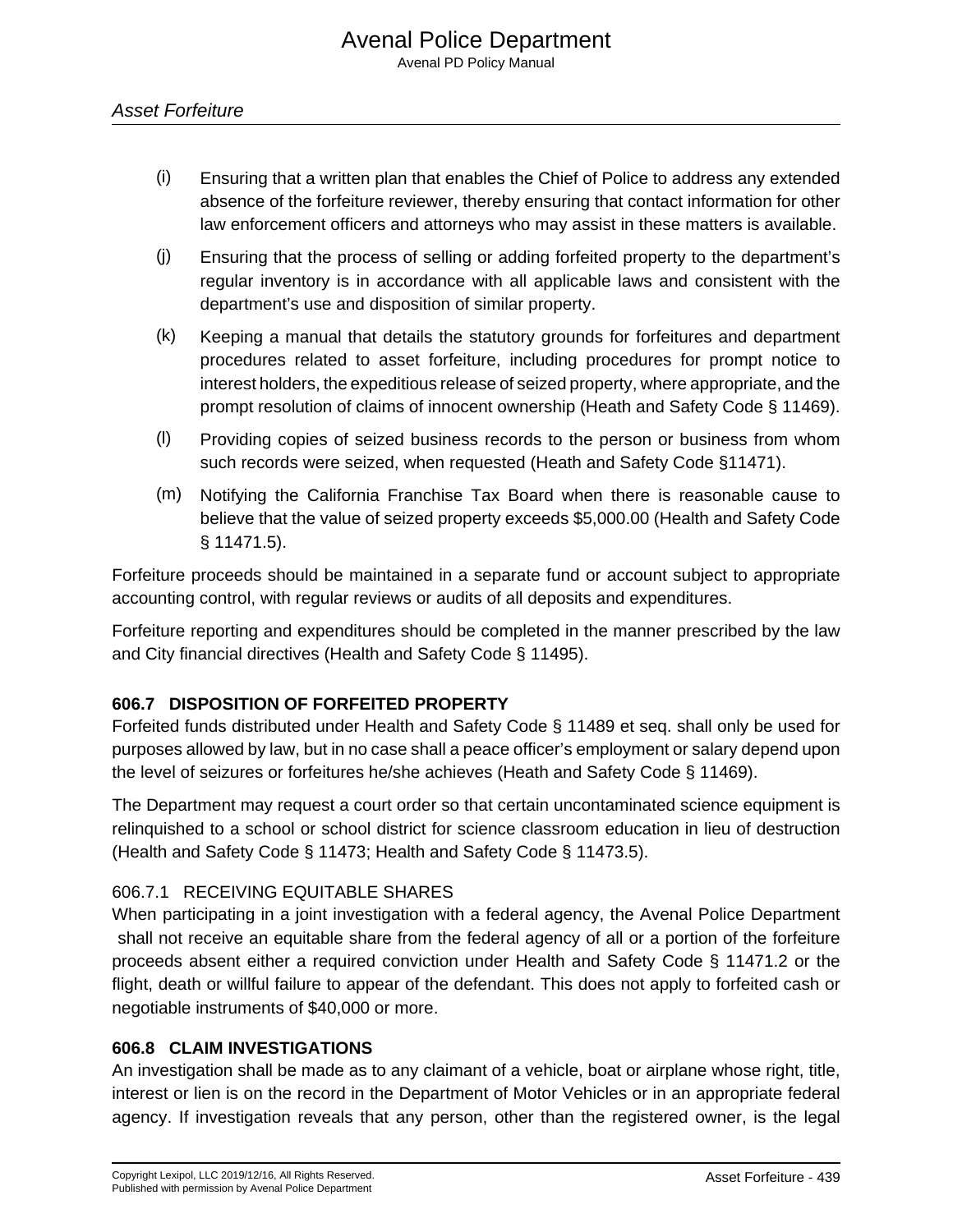Asset Forfeiture

owner, and that ownership did not arise subsequent to the date and time of arrest or notification of the forfeiture proceedings or seizure of the vehicle, boat or airplane, notice shall be made to the legal owner at his/her address appearing on the records of the Department of Motor Vehicles or the appropriate federal agency (Health and Safety Code § 11488.4).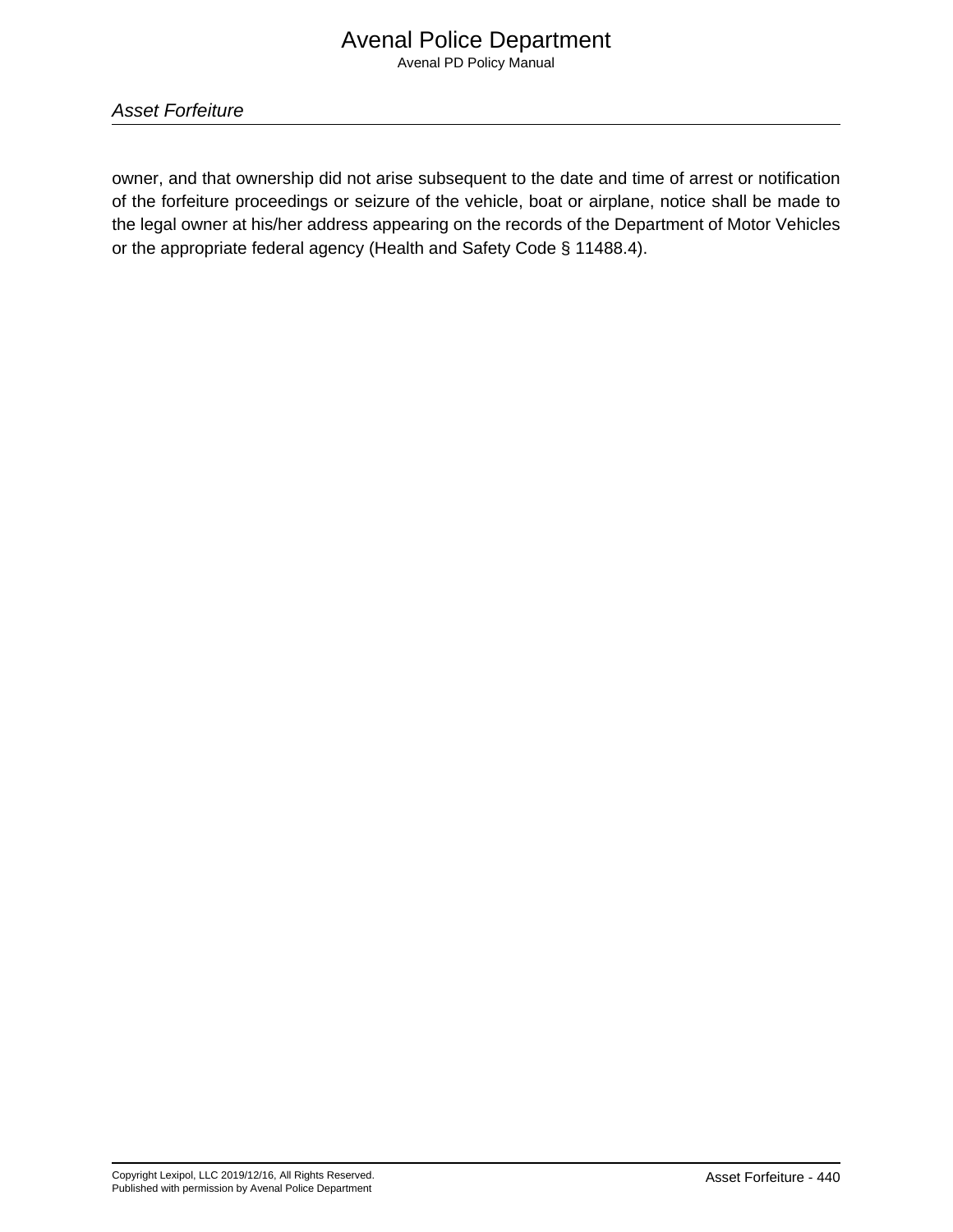# **Informants**

## **608.1 PURPOSE AND SCOPE**

The purpose of this policy is to provide guidelines for the use of informants.

608.1.1 DEFINITIONS

Definitions related to this policy include:

**Informant** - A person who covertly interacts with other individuals or suspects at the direction of, request of, or by agreement with, the Avenal Police Department for law enforcement purposes. This also includes a person agreeing to supply information to the Avenal Police Department for a benefit (e.g., a quid pro quo in the form of a reduced criminal penalty, money).

## **608.2 POLICY**

The Avenal Police Department recognizes the value of informants to law enforcement efforts and will strive to protect the integrity of the informant process. It is the policy of this [department/ office] that all funds related to informant payments will be routinely audited and that payments to informants will be made according to the criteria outlined in this policy.

## **608.3 USE OF INFORMANTS**

## 608.3.1 INITIAL APPROVAL

Before using an individual as an informant, an officer must receive approval from his/her supervisor. The officer shall compile sufficient information through a background investigation and experience with the informant in order to determine the suitability of the individual, including age, maturity and risk of physical harm, as well as any indicators of his/her reliability and credibility.

Members of this [department/office] should not guarantee absolute safety or confidentiality to an informant.

## 608.3.2 JUVENILE INFORMANTS

The use of informants under the age of 13 is prohibited.

Except for the enforcement of laws related to the commercial sale of alcohol, marijuana or tobacco products, a juvenile 13 years of age or older may only be used as an informant with the written consent of each of the following:

- (a) The juvenile's parents or legal guardians
- (b) The juvenile's attorney, if any
- (c) The court in which the juvenile's case is being handled, if applicable (Penal Code § 701.5)
- (d) The Chief of Police or the authorized designee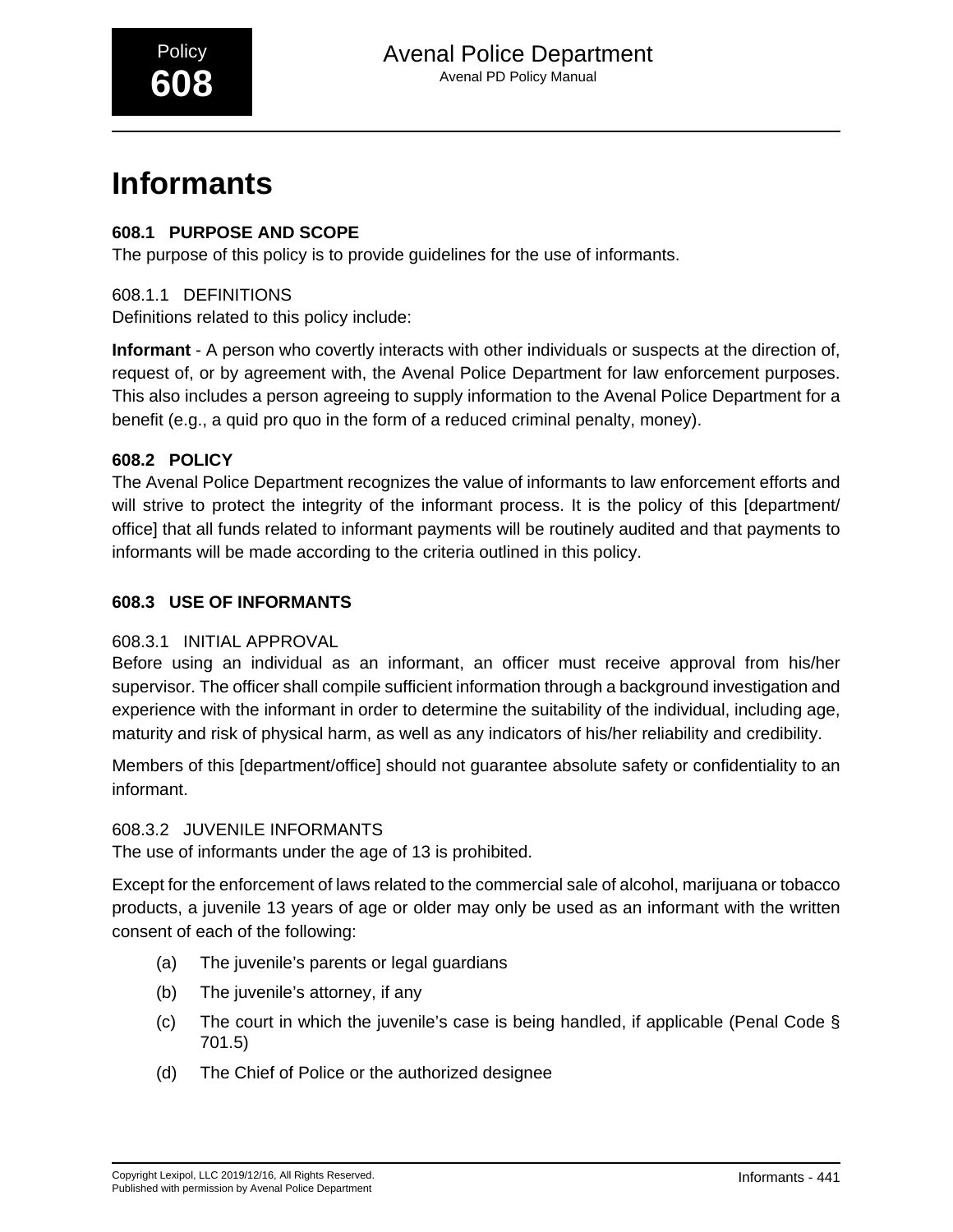#### **Informants**

#### 608.3.3 INFORMANT AGREEMENTS

All informants are required to sign and abide by the provisions of the designated [department/ office] informant agreement. The officer using the informant shall discuss each of the provisions of the agreement with the informant.

Details of the agreement are to be approved in writing by a supervisor before being finalized with the informant.

#### **608.4 INFORMANT INTEGRITY**

To maintain the integrity of the informant process, the following must be adhered to:

- (a) The identity of an informant acting in a confidential capacity shall not be withheld from the Chief of Police, Assistant Chief of Police, Detective Unit supervisor or their authorized designees.
	- 1. Identities of informants acting in a confidential capacity shall otherwise be kept confidential.
- (b) Criminal activity by informants shall not be condoned.
- (c) Informants shall be told they are not acting as police officers, employees or agents of the Avenal Police Department, and that they shall not represent themselves as such.
- (d) The relationship between [department/office] members and informants shall always be ethical and professional.
	- 1. Members shall not become intimately involved with an informant.
	- 2. Social contact shall be avoided unless it is necessary to conduct an official investigation, and only with prior approval of the Detective Unit supervisor.
	- 3. Members shall neither solicit nor accept gratuities or engage in any private business transaction with an informant.
- (e) Officers shall not meet with informants in a private place unless accompanied by at least one additional officer or with prior approval of the Detective Unit supervisor.
	- 1. Officers may meet informants alone in an occupied public place, such as a restaurant.
- (f) When contacting informants for the purpose of making payments, officers shall arrange for the presence of another officer.
- (g) In all instances when [department/office] funds are paid to informants, a voucher shall be completed in advance, itemizing the expenses.
- (h) Since the decision rests with the appropriate prosecutor, officers shall not promise that the informant will receive any form of leniency or immunity from criminal prosecution.

#### 608.4.1 UNSUITABLE INFORMANTS

The suitability of any informant should be considered before engaging him/her in any way in a covert or other investigative process. Members who become aware that an informant may be unsuitable will notify the supervisor, who will initiate a review to determine suitability. Until a determination has been made by a supervisor, the informant should not be used by any member.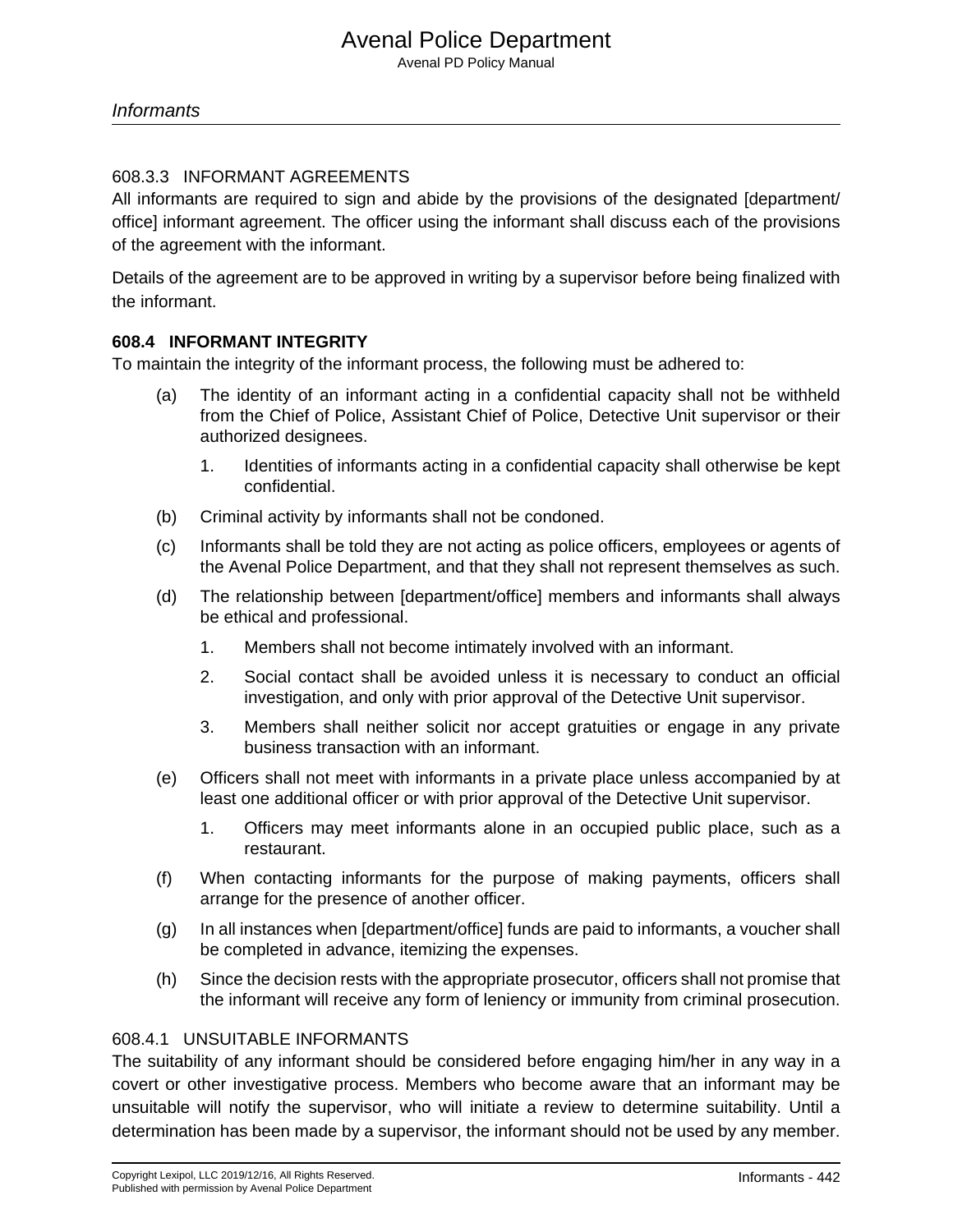#### **Informants**

The supervisor shall determine whether the informant should be used by the [Department/Office] and, if so, what conditions will be placed on his/her participation or any information the informant provides. The supervisor shall document the decision and conditions in file notes and mark the file "unsuitable" when appropriate.

Considerations for determining whether an informant is unsuitable include, but are not limited to, the following:

- (a) The informant has provided untruthful or unreliable information in the past.
- (b) The informant behaves in a way that may endanger the safety of an officer.
- (c) The informant reveals to suspects the identity of an officer or the existence of an investigation.
- (d) The informant appears to be using his/her affiliation with this [department/office] to further criminal objectives.
- (e) The informant creates officer-safety issues by providing information to multiple law enforcement agencies simultaneously, without prior notification and approval of each agency.
- (f) The informant engages in any other behavior that could jeopardize the safety of officers or the integrity of a criminal investigation.
- (g) The informant commits criminal acts subsequent to entering into an informant agreement.

#### **608.5 INFORMANT FILES**

Informant files shall be utilized as a source of background information about the informant, to enable review and evaluation of information provided by the informant, and to minimize incidents that could be used to question the integrity of [department/office] members or the reliability of the informant.

Informant files shall be maintained in a secure area within the Detective Unit. The Detective Unit supervisor or the authorized designee shall be responsible for maintaining informant files. Access to the informant files shall be restricted to the Chief of Police, Assistant Chief of Police, Detective Unit supervisor or their authorized designees.

The Investigation Assistant Chief of Police should arrange for an audit using a representative sample of randomly selected informant files on a periodic basis, but no less than one time per year. If the Detective Unit supervisor is replaced, the files will be audited before the new supervisor takes over management of the files. The purpose of the audit is to ensure compliance with file content and updating provisions of this policy. The audit should be conducted by a supervisor who does not have normal access to the informant files.

### 608.5.1 FILE SYSTEM PROCEDURE

A separate file shall be maintained on each informant and shall be coded with an assigned informant control number. An informant history that includes the following information shall be prepared for each file: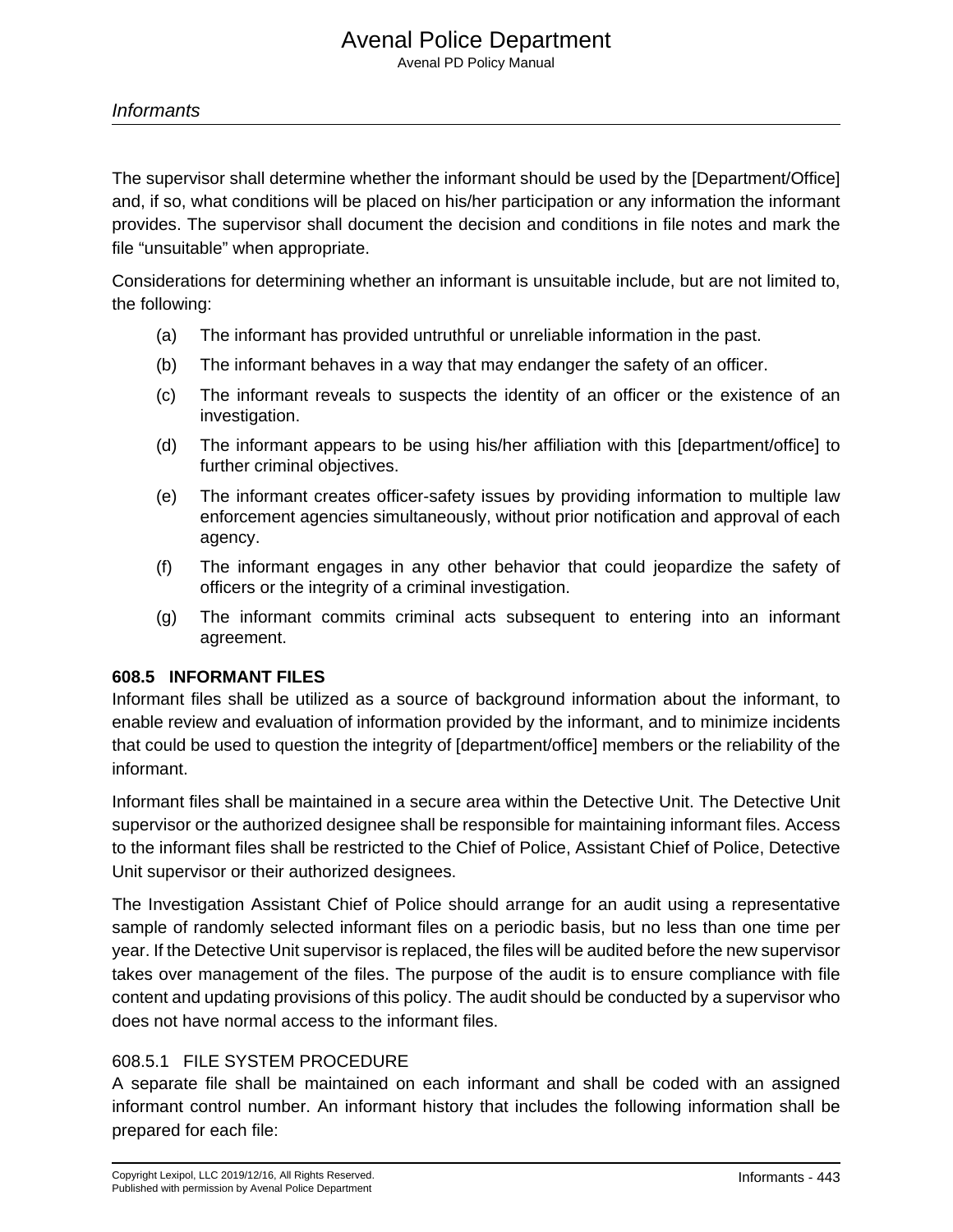Avenal PD Policy Manual

- (a) Name and aliases
- (b) Date of birth
- (c) Physical description: sex, race, height, weight, hair color, eye color, scars, tattoos or other distinguishing features
- (d) Photograph
- (e) Current home address and telephone numbers
- (f) Current employers, positions, addresses and telephone numbers
- (g) Vehicles owned and registration information
- (h) Places frequented
- (i) Briefs of information provided by the informant and his/her subsequent reliability
	- 1. If an informant is determined to be unsuitable, the informant's file is to be marked "unsuitable" and notations included detailing the issues that caused this classification.
- (j) Name of the officer initiating use of the informant
- (k) Signed informant agreement
- (l) Update on active or inactive status of informant

#### **608.6 INFORMANT PAYMENTS**

No informant will be told in advance or given an exact amount or percentage for his/her service. The amount of funds to be paid to any informant will be evaluated against the following criteria:

- The extent of the informant's personal involvement in the case
- The significance, value or effect on crime
- The value of assets seized
- The quantity of the drugs or other contraband seized
- The informant's previous criminal activity
- The level of risk taken by the informant

The Detective Unit supervisor will discuss the above factors with the Patrol Assistant Chief of Police and recommend the type and level of payment subject to approval by the Chief of Police.

#### 608.6.1 PAYMENT PROCESS

Approved payments to an informant should be in cash using the following process:

- (a) Payments of \$500 and under may be paid in cash from a Detective Unit buy/expense fund.
	- 1. The Detective Unit supervisor shall sign the voucher for cash payouts from the buy/expense fund.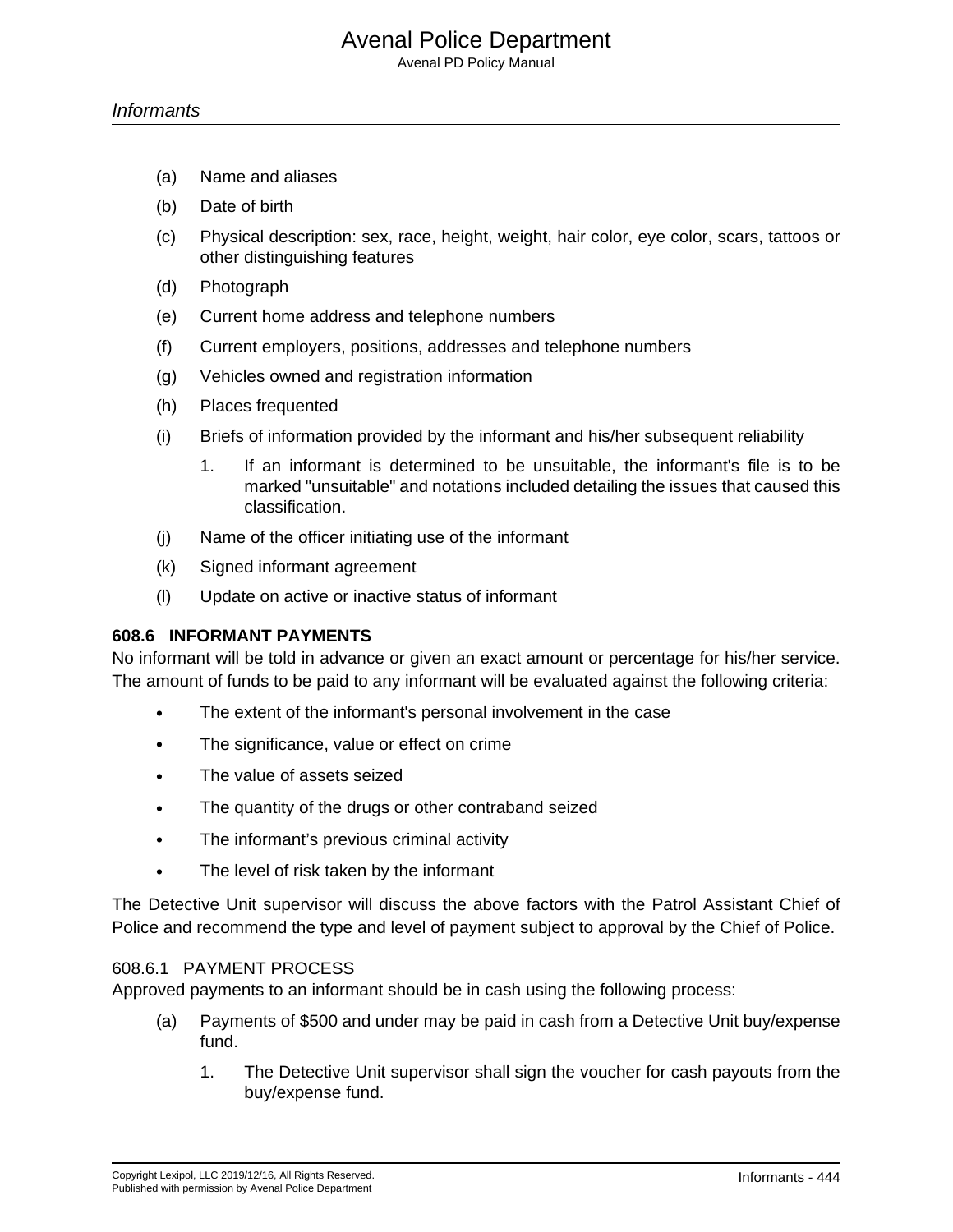- (b) Payments exceeding \$500 shall be made by issuance of a check, payable to the officer who will be delivering the payment.
	- 1. The check shall list the case numbers related to and supporting the payment.
	- 2. A written statement of the informant's involvement in the case shall be placed in the informant's file.
	- 3. The statement shall be signed by the informant verifying the statement as a true summary of his/her actions in the case.
	- 4. Authorization signatures from the Chief of Police and the City Manager are required for disbursement of the funds.
- (c) To complete the payment process for any amount, the officer delivering the payment shall complete a cash transfer form.
	- 1. The cash transfer form shall include the following:
		- (a) Date
		- (b) Payment amount
		- (c) Avenal Police Department case number
		- (d) A statement that the informant is receiving funds in payment for information voluntarily rendered.
	- 2. The cash transfer form shall be signed by the informant.
	- 3. The cash transfer form will be kept in the informant's file.

#### 608.6.2 REPORTING OF PAYMENTS

Each informant receiving a cash payment shall be advised of his/her responsibility to report the cash to the Internal Revenue Service (IRS) as income. If funds distributed exceed \$600 in any reporting year, the informant should be provided IRS Form 1099 (26 CFR 1.6041-1). If such documentation or reporting may reveal the identity of the informant and by doing so jeopardize any investigation, the safety of officers or the safety of the informant (26 CFR 1.6041-3), then IRS Form 1099 should not be issued.

In such cases, the informant shall be provided a letter identifying the amount he/she must report on a tax return as "other income" and shall be required to provide a signed acknowledgement of receipt of the letter. The completed acknowledgement form and a copy of the letter shall be retained in the informant's file.

#### 608.6.3 AUDIT OF PAYMENTS

The Detective Unit supervisor or the authorized designee shall be responsible for compliance with any audit requirements associated with grant provisions and applicable state and federal law.

At least once every six months, the Chief of Police or the authorized designee should conduct an audit of all informant funds for the purpose of accountability and security of the funds. The funds and related documents (e.g., buy/expense fund records, cash transfer forms, invoices, receipts and logs) will assist with the audit process.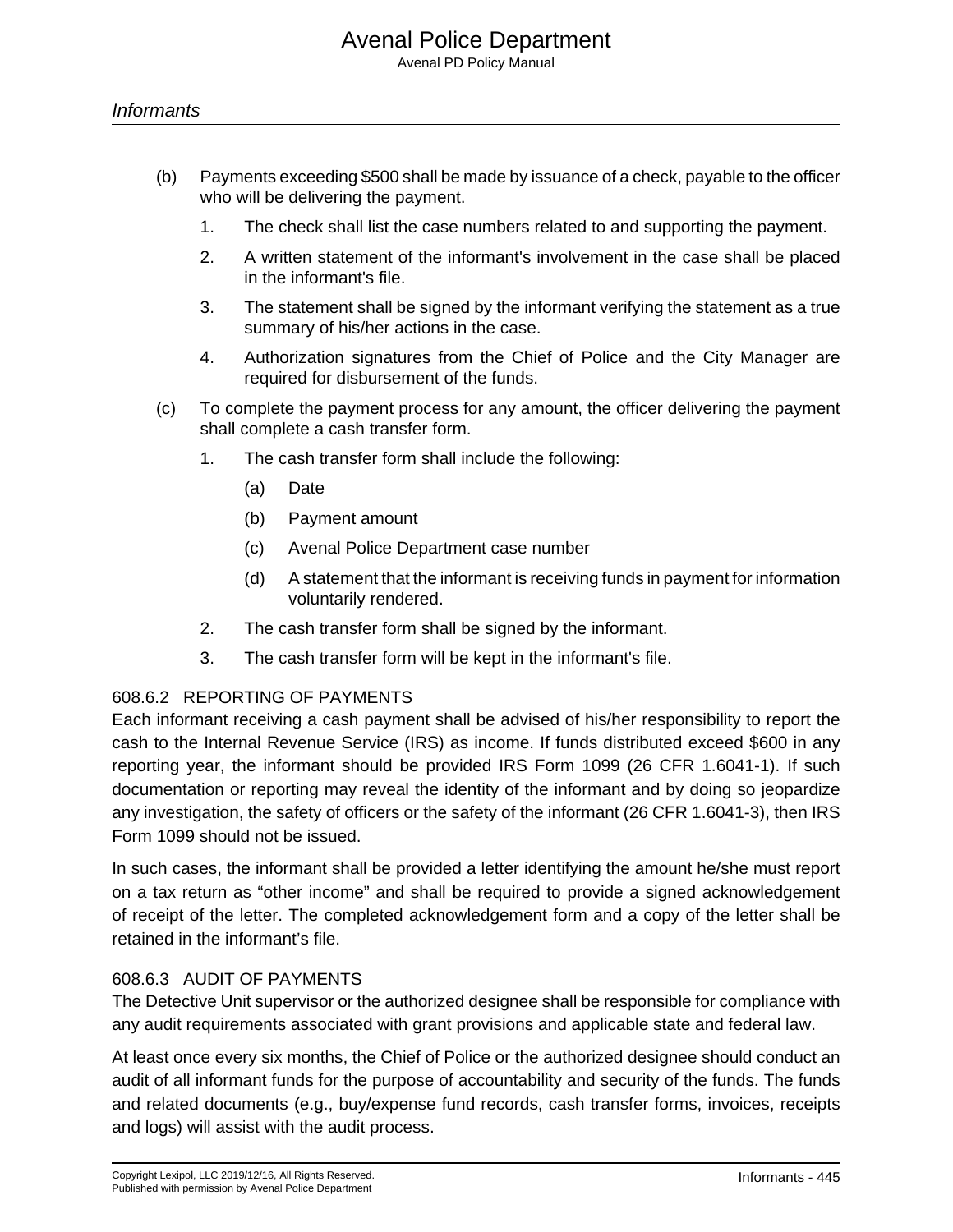# **Eyewitness Identification**

## **610.1 PURPOSE AND SCOPE**

This policy sets forth guidelines to be used when members of this [department/office] employ eyewitness identification techniques (Penal Code § 859.7).

## 610.1.1 DEFINITIONS

Definitions related to the policy include:

**Eyewitness identification process** - Any field identification, live lineup or photographic identification.

**Field identification** - A live presentation of a single individual to a witness following the commission of a criminal offense for the purpose of identifying or eliminating the person as the suspect.

**Live lineup** - A live presentation of individuals to a witness for the purpose of identifying or eliminating an individual as the suspect.

**Photographic lineup** - Presentation of photographs to a witness for the purpose of identifying or eliminating an individual as the suspect.

## **610.2 POLICY**

The Avenal Police Department will strive to use eyewitness identification techniques, when appropriate, to enhance the investigative process and will emphasize identifying persons responsible for crime and exonerating the innocent.

## **610.3 INTERPRETIVE SERVICES**

Members should make a reasonable effort to arrange for an interpreter before proceeding with eyewitness identification if communication with a witness is impeded due to language or hearing barriers.

Before the interpreter is permitted to discuss any matter with the witness, the investigating member should explain the identification process to the interpreter. Once it is determined that the interpreter comprehends the process and can explain it to the witness, the eyewitness identification may proceed as provided for within this policy.

## **610.4 EYEWITNESS IDENTIFICATION PROCESS AND FORM**

The Detective Unit supervisor shall be responsible for the development and maintenance of an eyewitness identification process for use by members when they are conducting eyewitness identifications.

The process should include appropriate forms or reports that provide (Penal Code § 859.7):

- (a) The date, time and location of the eyewitness identification procedure.
- (b) The name and identifying information of the witness.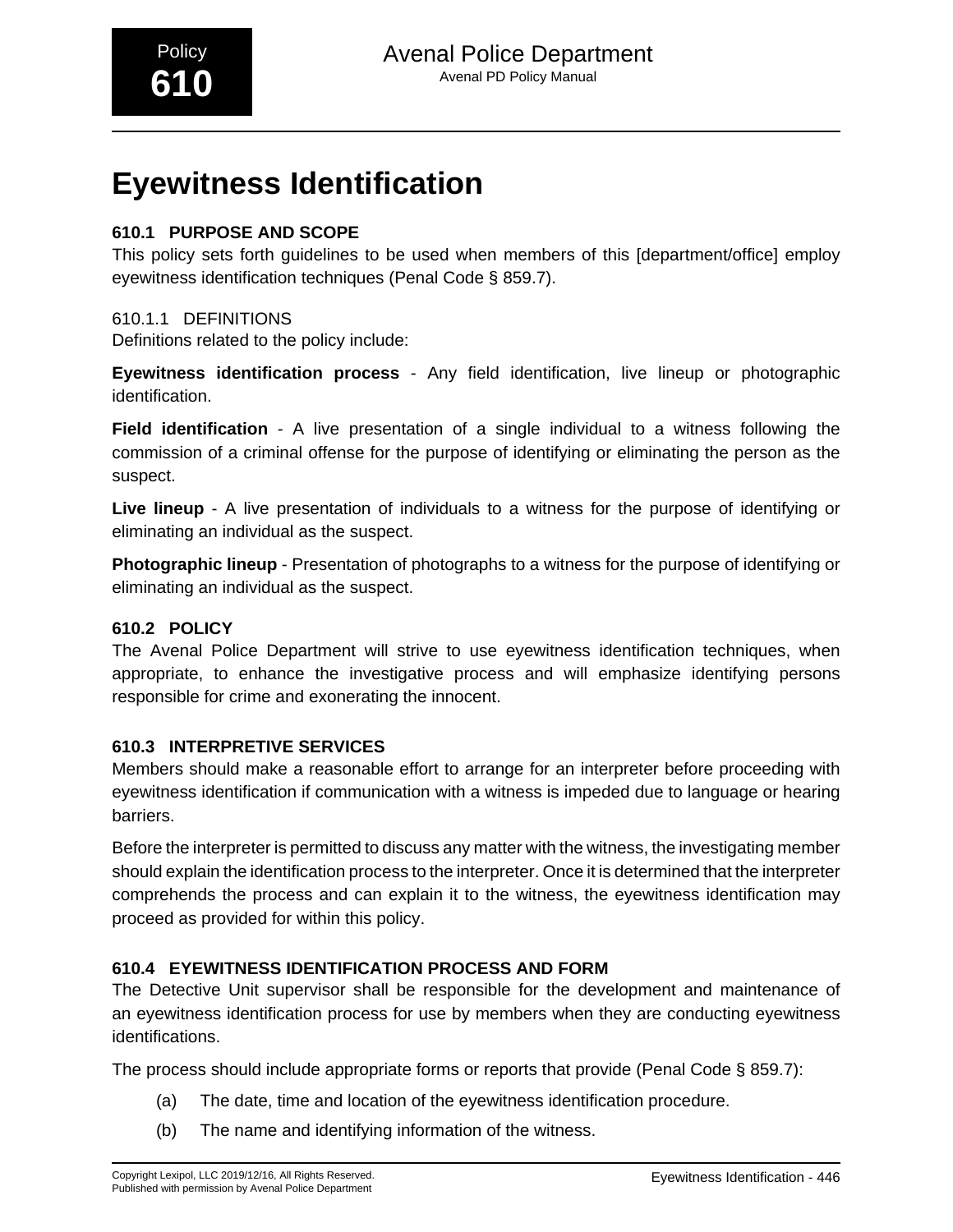#### Eyewitness Identification

- (c) The name of the person administering the identification procedure.
- (d) If applicable, the names of all of the individuals present during the identification procedure.
- (e) An instruction to the witness that it is as important to exclude innocent persons as it is to identify a perpetrator.
- (f) An instruction to the witness that the perpetrator may or may not be among those presented and that the witness is not obligated to make an identification.
- (g) If the identification process is a photographic or live lineup, an instruction to the witness that the perpetrator may not appear exactly as he/she did on the date of the incident.
- (h) An instruction to the witness that the investigation will continue regardless of whether an identification is made by the witness.
- (i) A signature line where the witness acknowledges that he/she understands the identification procedures and instructions.
- (j) A statement from the witness in the witness's own words describing how certain he/ she is of the identification or non-identification. This statement should be taken at the time of the identification procedure.
- (k) Any other direction to meet the requirements of Penal Code § 859.7, including direction regarding blind or blinded administrations and filler selection.

The process and related forms should be reviewed at least annually and modified when necessary.

#### **610.5 EYEWITNESS IDENTIFICATION**

Members are cautioned not to, in any way, influence a witness as to whether any subject or photo presented in a lineup is in any way connected to the case.

Members should avoid mentioning that:

- The individual was apprehended near the crime scene.
- The evidence points to the individual as the suspect.
- Other witnesses have identified or failed to identify the individual as the suspect.

In order to avoid undue influence, witnesses should view suspects or a lineup individually and outside the presence of other witnesses. Witnesses should be instructed to avoid discussing details of the incident or of the identification process with other witnesses.

Whenever feasible, the eyewitness identification procedure should be audio and video recorded and the recording should be retained according to current evidence procedures (Penal Code § 859.7).

#### **610.6 DOCUMENTATION**

A thorough description of the eyewitness process and the result of any eyewitness identification should be documented in the case report.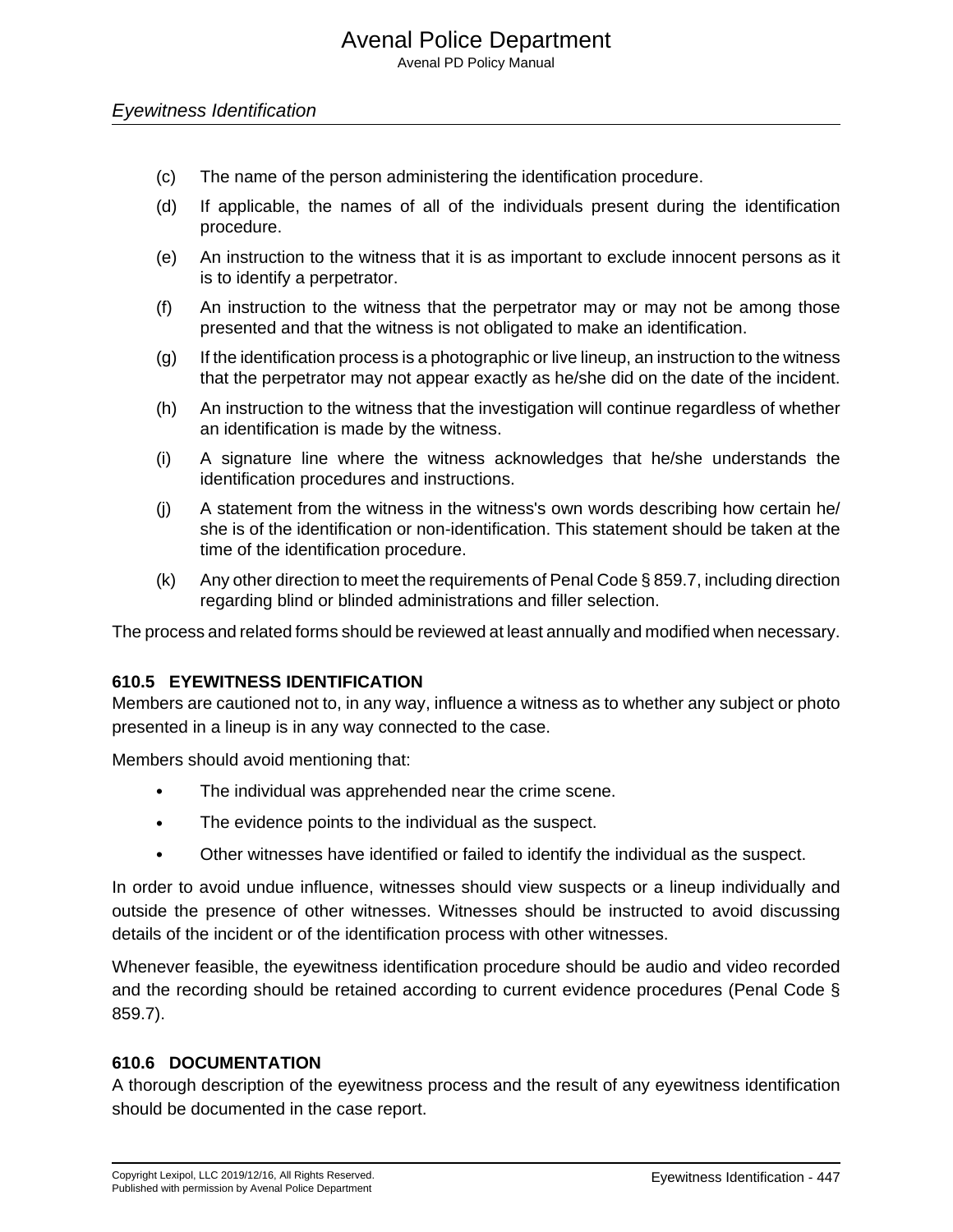Avenal PD Policy Manual

### Eyewitness Identification

If a photographic lineup is utilized, a copy of the photographic lineup presented to the witness should be included in the case report. In addition, the order in which the photographs were presented to the witness should be documented in the case report.

#### 610.6.1 <B>DOCUMENTATION RELATED TO RECORDINGS</B>

The handling member shall document the reason that a video recording or any other recording of an identification was not obtained (Penal Code § 859.7).

#### 610.6.2 <B>DOCUMENTATION RELATED TO BLIND ADMINISTRATION</B>

If a presentation of a lineup is not conducted using blind administration, the handling member shall document the reason (Penal Code § 859.7).

#### **610.7 PHOTOGRAPHIC LINEUP AND LIVE LINEUP CONSIDERATIONS**

When practicable, the member presenting the lineup should not be involved in the investigation of the case or know the identity of the suspect. In no case should the member presenting a lineup to a witness know which photograph or person in the lineup is being viewed by the witness (Penal Code § 859.7). Techniques to achieve this include randomly numbering photographs, shuffling folders, or using a computer program to order the persons in the lineup.

Individuals in the lineup should reasonably match the description of the perpetrator provided by the witness and should bear similar characteristics to avoid causing any person to unreasonably stand out. In cases involving multiple suspects, a separate lineup should be conducted for each suspect. The suspects should be placed in a different order within each lineup (Penal Code § 859.7).

The member presenting the lineup should do so sequentially (i.e., show the witness one person at a time) and not simultaneously. The witness should view all persons in the lineup.

A live lineup should only be used before criminal proceedings have been initiated against the suspect. If there is any question as to whether any criminal proceedings have begun, the investigating member should contact the appropriate prosecuting attorney before proceeding.

#### 610.7.1 OTHER SAFEGUARDS

Witnesses should be asked for suspect descriptions as close in time to the incident as possible and before conducting an eyewitness identification. No information concerning a suspect should be given prior to obtaining a statement from the witness describing how certain he/she is of the identification or non-identification. Members should not say anything to a witness that that may validate or invalidate an eyewitness' identification. In photographic lineups, writings or information concerning any previous arrest of a suspect shall not be visible to the witness (Penal Code § 859.7).

## **610.8 FIELD IDENTIFICATION CONSIDERATIONS**

Field identifications, also known as field elimination show-ups or one-on-one identifications, may be helpful in certain cases, where exigent circumstances make it impracticable to conduct a photo or live lineup identifications. A field elimination show-up or one-on-one identification should not be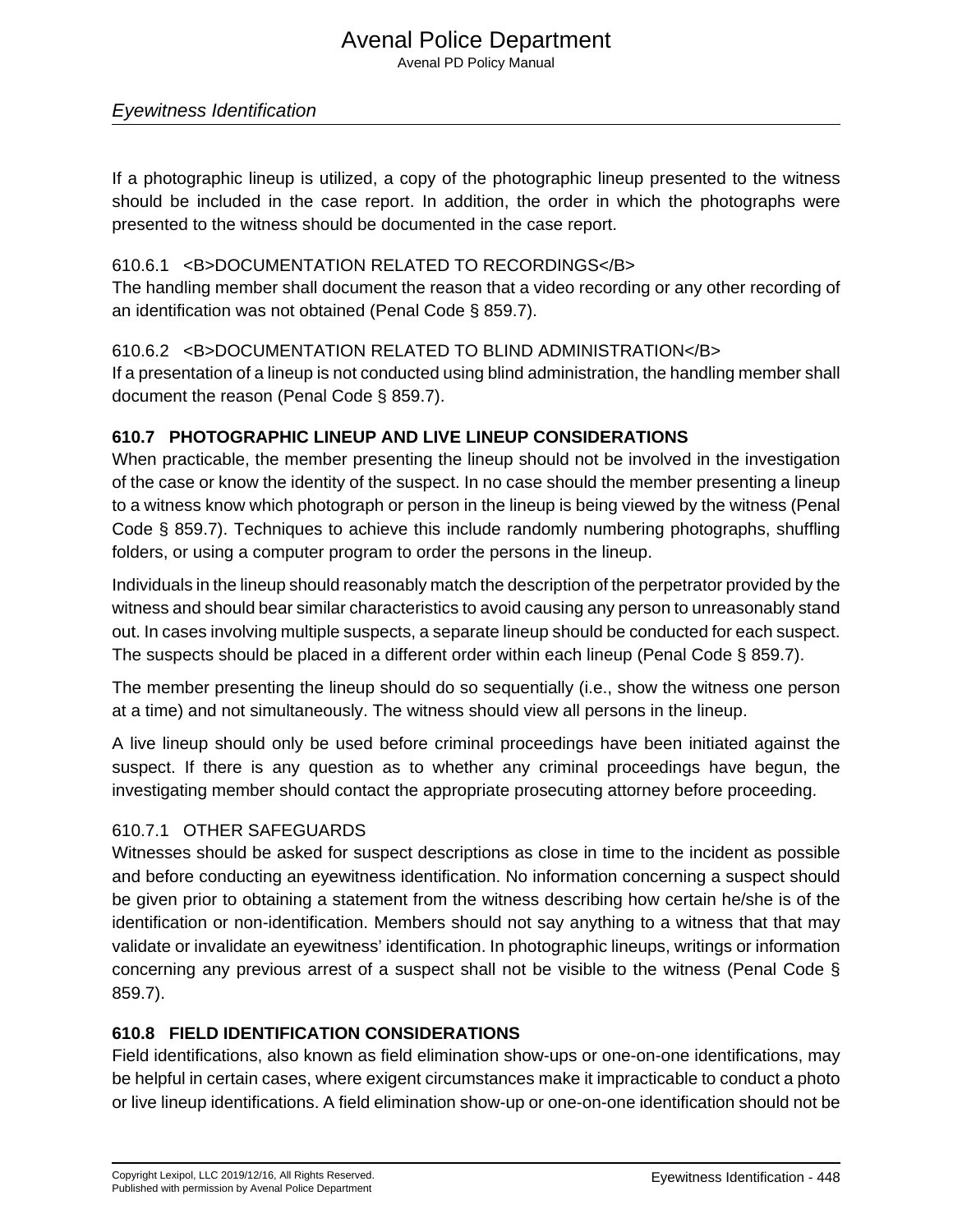Avenal PD Policy Manual

### Eyewitness Identification

used when independent probable cause exists to arrest a suspect. In such cases a live or photo lineup is the preferred course of action if eyewitness identification is contemplated.

When initiating a field identification, the member should observe the following guidelines:

- (a) Obtain a complete description of the suspect from the witness.
- (b) Assess whether a witness should be included in a field identification process by considering:
	- 1. The length of time the witness observed the suspect.
	- 2. The distance between the witness and the suspect.
	- 3. Whether the witness could view the suspect's face.
	- 4. The quality of the lighting when the suspect was observed by the witness.
	- 5. Whether there were distracting noises or activity during the observation.
	- 6. Any other circumstances affecting the witness's opportunity to observe the suspect.
	- 7. The length of time that has elapsed since the witness observed the suspect.
- (c) If safe and practicable, the person who is the subject of the show-up should not be handcuffed or in a patrol vehicle.
- (d) When feasible, members should bring the witness to the location of the subject of the show-up, rather than bring the subject of the show-up to the witness.
- (e) The person who is the subject of the show-up should not be shown to the same witness more than once.
- (f) In cases involving multiple suspects, witnesses should only be permitted to view the subjects of the show-up one at a time.
- (g) The person who is the subject of the show-up should not be required to put on clothing worn by the suspect, to speak words uttered by the suspect or to perform other actions mimicking those of the suspect.
- (h) If a witness positively identifies a subject of the show-up as the suspect, members should not conduct any further field identifications with other witnesses for that suspect. In such instances members should document the contact information for any additional witnesses for follow up, if necessary.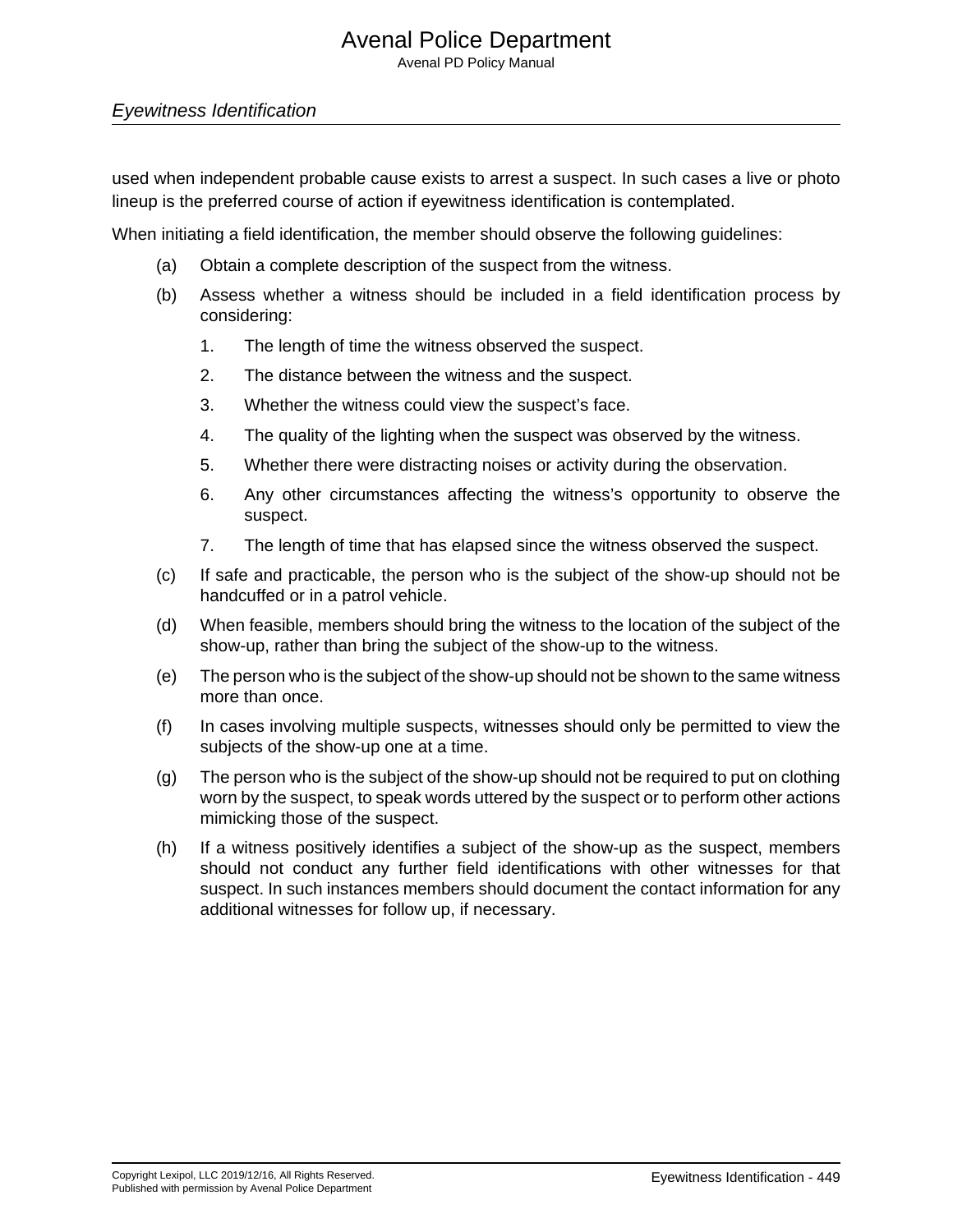# **Brady Material Disclosure**

## **612.1 PURPOSE AND SCOPE**

This policy establishes guidelines for identifying and releasing potentially exculpatory or impeachment information (so-called "Brady information") to a prosecuting attorney.

## 612.1.1 DEFINITIONS

Definitions related to this policy include:

**Brady information** -Information known or possessed by the Avenal Police Department that is both favorable and material to the current prosecution or defense of a criminal defendant.

## **612.2 POLICY**

The Avenal Police Department will conduct fair and impartial criminal investigations and will provide the prosecution with both incriminating and exculpatory evidence, as well as information that may adversely affect the credibility of a witness. In addition to reporting all evidence of guilt, the Avenal Police Department will assist the prosecution by complying with its obligation to disclose information that is both favorable and material to the defense. The Department will identify and disclose to the prosecution potentially exculpatory information, as provided in this policy.

### **612.3 DISCLOSURE OF INVESTIGATIVE INFORMATION**

Officers must include in their investigative reports adequate investigative information and reference to all material evidence and facts that are reasonably believed to be either incriminating or exculpatory to any individual in the case. If an officer learns of potentially incriminating or exculpatory information any time after submission of a case, the officer or the handling investigator must prepare and submit a supplemental report documenting such information as soon as practicable. Supplemental reports shall be promptly processed and transmitted to the prosecutor's office.

If information is believed to be privileged or confidential (e.g., confidential informant or protected personnel files), the officer should discuss the matter with a supervisor and/or prosecutor to determine the appropriate manner in which to proceed.

Evidence or facts are considered material if there is a reasonable probability that they would affect the outcome of a criminal proceeding or trial. Determining whether evidence or facts are material often requires legal or even judicial review. If an officer is unsure whether evidence or facts are material, the officer should address the issue with a supervisor.

Supervisors who are uncertain about whether evidence or facts are material should address the issue in a written memo to an appropriate prosecutor. A copy of the memo should be retained in the Department case file.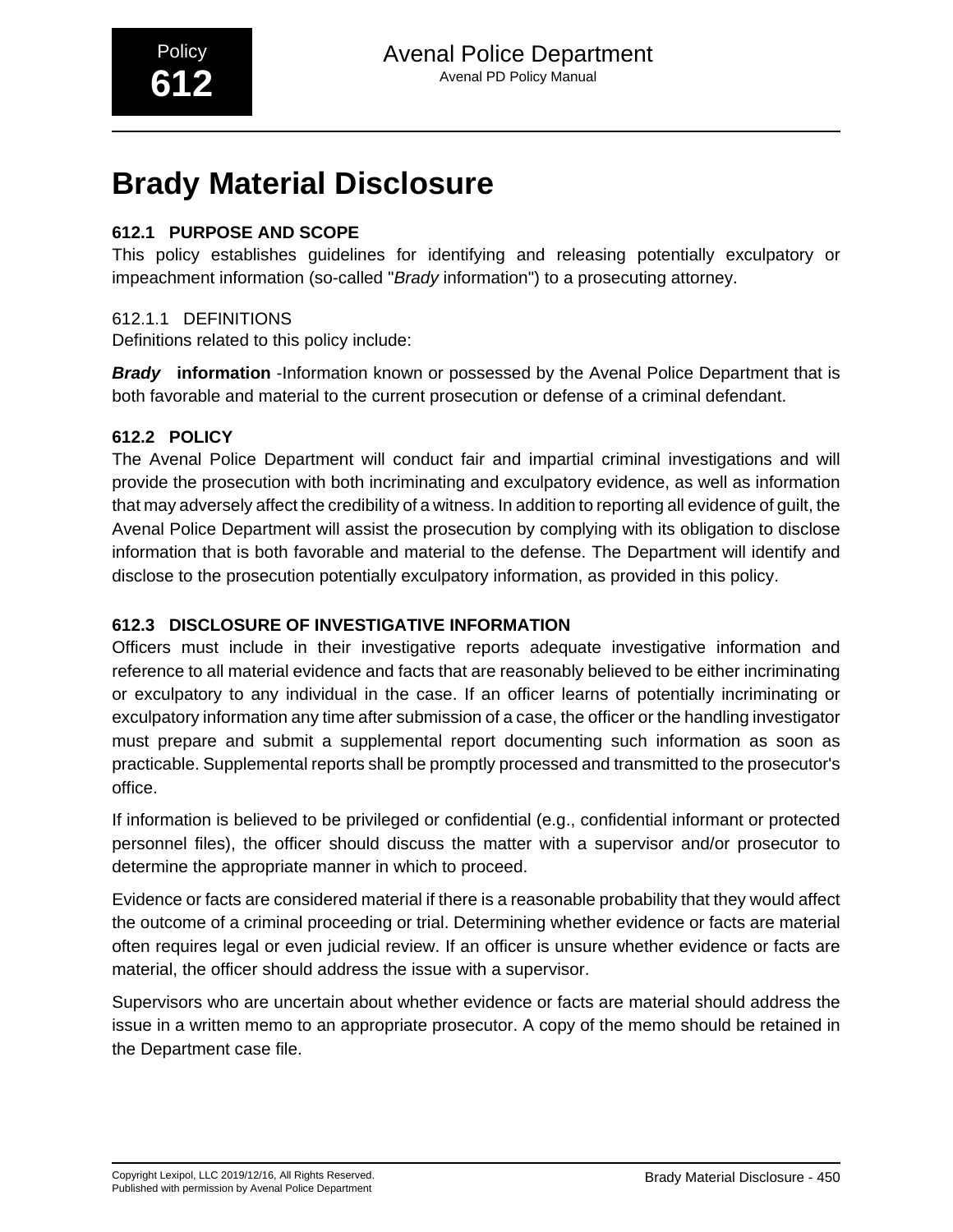#### **612.4 DISCLOSURE OF PERSONNEL INFORMATION**

Whenever it is determined that *Brady* information is located in the personnel file of a member of this department who is a material witness in a criminal case, the following procedure shall apply:

- (a) In the event that a Pitchess motion has not already been filed by the criminal defendant or other party pursuant to Evidence Code § 1043, the prosecuting attorney shall be notified of the potential presence of Brady information in the officer's personnel file.
- (b) The prosecuting attorney should then be requested to file a Pitchess motion in order to initiate an in camera review by the court.
- (c) Any member who is the subject of such a motion shall be notified in writing that a motion has been filed.
- (d) The Custodian of Records shall accompany all relevant files during any in camera inspection and address any issues or questions raised by the court in determining whether any information contained in the files is both material and favorable to the criminal defendant.
- (e) If the court determines that there is relevant  $Bradv$  information contained in the files, only that information ordered released will be copied and released to the parties filing the motion.
	- 1. Prior to the release of any information pursuant to this process, the Custodian of Records should request a protective order from the court limiting the use of such information to the involved case and requiring the return of all copies upon completion of the case.

#### **612.5 INVESTIGATING BRADY ISSUES**

If the Department receives information from any source that a member may have issues of credibility, dishonesty or has been engaged in an act of moral turpitude or criminal conduct, the information shall be investigated and processed in accordance with the Personnel Complaints Policy.

#### **612.6 TRAINING**

Department members should receive periodic training on the requirements of this policy.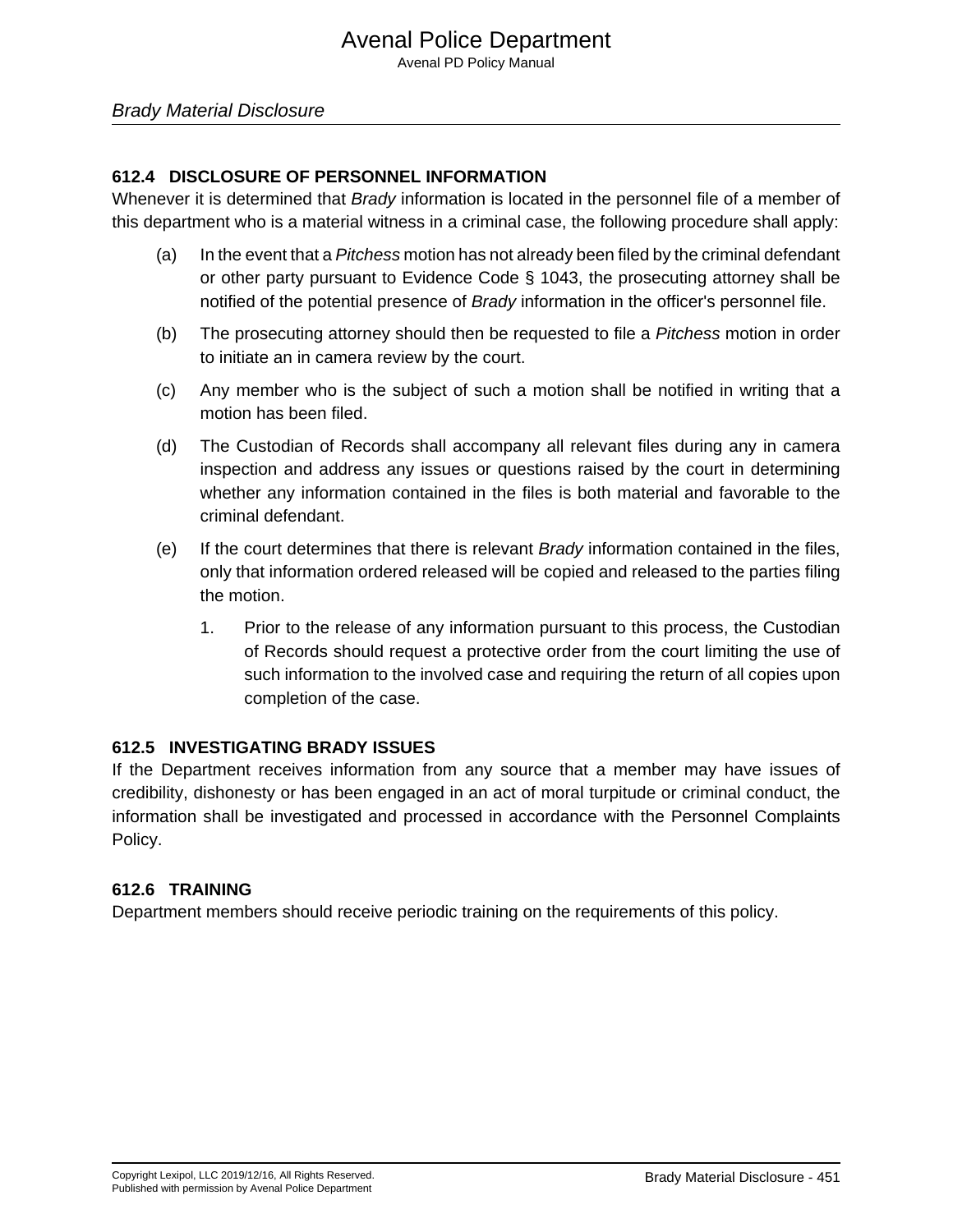# **Unmanned Aerial System (UAS) Operations**

## **613.1 PURPOSE AND SCOPE**

The purpose of this policy is to establish guidelines for the use of an unmanned aerial system (UAS) and for the storage, retrieval and dissemination of images and data captured by the UAS.

## 613.1.1 DEFINITIONS

Definitions related to this policy include:

**Unmanned Aerial System (UAS)** - An unmanned aircraft of any type that is capable of sustaining directed flight, whether preprogrammed or remotely controlled (commonly referred to as an unmanned aerial vehicle (UAV)), and all of the supporting or attached systems designed for gathering information through imaging, recording or any other means.

## **613.2 POLICY**

Unmanned aerial systems may be utilized to enhance the department's mission of protecting lives and property when other means and resources are not available or are less effective. Any use of a UAS will be in strict accordance with constitutional and privacy rights and Federal Aviation Administration (FAA) regulations.

## **613.3 PRIVACY**

The use of the UAS potentially involves privacy considerations. Absent a warrant or exigent circumstances, operators and observers shall adhere to FAA altitude regulations and shall not intentionally record or transmit images of any location where a person would have a reasonable expectation of privacy (e.g., residence, yard, enclosure). Operators and observers shall take reasonable precautions to avoid inadvertently recording or transmitting images of areas where there is a reasonable expectation of privacy. Reasonable precautions can include, for example, deactivating or turning imaging devices away from such areas or persons during UAS operations.

## **613.4 PROGRAM COORDINATOR**

The Chief of Police will appoint a program coordinator who will be responsible for the management of the UAS program. The program coordinator will ensure that policies and procedures conform to current laws, regulations and best practices and will have the following additional responsibilities:

- Coordinating the FAA Certificate of Waiver or Authorization (COA) application process and ensuring that the COA is current.
- Ensuring that all authorized operators and required observers have completed all required FAA and department-approved training in the operation, applicable laws, policies and procedures regarding use of the UAS.
- Developing uniform protocol for submission and evaluation of requests to deploy a UAS, including urgent requests made during ongoing or emerging incidents. Deployment of a UAS shall require written authorization of the Chief of Police or the authorized designee, depending on the type of mission.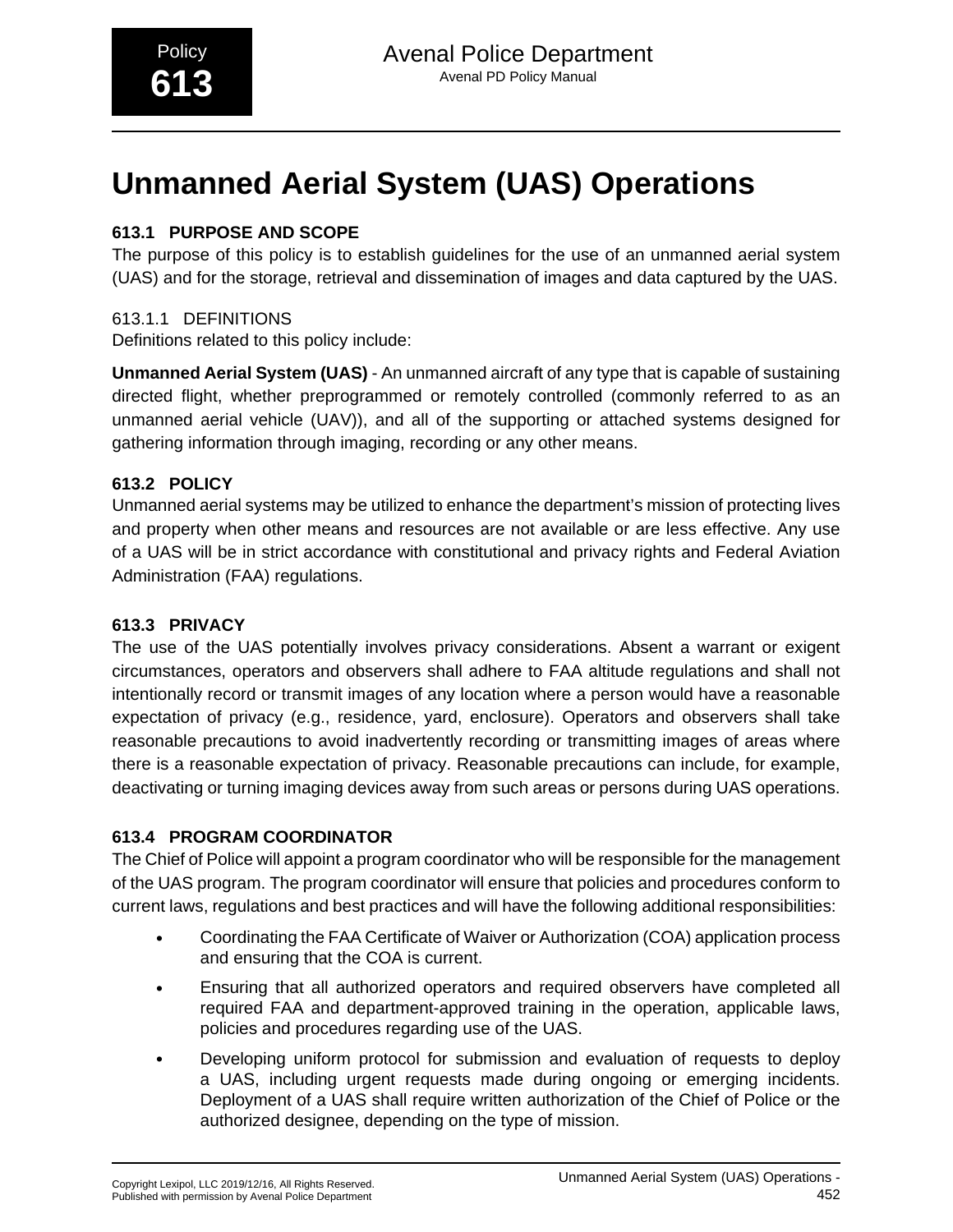## Unmanned Aerial System (UAS) Operations

- Developing protocol for conducting criminal investigations involving a UAS, including documentation of time spent monitoring a subject.
- Implementing a system for public notification of UAS deployment.
- Developing an operational protocol governing the deployment and operation of a UAS including, but not limited to, safety oversight, use of visual observers, establishment of lost link procedures and secure communication with air traffic control facilities.
- Developing a protocol for fully documenting all missions.
- Developing a UAS inspection, maintenance and record-keeping protocol to ensure continuing airworthiness of a UAS, up to and including its overhaul or life limits.
- Developing protocols to ensure that all data intended to be used as evidence are accessed, maintained, stored and retrieved in a manner that ensures its integrity as evidence, including strict adherence to chain of custody requirements. Electronic trails, including encryption, authenticity certificates and date and time stamping, shall be used as appropriate to preserve individual rights and to ensure the authenticity and maintenance of a secure evidentiary chain of custody.
- Developing protocols that ensure retention and purge periods are maintained in accordance with established records retention schedules.
- Facilitating law enforcement access to images and data captured by the UAS.
- Recommending program enhancements, particularly regarding safety and information security.
- Ensuring that established protocols are followed by monitoring and providing periodic reports on the program to the Chief of Police.

#### **613.5 USE OF UAS**

Only authorized operators who have completed the required training shall be permitted to operate the UAS.

Use of vision enhancement technology (e.g., thermal and other imaging equipment not generally available to the public) is permissible in viewing areas only where there is no protectable privacy interest or when in compliance with a search warrant or court order. In all other instances, legal counsel should be consulted.

UAS operations should only be conducted during daylight hours and a UAS should not be flown over populated areas without FAA approval.

## **613.6 PROHIBITED USE**

The UAS video surveillance equipment shall not be used:

- To conduct random surveillance activities.
- To target a person based solely on individual characteristics, such as, but not limited to race, ethnicity, national origin, religion, disability, gender or sexual orientation.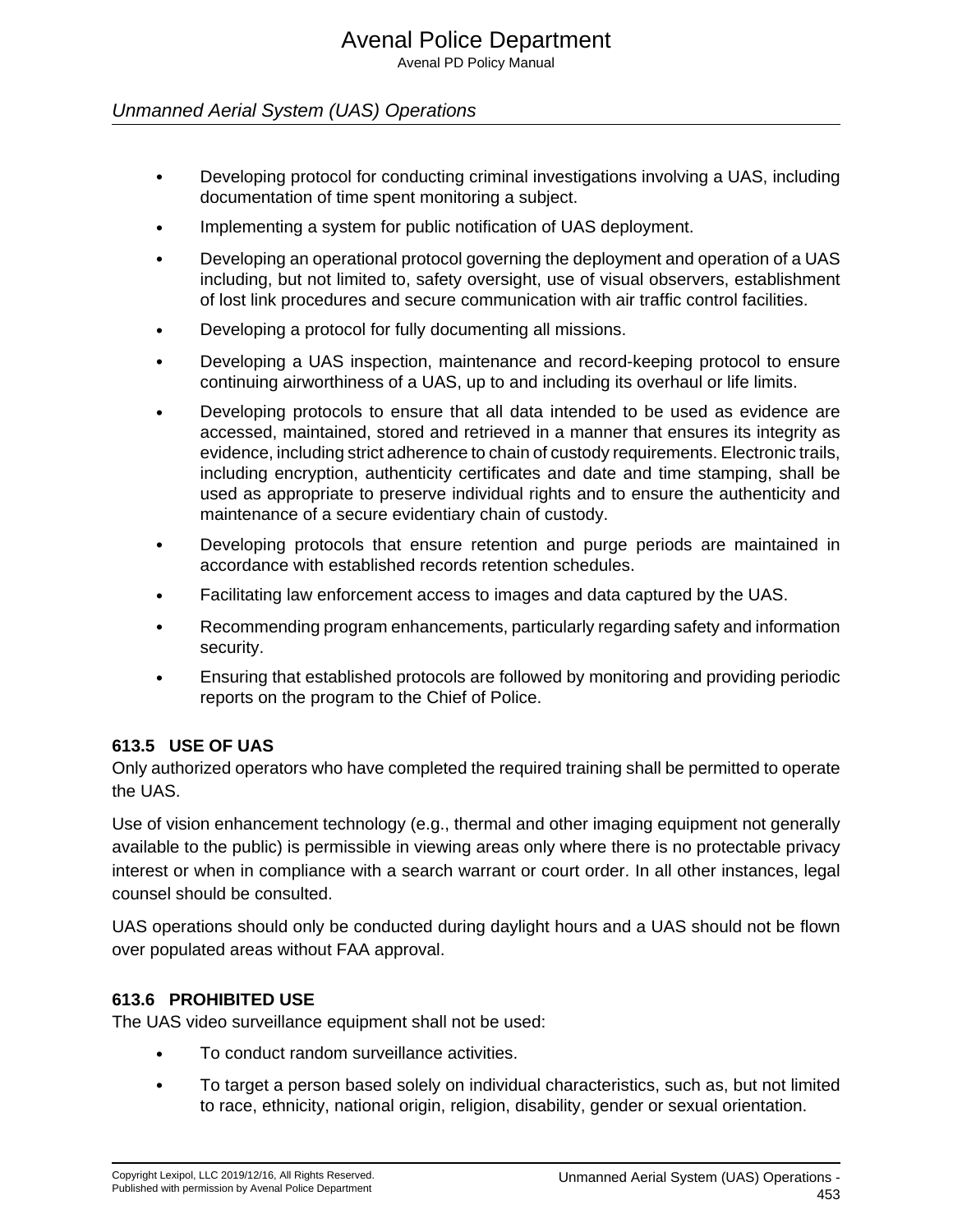Avenal PD Policy Manual

## Unmanned Aerial System (UAS) Operations

- To harass, intimidate or discriminate against any individual or group.
- To conduct personal business of any type.

The UAS shall not be weaponized.

## **613.7 RETENTION OF UAS DATA**

Data collected by the UAS shall be retained as provided in the established records retention schedule.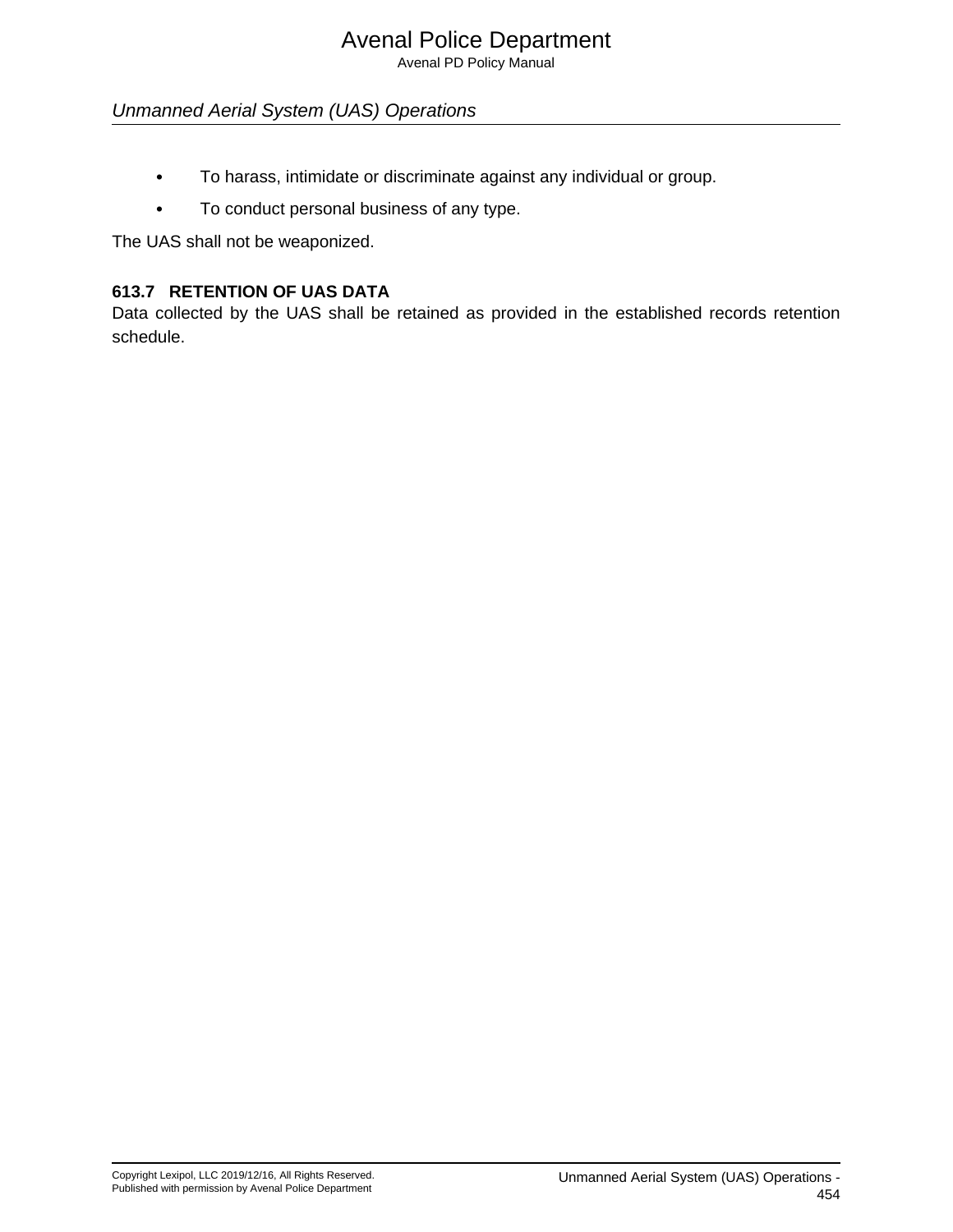# **Warrant Service**

## **614.1 PURPOSE AND SCOPE**

This policy establishes guidelines for the planning and serving of arrest and search warrants by members of this department. It is understood that this policy cannot address every variable or circumstance that can arise in the service of a search or arrest warrant, as these tasks can involve rapidly evolving and unique circumstances.

This policy is intended to be used in conjunction with the Operations Planning and Deconfliction Policy, which has additional guidance on planning and serving high-risk warrants.

This policy is not intended to address the service of search warrants on locations or property already secured or routine field warrant arrests by patrol officers.

## **614.2 POLICY**

It is the policy of the Avenal Police Department to balance the safety needs of the public, the safety of department members, privacy interests and other relevant factors when making decisions related to the service of search and arrest warrants.

## **614.3 OPERATIONS DIRECTOR**

The operations director (see the Operations Planning and Deconfliction Policy) shall review all risk assessment forms with the involved supervisor to determine the risk level of the warrant service.

The operations director will also have the responsibility to coordinate service of those warrants that are categorized as high risk. Deconfliction, risk assessment, operational planning, briefing and debriefing should follow guidelines in the Operations Planning and Deconfliction Policy.

## **614.4 SEARCH WARRANTS**

Officers should receive authorization from a supervisor before preparing a search warrant application. Once authorization is received, the officer will prepare the affidavit and search warrant, consulting with the applicable prosecuting attorney as needed. He/she will also complete the risk assessment form and submit it, along with the warrant affidavit, to the appropriate supervisor and the operations director for review and classification of risk (see the Operations Planning and Deconfliction Policy).

## **614.5 ARREST WARRANTS**

If an officer reasonably believes that serving an arrest warrant may pose a higher risk than commonly faced on a daily basis, the officer should complete the risk assessment form and submit it to the appropriate supervisor and the operations director for review and classification of risk (see the Operations Planning and Deconfliction Policy).

If the warrant is classified as high risk, service will be coordinated by the operations director. If the warrant is not classified as high risk, the supervisor should weigh the risk of entry into a residence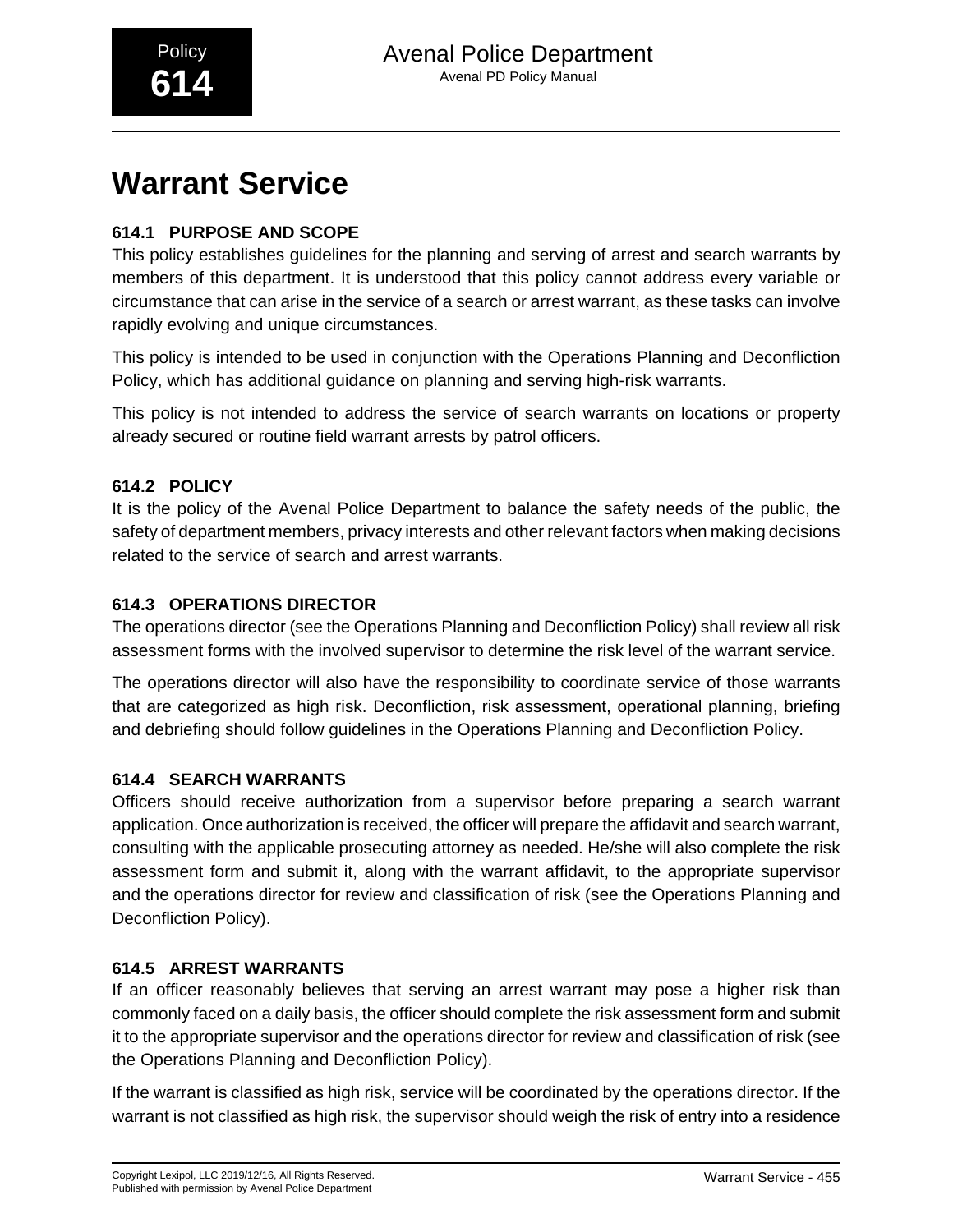to make an arrest against other alternatives, such as arresting the person outside the residence where circumstances may pose a lower risk.

#### **614.6 WARRANT PREPARATION**

An officer who prepares a warrant should ensure the documentation in support of the warrant contains as applicable:

- (a) Probable cause to support the search or arrest, including relevant dates and times to demonstrate timeliness and facts to support any request for nighttime warrant execution.
- (b) A clear explanation of the affiant's training, experience and relevant education.
- (c) Adequately supported opinions, when relevant, that are not left to unsubstantiated conclusions.
- (d) A nexus between the place to be searched and the persons or items central to the investigation. The facts supporting this nexus should be clear and current. For example, the affidavit shall explain why there is probable cause to believe that a particular person is currently residing at a particular location or that the items sought are present at a particular location.
- (e) Full disclosure of known or suspected residents at the involved location and any indication of separate living spaces at the involved location. For example, it should be disclosed that several people may be renting bedrooms at a single location, even if the exact location of the rooms is not known.
- (f) A specific description of the location to be searched, including photographs of the location, if reasonably available.
- (g) A sufficient description of the items to be seized.
- (h) Full disclosure of any known exculpatory information relevant to the warrant application (refer to the Brady Material Disclosure Policy).

#### **614.7 HIGH-RISK WARRANT SERVICE**

The operations director or the authorized designee shall coordinate the service of warrants that are categorized as high risk and shall have sole authority in determining the manner in which the warrant will be served, including the number of officers deployed.

The member responsible for directing the service should ensure the following as applicable:

- (a) When practicable and when doing so does not cause unreasonable risk, video or photographic documentation is made of the condition of the location prior to execution of a search warrant. The images should include the surrounding area and persons present.
- (b) The warrant service is audio- and video-recorded when practicable and reasonable to do so.
- (c) Evidence is handled and collected only by those members who are designated to do so. All other members involved in the service of the warrant should alert one of the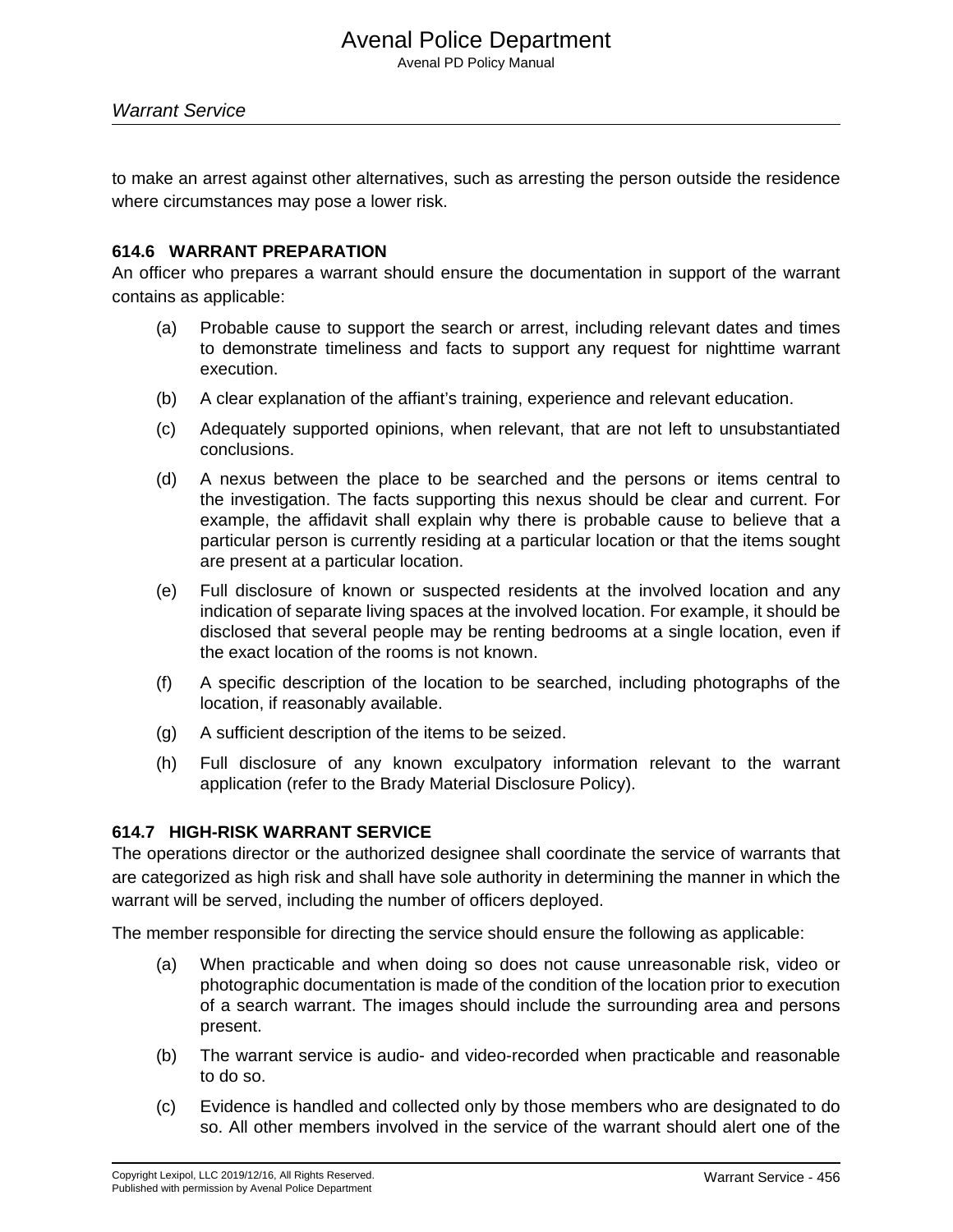designated members to the presence of potential evidence and not touch or disturb the items.

- (d) Reasonable efforts are made during the search to maintain or restore the condition of the location.
- (e) Persons who are detained as part of the warrant service are handled appropriately under the circumstances.
- (f) Reasonable care provisions are made for children and dependent adults (see the Child and Dependent Adult Safety Policy).
- (g) A list is made of all items seized and a copy provided to the person in charge of the premises if present or otherwise left in a conspicuous place.
- (h) A copy of the search warrant is left at the location.
- (i) The condition of the property is documented with video recording or photographs after the search.

#### **614.8 DETENTIONS DURING WARRANT SERVICE**

Officers must be sensitive to the safety risks of all persons involved with the service of a warrant. Depending on circumstances and facts present, it may be appropriate to control movements of any or all persons present at a warrant service, including those who may not be the subject of a warrant or suspected in the case. However, officers must be mindful that only reasonable force may be used and weapons should be displayed no longer than the officer reasonably believes is necessary (see the Use of Force Policy).

As soon as it can be determined that an individual is not subject to the scope of a warrant and that no further reasonable suspicion or safety concerns exist to justify further detention, the person should be promptly released.

Officers should, when and to the extent reasonable, accommodate the privacy and personal needs of people who have been detained.

#### **614.9 ACTIONS AFTER WARRANT SERVICE**

The supervisor shall ensure that all affidavits, warrants, receipts and returns, regardless of any associated cases, are filed with the issuing judge or magistrate as soon as reasonably possible, but in any event no later than any date specified on the warrant.

#### **614.10 OUTSIDE AGENCIES AND CROSS-JURISDICTIONAL WARRANTS**

The operations director will ensure that cooperative efforts with other agencies in the service of warrants conform to existing mutual aid agreements or other memorandums of understanding and will work cooperatively to mitigate risks including, but not limited to, the following:

- Identity of team members
- Roles and responsibilities
- Familiarity with equipment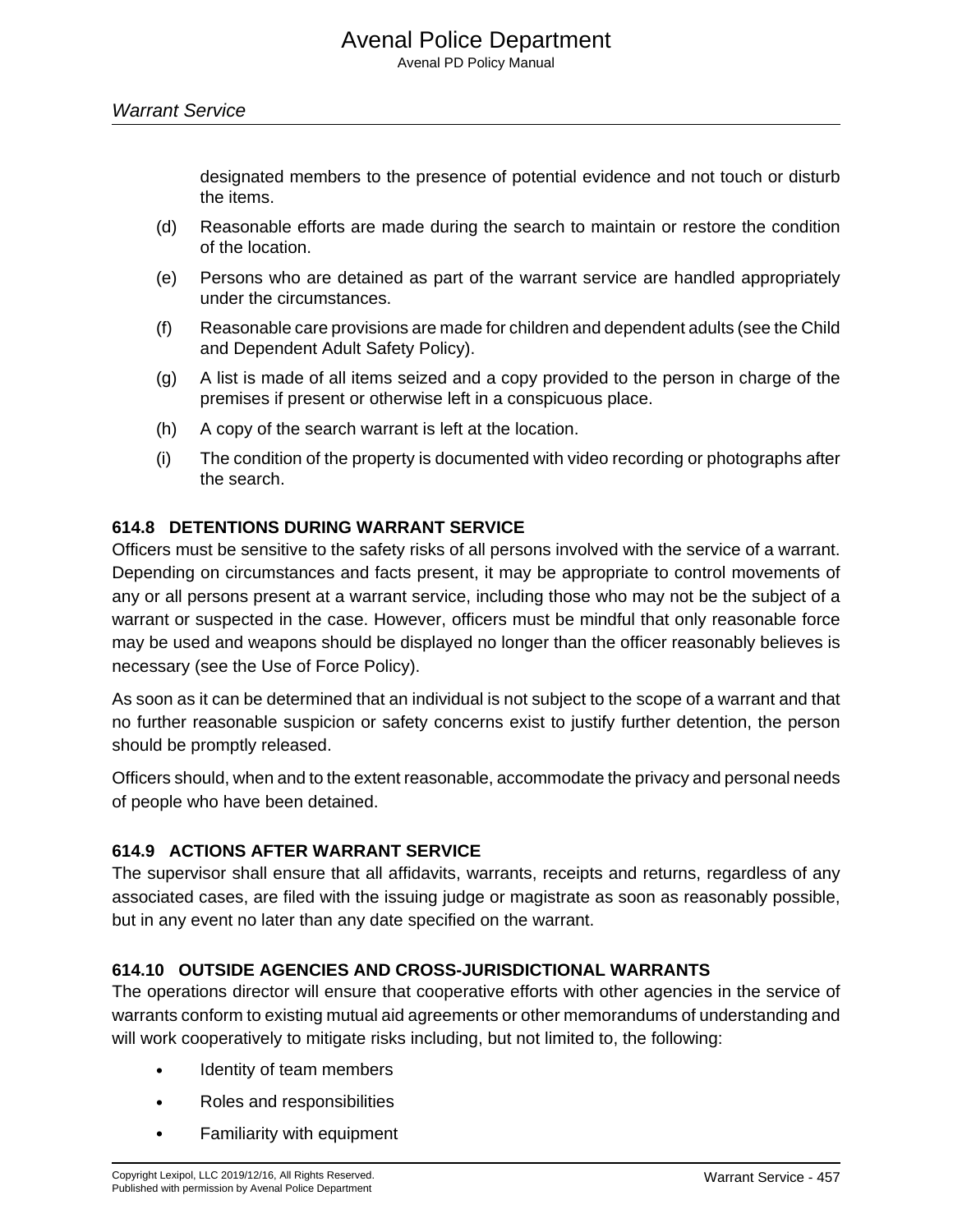- Rules of engagement
- Asset forfeiture procedures

Any outside agency requesting assistance in the service of a warrant within this jurisdiction should be referred to the operations director. The director should review and confirm the warrant, including the warrant location, and should discuss the service with the appropriate supervisor from the other agency. The director should ensure that members of the Avenal Police Department are utilized appropriately. Any concerns regarding the requested use of Avenal Police Department members should be brought to the attention of the Chief of Police or the authorized designee. The actual service of the warrant will remain the responsibility of the agency requesting assistance.

If the operations director is unavailable, the Watch Commander should assume this role.

If officers intend to serve a warrant outside Avenal Police Department jurisdiction, the operations director should provide reasonable advance notice to the applicable agency, request assistance as needed and work cooperatively on operational planning and the mitigation of risks detailed in this policy.

Officers will remain subject to the policies of the Avenal Police Department when assisting outside agencies or serving a warrant outside Avenal Police Department jurisdiction.

#### **614.11 MEDIA ACCESS**

No advance information regarding warrant service operations shall be released without the approval of the Chief of Police. Any media inquiries or press release after the fact shall be handled in accordance with the News Media Relations Policy.

#### **614.12 TRAINING**

The Assistant Chief of Police should ensure officers receive periodic training on this policy and associated topics, such as legal issues, warrant preparation, warrant service and reporting requirements.

#### **614.13 SECTION TITLE**

#### **614.14 SECTION TITLE**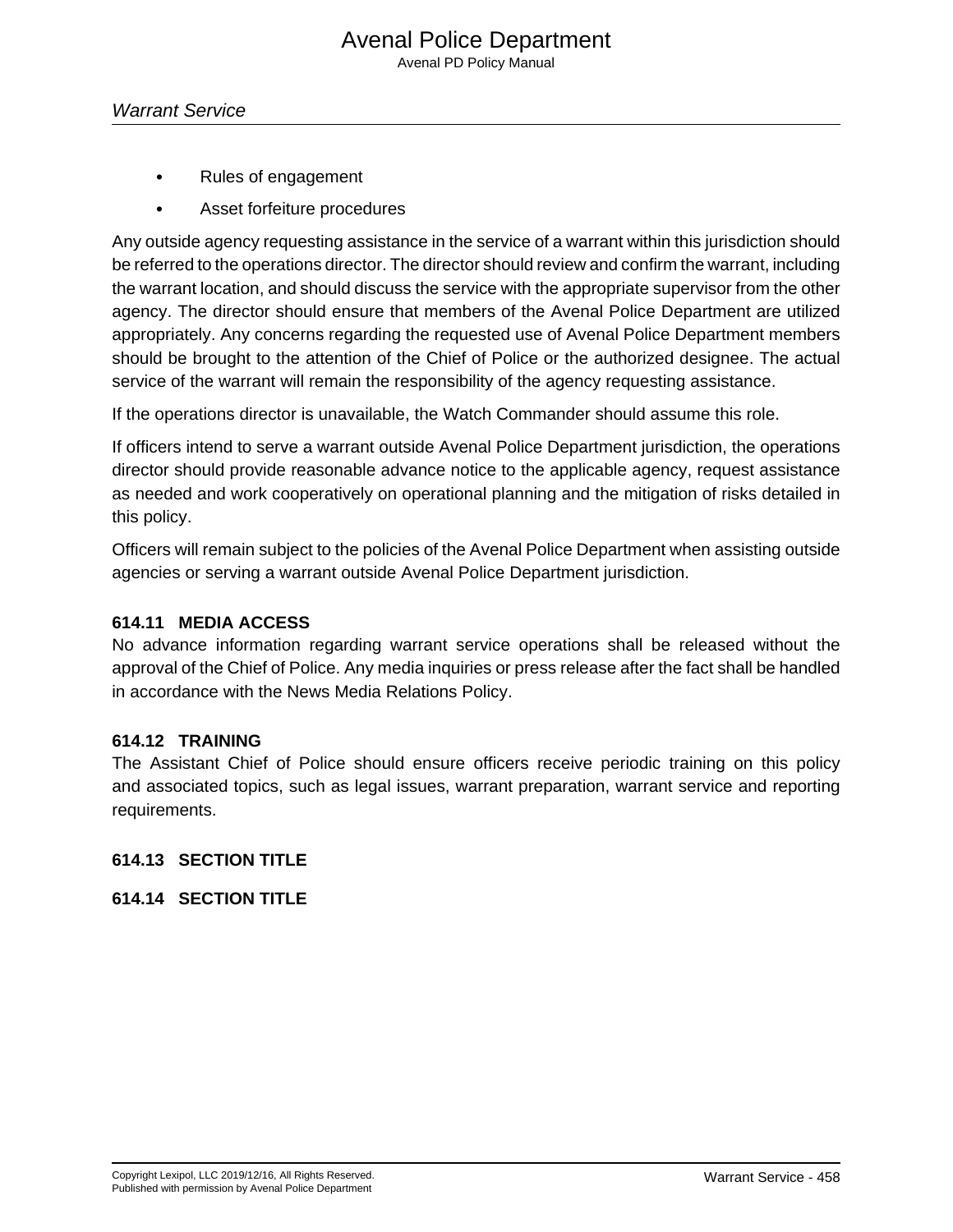# **Operations Planning and Deconfliction**

## **615.1 PURPOSE AND SCOPE**

This policy provides guidelines for planning, deconfliction and execution of high-risk operations.

Additional guidance on planning and serving high-risk warrants is provided in the Warrant Service Policy.

## 615.1.1 DEFINITIONS

Definitions related to this policy include:

**High-risk operations** - Operations, including service of search and arrest warrants and sting operations, that are likely to present higher risks than are commonly faced by officers on a daily basis, including suspected fortified locations, reasonable risk of violence or confrontation with multiple persons, or reason to suspect that persons anticipate the operation.

## **615.2 POLICY**

It is the policy of the Avenal Police Department to properly plan and carry out high-risk operations, including participation in a regional deconfliction system, in order to provide coordination, enhance the safety of members and the public, decrease the risk of compromising investigations and prevent duplicating efforts.

## **615.3 OPERATIONS DIRECTOR**

The Chief of Police will designate a member of this department to be the operations director.

The operations director will develop and maintain a risk assessment form to assess, plan and coordinate operations. This form should provide a process to identify high-risk operations.

The operations director will review risk assessment forms with involved supervisors to determine whether a particular incident qualifies as a high-risk operation. The director will also have the responsibility for coordinating operations that are categorized as high risk.

## **615.4 RISK ASSESSMENT**

## 615.4.1 RISK ASSESSMENT FORM PREPARATION

Officers assigned as operational leads for any operation that may qualify as a high-risk operation shall complete a risk assessment form.

When preparing the form, the officer should query all relevant and reasonably available intelligence resources for information about the subject of investigation, others who may be present and the involved location. These sources may include regional intelligence and criminal justice databases, target deconfliction systems, firearm records, commercial databases and property records. Where appropriate, the officer should also submit information to these resources.

The officer should gather available information that includes, but is not limited to: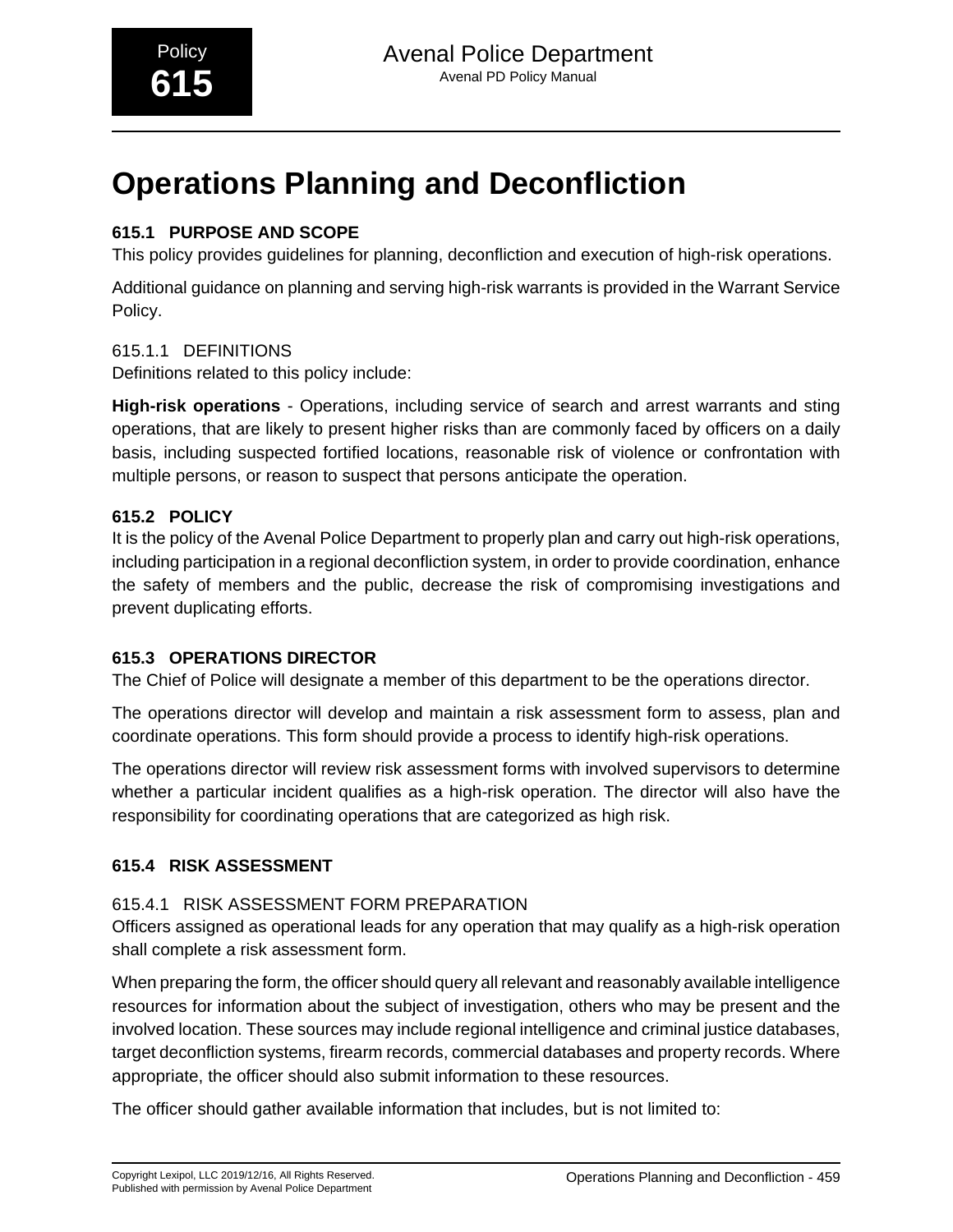Avenal PD Policy Manual

#### Operations Planning and Deconfliction

- (a) Photographs, including aerial photographs, if available, of the involved location, neighboring yards and obstacles.
- (b) Maps of the location.
- (c) Diagrams of any property and the interior of any buildings that are involved.
- (d) Historical information about the subject of investigation (e.g., history of weapon possession or use, known mental illness, known drug use, threats against police, gang affiliation, criminal history).
- (e) Historical information about others who may be present at the location (e.g., other criminals, innocent third parties, dependent adults, children, animals).
- (f) Obstacles associated with the location (e.g., fortification, booby traps, reinforced doors/windows, surveillance measures, number and type of buildings, geographic and perimeter barriers, the number and types of weapons likely to be present, information that suggests the presence of explosives, chemicals or other hazardous materials, the potential for multiple dwellings or living spaces, availability of keys/door combinations).
- (g) Other environmental factors (e.g., nearby venues such as schools and day care centers, proximity of adjacent homes or other occupied buildings, anticipated pedestrian and vehicle traffic at the time of service).
- (h) Other available options that may minimize the risk to officers and others (e.g., making an off-site arrest or detention of the subject of investigation).

#### 615.4.2 RISK ASSESSMENT REVIEW

Officers will present the risk assessment form and other relevant documents (such as copies of search warrants and affidavits and arrest warrants) to their supervisor and the operations director.

The supervisor and operations director shall confer and determine the level of risk. Supervisors should take reasonable actions if there is a change in circumstances that elevates the risks associated with the operation.

#### 615.4.3 HIGH-RISK OPERATIONS

If the operations director, after consultation with the involved supervisor, determines that the operation is high risk, the operations director should:

- (a) Determine what resources will be needed at the location, and contact and/or place on standby any of the following appropriate and available resources:
	- 1. ([CRU])
	- 2. Additional personnel
	- 3. Outside agency assistance
	- 4. Special equipment
	- 5. Medical personnel
	- 6. Persons trained in negotiation
	- 7. Additional surveillance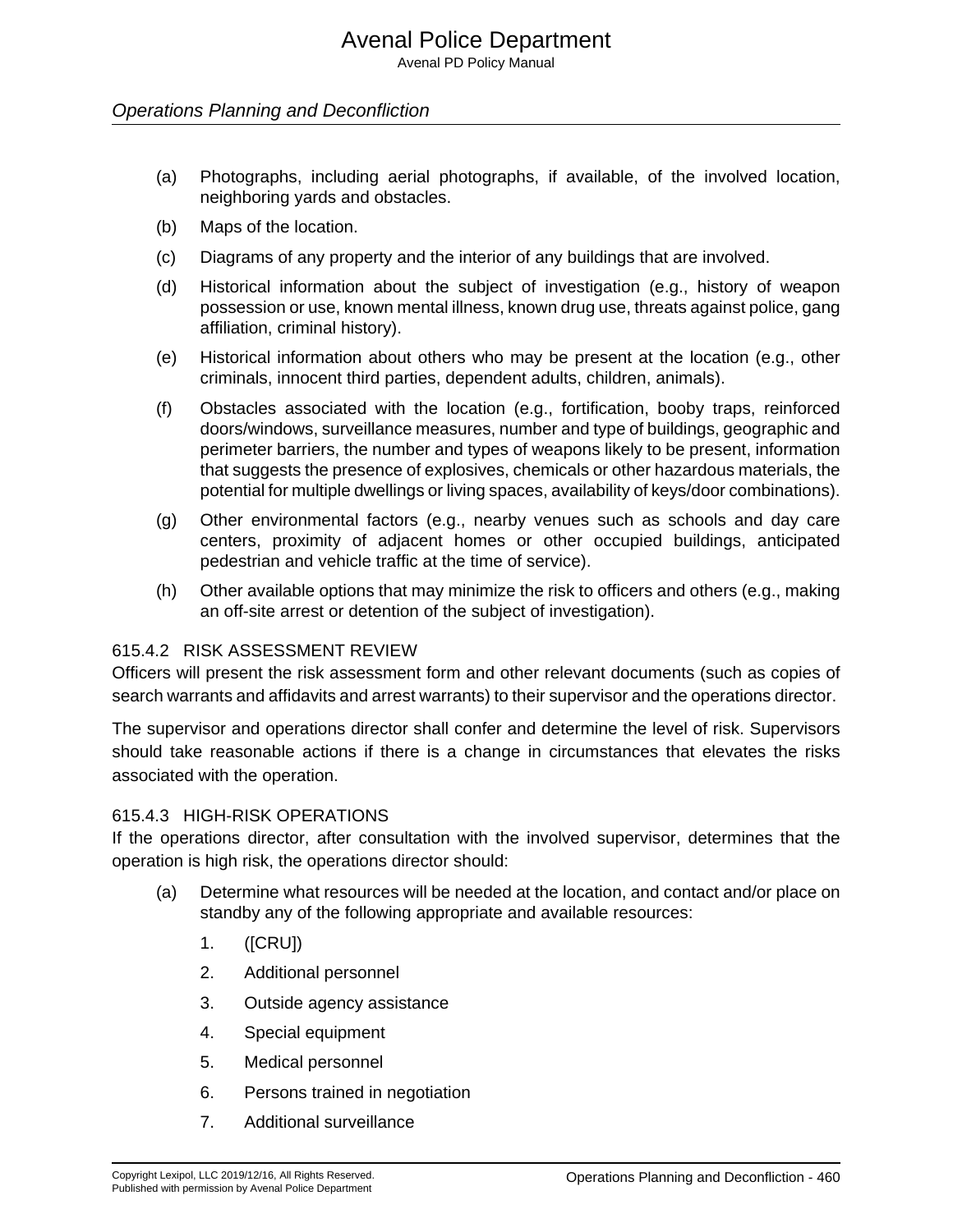Avenal PD Policy Manual

#### Operations Planning and Deconfliction

- 8. Canines
- 9. Evidence Room or analytical personnel to assist with cataloguing seizures
- 10. Forensic specialists
- 11. Specialized mapping for larger or complex locations
- (b) Contact the appropriate department members or other agencies as warranted to begin preparation.
- (c) Ensure that all legal documents such as search warrants are complete and have any modifications reasonably necessary to support the operation.
- (d) Coordinate the actual operation.

#### **615.5 DECONFLICTION**

Deconfliction systems are designed to identify persons and locations associated with investigations or law enforcement operations and alert participating agencies when others are planning or conducting operations in close proximity or time or are investigating the same individuals, groups or locations.

The officer who is the operations lead shall ensure the subject of investigation and operations information have been entered in an applicable deconfliction system to determine if there is reported conflicting activity. This should occur as early in the process as practicable, but no later than two hours prior to the commencement of the operation. The officer should also enter relevant updated information when it is received.

If any conflict is discovered, the supervisor will contact the involved jurisdiction and resolve the potential conflict before proceeding.

#### **615.6 OPERATIONS PLAN**

The operations director should ensure that a written operations plan is developed for all high-risk operations. Plans should also be considered for other operations that would benefit from having a formal plan.

The plan should address such issues as:

- (a) Operation goals, objectives and strategies.
- (b) Operation location and people:
	- 1. The subject of investigation (e.g., history of weapon possession/use, known mental illness issues, known drug use, threats against police, gang affiliation, criminal history)
	- 2. The location (e.g., fortification, booby traps, reinforced doors/windows, surveillance cameras and/or lookouts, number/type of buildings, geographic and perimeter barriers, the number and types of weapons likely to be present, information that suggests the presence of explosives, chemicals or other hazardous materials, the potential for multiple dwellings or living spaces,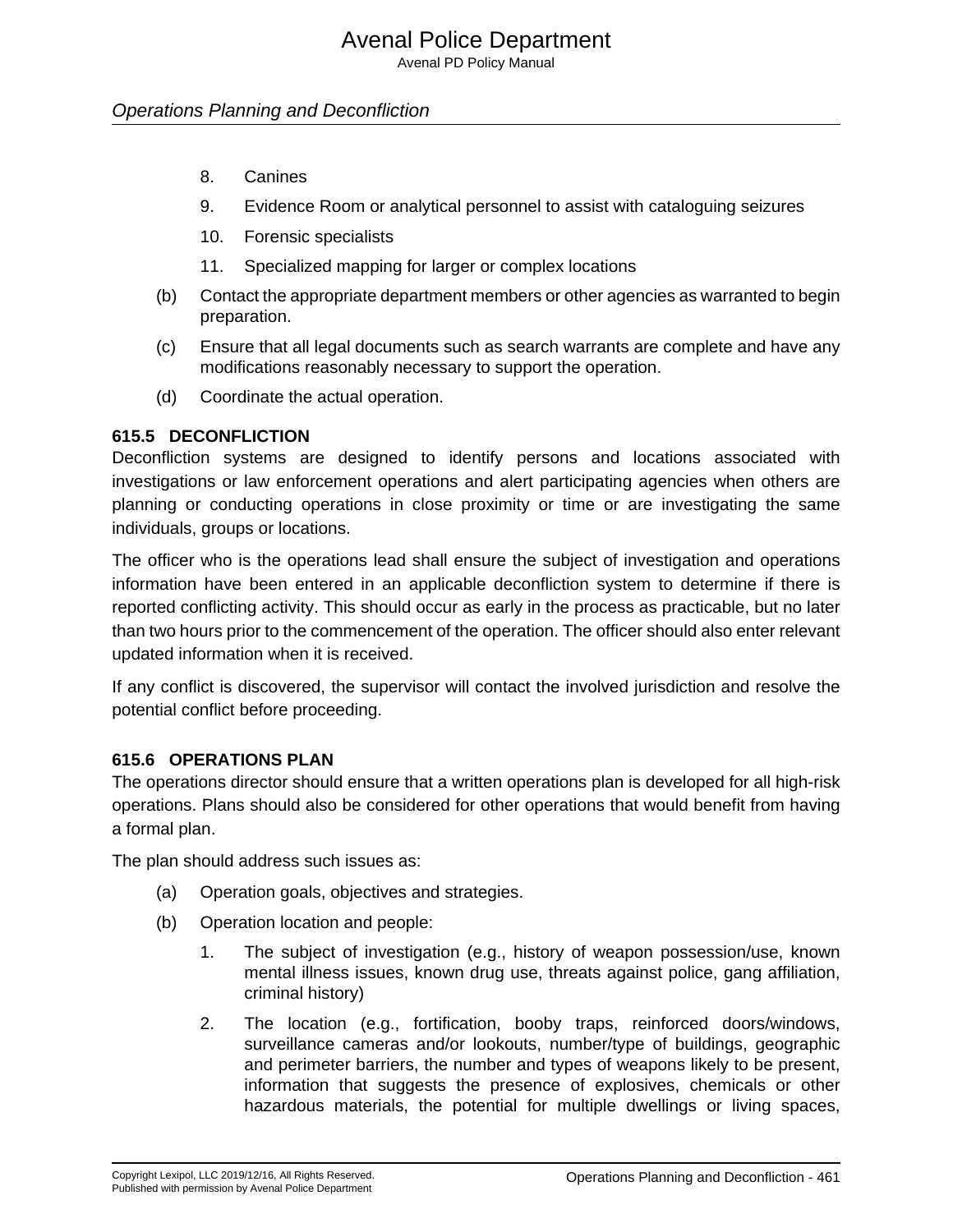#### Operations Planning and Deconfliction

availability of keys/door combinations), including aerial photos, if available, and maps of neighboring yards and obstacles, diagrams and other visual aids

- 3. Other environmental factors (e.g., nearby venues such as schools and day care centers, proximity of adjacent homes or other occupied buildings, anticipated pedestrian and vehicle traffic at the time of service)
- 4. Identification of other people who may be present in or around the operation, such as other criminal suspects, innocent third parties and children
- (c) Information from the risk assessment form by attaching a completed copy in the operational plan.
	- 1. The volume or complexity of the information may indicate that the plan includes a synopsis of the information contained on the risk assessment form to ensure clarity and highlighting of critical information.
- (d) Participants and their roles.
	- 1. An adequate number of uniformed officers should be included in the operation team to provide reasonable notice of a legitimate law enforcement operation.
	- 2. How all participants will be identified as law enforcement.
- (e) Whether deconfliction submissions are current and all involved individuals, groups and locations have been deconflicted to the extent reasonably practicable.
- (f) Identification of all communications channels and call-signs.
- (g) Use of force issues.
- (h) Contingencies for handling medical emergencies (e.g., services available at the location, closest hospital, closest trauma center).
- (i) Plans for detaining people who are not under arrest.
- (j) Contingencies for handling children, dependent adults, animals and other people who might be at the location in accordance with the Child Abuse, Adult Abuse, Child and Dependent Adult Safety and Animal Control policies.
- (k) Communications plan
- (l) Responsibilities for writing, collecting, reviewing and approving reports.

#### 615.6.1 OPERATIONS PLAN RETENTION

Since the operations plan contains intelligence information and descriptions of law enforcement tactics, it shall not be filed with the report. The operations plan shall be stored separately and retained in accordance with the established records retention schedule.

#### **615.7 OPERATIONS BRIEFING**

A briefing should be held prior to the commencement of any high-risk operation to allow all participants to understand the operation, see and identify each other, identify roles and responsibilities and ask questions or seek clarification as needed. Anyone who is not present at the briefing should not respond to the operation location without specific supervisory approval.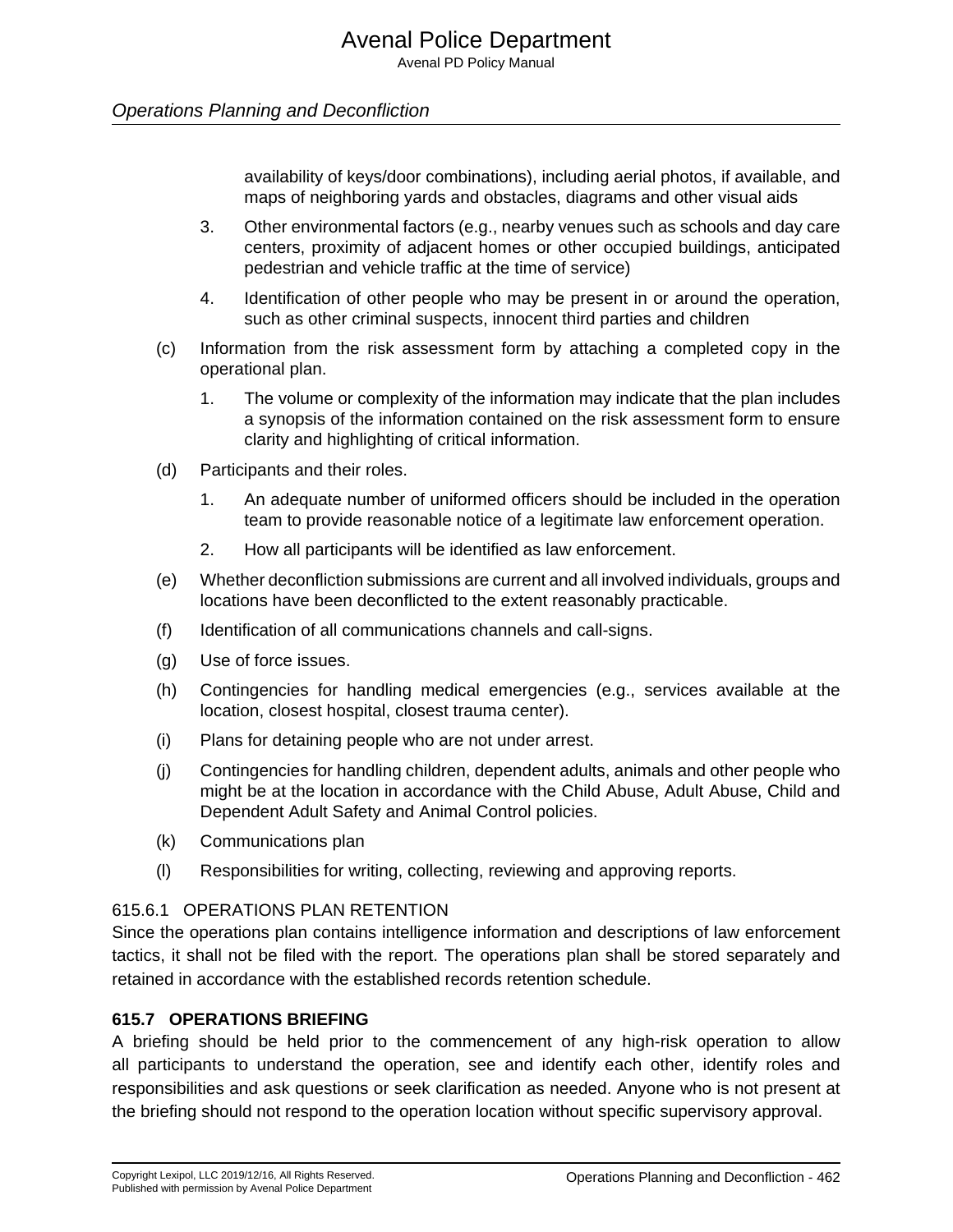### Operations Planning and Deconfliction

- (a) The briefing should include a verbal review of plan elements, using visual aids, to enhance the participants' understanding of the operations plan.
- (b) All participants should be provided a copy of the operations plan and search warrant, if applicable. Participating personnel should be directed to read the search warrant and initial a copy that is retained with the operation plan. Any items to be seized should be identified at the briefing.
- (c) The operations director shall ensure that all participants are visually identifiable as law enforcement officers.
	- 1. Exceptions may be made by the operations director for officers who are conducting surveillance or working under cover. However, those members exempt from visual identification should be able to transition to a visible law enforcement indicator at the time of enforcement actions, such as entries or arrests, if necessary.
- (d) The briefing should include details of the communications plan.
	- 1. It is the responsibility of the operations director to ensure that Kings County Emergency Dispatch is notified of the time and location of the operation, and to provide a copy of the operation plan prior to officers arriving at the location.
	- 2. If the radio channel needs to be monitored by Kings County Emergency Dispatch, the dispatcher assigned to monitor the operation should attend the briefing, if practicable, but at a minimum should receive a copy of the operation plan.
	- 3. The briefing should include a communications check to ensure that all participants are able to communicate with the available equipment on the designated radio channel.

#### **615.8 [CRU] PARTICIPATION**

If the operations director determines that [CRU] participation is appropriate, the director and the [CRU] supervisor shall work together to develop a written plan. The [CRU] supervisor shall assume operational control until all persons at the scene are appropriately detained and it is safe to begin a search. When this occurs, the [CRU] supervisor shall transfer control of the scene to the handling supervisor. This transfer should be communicated to the officers present.

#### **615.9 MEDIA ACCESS**

No advance information regarding planned operations shall be released without the approval of the Chief of Police. Any media inquiries or press release after the fact shall be handled in accordance with the News Media Relations Policy.

#### **615.10 OPERATIONS DEBRIEFING**

High-risk operations should be debriefed as soon as reasonably practicable. The debriefing should include as many participants as possible. This debrief may be separate from any [CRU] debriefing.